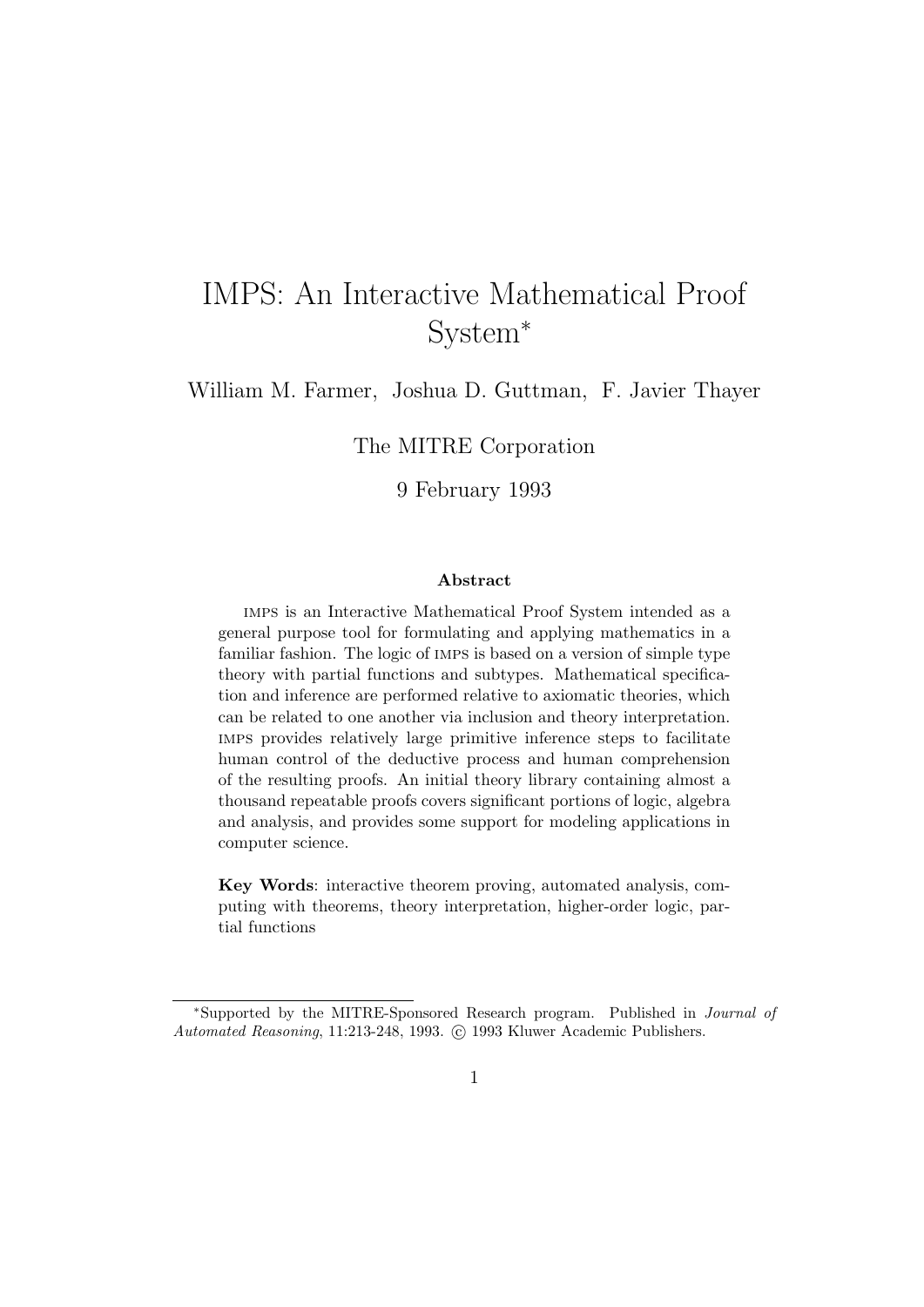## 1 Introduction

The primary goal of imps, an Interactive Mathematical Proof System, is to provide mechanized support for the traditional techniques of mathematical reasoning. The system consists of a data base of mathematics (represented as a collection of interconnected axiomatic theories) and a collection of tools for exploring, applying, and extending the mathematics in the data base. imps is distinguished by its logic, its methodology for formalizing mathematics, and its style of proof.

- Logic. The IMPS logic is intended to allow the user to formulate mathematical concepts and arguments in a natural and direct manner. It is a simple type theory with strong support for specifying and reasoning about functions. Unlike classical logic, functions may be partial and terms may be nondenoting, but formulas always have a standard truth value. Section 2 describes the imps logic.
- *Methodology*. Mathematics is formalized in IMPS as a network of axiomatic theories. The theories in the network are linked together by theory interpretations which serve as conduits to pass results from one theory to another. This way of formalizing mathematics—the "little theories" version of axiomatic method—has advantages for mechanized mathematics [19]. In particular, it fosters the reuse of theories and their constituents. Section 3 discusses the little theories approach in imps.
- *Proofs*. In contrast to the formal proofs described in logic textbooks, imps proofs are a blend of computation and high-level inference. Consequently, they resemble intelligible informal proofs, but unlike informal proofs, all the details of an imps proof are machine checked. imps emphasizes interactive proof development. There is essentially no structural difference between completed proofs and partial proof attempts. The development of proofs in imps is the subject of Section 4.

The remaining sections of the paper discuss the imps user interface (Section 5), the use of imps for mathematical analysis (Section 6), and the imps mathematics data base (Section 7). A brief conclusion is given in Section 8.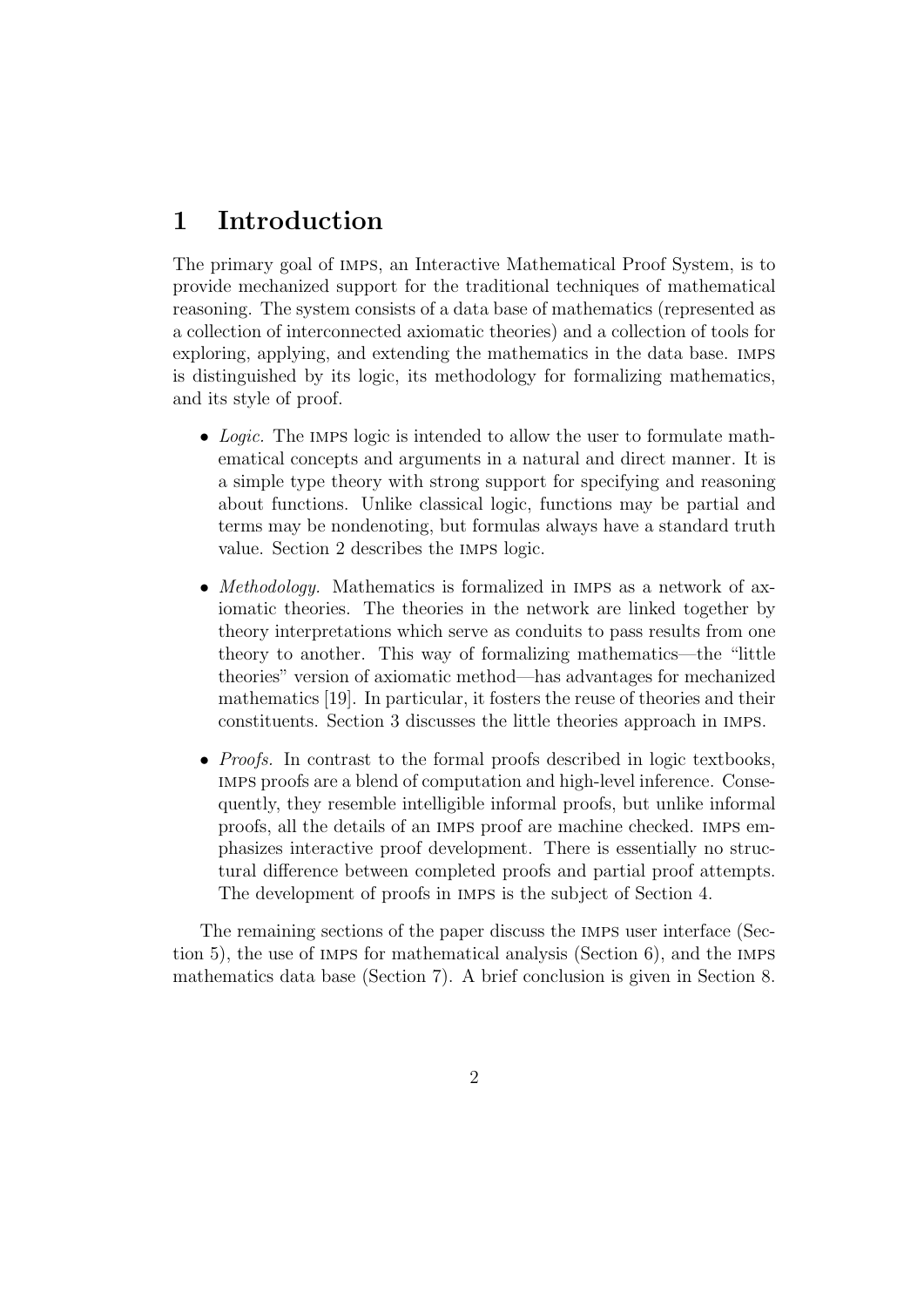## 2 Logic

The logic<sup>1</sup> of IMPS is called LUTINS<sup>2</sup>, a Logic of Undefined Terms for Inference in a Natural Style. LUTINS is a conceptually simple implementation of higher-order predicate logic that closely conforms to mathematical practice. Partial functions are dealt with directly, and consequently, terms may be nondenoting. The logic, however, is bivalent; formulas are either true or false.

LUTINS is derived from the formal system  $\mathbf{PF}^*$  [17], which in turn is derived from the formal system PF [16]. PF is a version of Church's simple theory of types [7, 1] in which functions may be partial, and  $\mathbf{PF}^*$  is a manysorted, multivariate simple type theory with partial functions, subtypes, and definite description operators. It is shown in [16] and [17] that  $PF$  and PF<sup>\*</sup>, respectively, are complete with respect to a Henkin-style general models semantics [29]. LUTINS is essentially  $\mathbf{PF}^*$  plus a number of convenient expression constructors, which are discussed below. The formal semantics of lutins is straightforwardly derived from the (standard models) semantics of **PF<sup>\*</sup>** in [17]. (See [28] for a detailed description of the syntax and semantics of LUTINS.)

## 2.1 Higher-Order Functions and Types

Higher-order logic (or type theory) was developed in the early part of this century to serve as a foundation for mathematics, but lost its popularity as a foundation for mathematics in the 1930's with the rise of set theory and firstorder logic. Higher-order logic emphasizes the role of functions, in contrast to set theory, which emphasizes the role of sets. In type theory, functions

 ${}^{1}_{1}$ By a *logic*, we mean in effect a function. Given a particular vocabulary, or set of (nonlogical) constants, the logic yields a triple consisting of a formal language  $\mathcal{L}$ , a class of models  $A$  for the language, and a satisfaction relation  $\models$  between models and formulas. The function is normally determined by the syntax and semantics of a set of logical constants for the logic.

The satisfaction relation determines a consequence relation between sets of formulas and individual formulas. A formula P is a consequence of a set of formulas S if  $A \models P$  holds whenever  $A \models Q$  holds for every  $Q \in S$ .

When we speak of a *theory*, we mean in essence a language together with a set of axioms. A formula is a theorem of the theory if it is a consequence of the axioms.

<sup>2</sup>Pronounced as the word in French.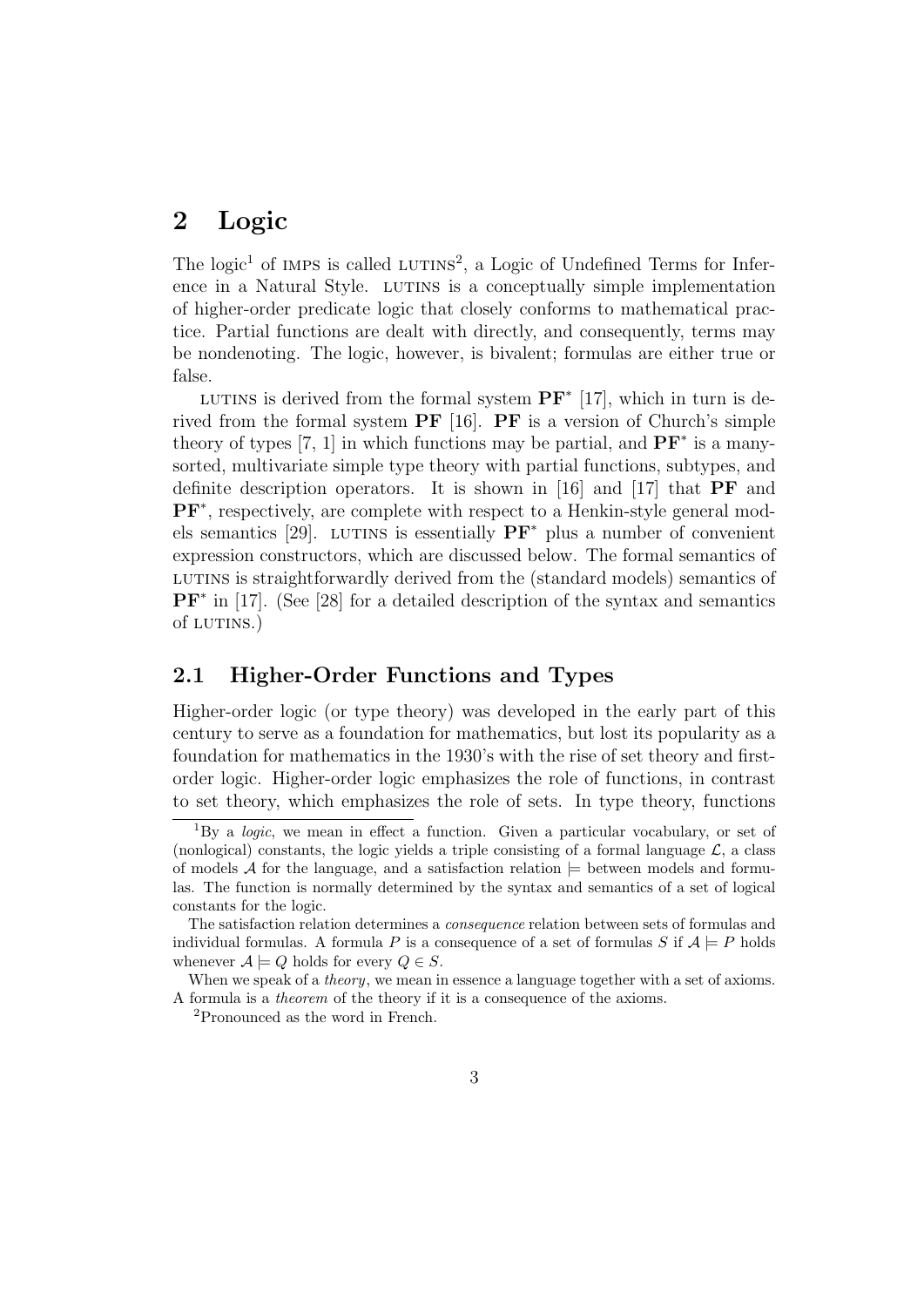may be quantified and may take other functions as arguments. In order to avoid circularity, functions are organized according to a type hierarchy.

Type theory has a uniform syntax; it is based on familiar notions; and it is highly expressive. The use of  $\lambda$ -notation allows functions to be specified succinctly. Since type theory contains second-order logic, there are many things that can be expressed in it which cannot be directly expressed in firstorder logic. For example, the induction principle for the natural numbers can be expressed completely and naturally by a single second-order formula. (See [4, 45] for discussion on the expressive power of second-order logic relative to first-order logic.)

The type hierarchy of LUTINS consists of base types and function types. Let  $\mathcal L$  be a language in LUTINS. The base types of  $\mathcal L$  are the type of propositions prop and  $m \geq 1$  types of individuals.<sup>3</sup> The function types of  $\mathcal L$  are inductively defined from its base types: if  $\alpha_1, \ldots, \alpha_n, \alpha_{n+1}$  are (base or function) types where  $n \geq 1$ , then  $\alpha_1, \ldots, \alpha_n \to \alpha_{n+1}$  is a function type. Since m and n may be strictly greater than 1, the type structure is "many-sorted" and "multivariate," respectively.

A higher-order logic with this sort of type hierarchy is called a simple type theory. The automatic theorem proving system TPS developed at CMU [2], the proof development system hol developed at the University of Cambridge [26], and the ehdm and pvs verification systems developed at SRI International [42, 39] are also based on simple type theories. However, in these systems function types contain only total functions, while in lutins, some types may contain partial functions. These are the types of kind ind. We say that a type  $\alpha$  is of kind ind (or  $\iota$ ) if  $\alpha$  is a base type of individuals or  $\alpha = \alpha_1, \ldots, \alpha_n \to \alpha_{n+1}$  and  $\alpha_{n+1}$  is of kind ind. Otherwise, we say that  $\alpha$ is of *kind prop* (or  $*$ ).

When a function type  $\alpha$  is known to be of kind ind, we prefer to write it in the form  $\alpha_1, \ldots, \alpha_n \rightharpoonup \alpha_{n+1}$  instead of  $\alpha_1, \ldots, \alpha_n \rightharpoonup \alpha_{n+1}$ . This emphasizes that  $\alpha$  contains partial functions as well as total functions.

Every formal expression in LUTINS has a unique type. The type of an expression serves both a semantic and syntactic role: An expression denotes an object in the denotation of its type (if the expression is defined), and the syntactic well-formedness of an expression is determined on the basis of the

<sup>&</sup>lt;sup>3</sup>We will refer to these types by the names  $ind$ ,  $ind_1$ , etc., although of course they may be given any convenient names.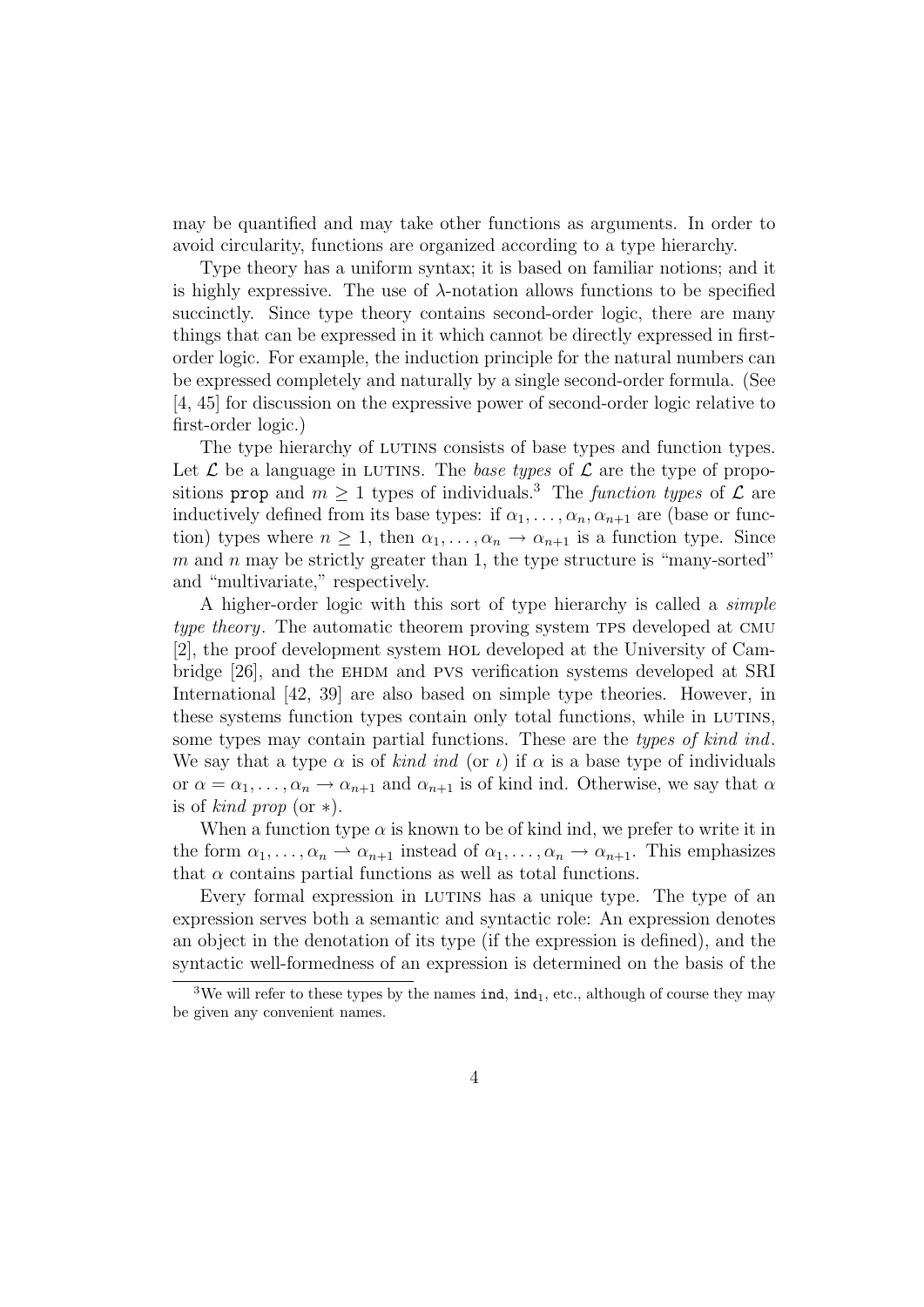types of its components. An expression is said to be of kind ind [respectively, prop] if its type is of kind ind [respectively, prop]. Expressions of kind ind are used to refer to mathematical objects; they may be undefined. Expressions of kind prop are primarily used in making assertions about mathematical objects; they are always defined.

## 2.2 Partial Functions

One of the primary distinguishing characteristics of LUTINS is its direct approach to specifying and reasoning about partial functions (i.e., functions which are not necessarily defined on all arguments). Partial functions are ubiquitous in both mathematics and computer science. If a term is constructed from simpler expressions by the application of an expression denoting a partial function  $f$  to an expression denoting an argument  $a$  which is outside the domain of  $f$ , then the term itself has no natural denotation. Such a term would violate the *existence assumption* of classical logic, which says that terms always have a denotation. Thus a direct handling of partial functions can only lie outside of classical logic.<sup>4</sup>

The semantics of LUTINS is based on five principles:

- (1) Variables, constants, and  $\lambda$ -expressions always have a denotation.
- (2) Expressions of type prop always denote a standard truth value.
- (3) Expressions of kind ind may denote partial functions.
- (4) An application of kind ind is undefined if its function or any of its arguments is undefined.
- (5) An application of type prop is false if any of its arguments is undefined.

As a consequence of these principles, expressions of kind prop must be denoting. We have chosen this approach for dealing with partial functions because it causes minimal disruption to the patterns in reasoning familiar

<sup>4</sup>However, since the graph of a function (partial or total) can always be represented as a relation, the problem of nondenoting terms can in theory be easily avoided—at the cost of using unwieldy, verbose expressions packed with existential quantifiers. Hence, if pragmatic concerns are not important, classical logic is perfectly adequate for dealing with partial functions.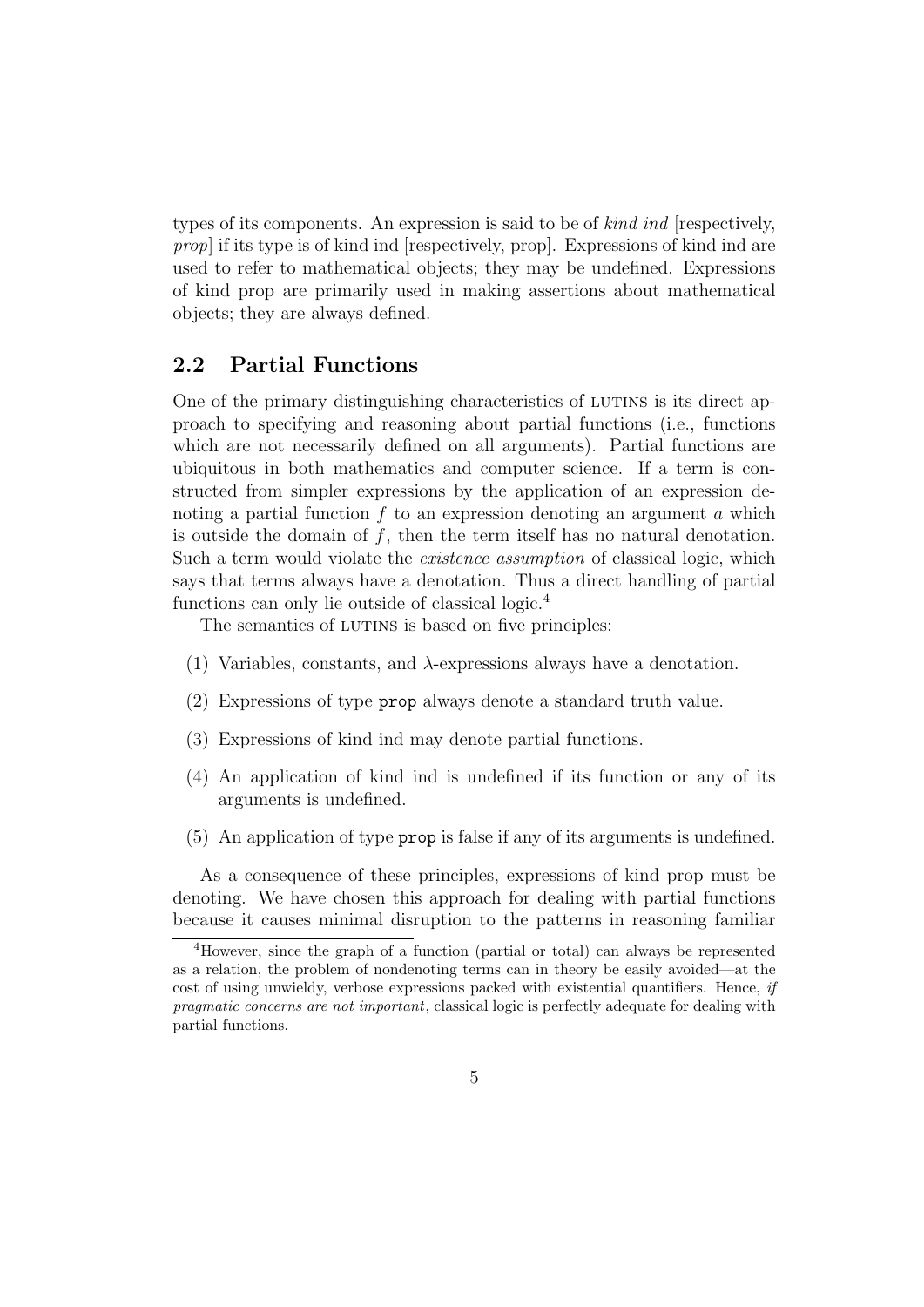from classical logic and standard mathematical practice. (For a detailed discussion of various ways of handling partial functions in predicate logic, see [16].)

## 2.3 Constructors

The expressions of a language of LUTINS are constructed from variables and constants by applying constructors. Constructors serve as "logical constants" that are available in every language. LUTINS has approximately 20 constructors. (PF and PF<sup>\*</sup> have only two constructors, application and  $\lambda$ abstraction.) Logically, the most basic constructors are apply-operator, lambda, iota, and equals; in principle every expression of lutins could be built from these four.<sup>5</sup> The other constructors serve to provide economy of expression.

There is a full set of constructors for predicate logic: constants for true and false, propositional connectives, equality<sup>6</sup>, and universal and existential quantifiers. LUTINS also has an definite description operator  $\iota$ , an if-thenelse operator if, and definedness constructors is-defined (denoted by the postfix symbol  $\downarrow$ ) and defined-in ( $\downarrow$  in between an expression and a sort). Although a few constructors (such as implies (infix  $\supset$ ) and not  $(\neg)$ ) correspond to genuine functions, most constructors do not. For example, the constructor if is nonstrict in its second and third arguments (e.g., the expression if  $(0 = 0, 0, 1/0)$  is defined in a theory of arithmetic even though  $1/0$ is undefined). Four constructors bind variables: forall  $(\forall)$ , forsome  $(\exists)$ ,  $\iota$ , and  $\lambda$ , the basic variable-binding constructor.

The  $\iota$  constructor, the definite description operator of LUTINS, is a constructor that cannot be easily imitated in other logics. Using this constructor, one can create a term of the form  $\iota x.P(x)$ , where P is a predicate, which denotes the unique element described by P. More precisely,  $\iota x.P(x)$  denotes the unique x that satisfies  $P$  if there is such an  $x$  and is undefined otherwise. In addition to being quite natural, this kind of definite description operator is

<sup>5</sup>Throughout this paper, constructors will be denoted using traditional symbology. For example, lambda and iota are denoted, respectively, by the variable-binding symbols  $\lambda$ and  $\iota$ : equals is denoted by the usual infix symbol =; and apply-operator is denoted implicitly by the standard notation of function application.

<sup>&</sup>lt;sup>6</sup>The meaning of the formula  $s = t$  is that s and t denote the same value, and so  $0/0 = 0/0$  is a false assertion.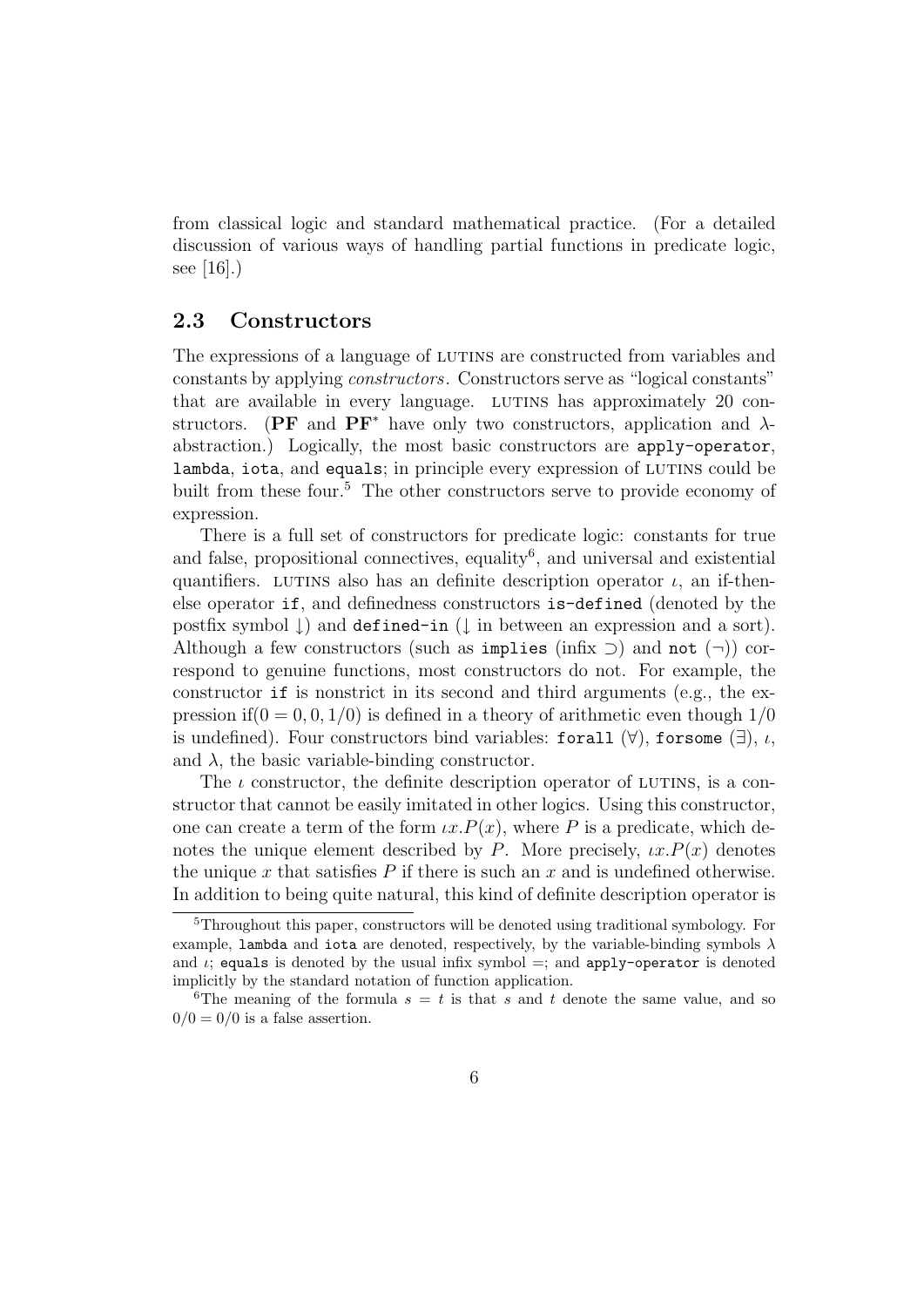very useful for specifying (partial) functions. For example, ordinary division (which is undefined whenever its second argument is 0) can be defined from the times function  $*$  by a  $\lambda$ -expression of the form

$$
\lambda x, y \cdot \iota z \cdot x = y * z.
$$

In logics in which terms always have a denotation, there is no completely satisfactory way to formalize a definite description operator (see B. Russell's attempt [43]). This is because a definite description term  $\iota x.P(x)$  must always have a denotation, even when there is no unique element satisfying P.

The IMPS implementation allows one to create macro/abbreviations called quasi-constructors which are defined in terms of the ordinary constructors. For example, the quasi-constructor quasi-equals (infix  $\simeq$ ) is defined by the following biconditional:

$$
e_1 \simeq e_2 \equiv (e_1 \downarrow \vee e_2 \downarrow) \supset e_1 = e_2.
$$

A quasi-constructor is used in two different modes: as a device for constructing expressions with a common form and as if it were an ordinary constructor. The first mode is needed for proving basic theorems about quasi-constructors, while the second mode effectively gives the user a logic with a richer set of constructors. Quasi-constructors can be especially useful for formulating generic theories (e.g., a theory of finite sequences) and special-purpose logics within imps.

Constructors and quasi-constructors are polymorphic in the sense that they can be applied to expressions of several different types. For instance, the constructor if can take any three expressions as arguments as long as the type of the first expression is prop and the second and third expressions are of the same type.

### 2.4 Sorts

Superimposed on the type hierarchy of LUTINS is a system of subtypes. We call types and subtypes jointly sorts. The sort hierarchy consists of atomic sorts and compound sorts. Let  $\mathcal L$  be a language in LUTINS.  $\mathcal L$  contains a set of *atomic sorts* which includes the base types of  $\mathcal{L}$ . The *compound sorts* of  $\mathcal L$  are inductively defined from the atomic sorts of  $\mathcal L$  in the same way that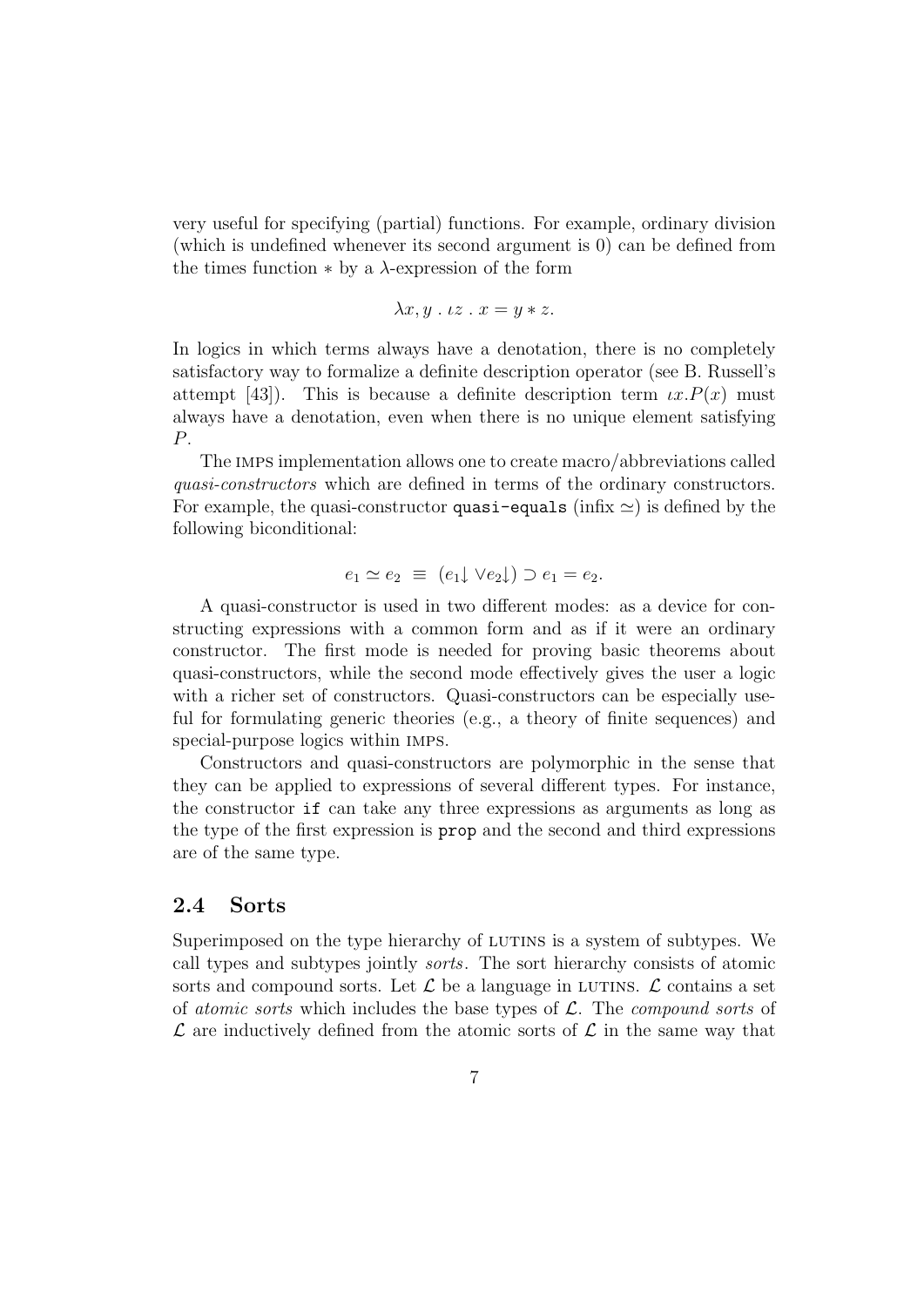function types of  $\mathcal L$  are defined from the base types of  $\mathcal L$ . Every atomic sort  $\alpha$  is assigned an *enclosing sort*  $\xi(\alpha)$ .  $\prec$  is the least reflexive, transitive binary relation on the sorts of  $\mathcal L$  such that:

- If  $\alpha$  is an atomic sort, then  $\alpha \preceq \xi(\alpha)$ .
- If  $\alpha_1 \preceq \beta_1, \ldots, \alpha_{n+1} \preceq \beta_{n+1}$ , then  $\alpha_1, \ldots, \alpha_n \to \alpha_{n+1} \preceq \beta_1, \ldots, \beta_n \to$  $\beta_{n+1}$ .

It follows from the definition of a LUTINS language that the enclosing sort function  $\xi$  satisfies three properties:

- The enclosing sort of a base type is itself.
- The enclosing sort of an atomic sort is of kind prop iff the atomic sort is itself prop.
- $\bullet \preceq$  is noetherian, i.e., every ascending sequence of sorts,

$$
\alpha_1 \preceq \alpha_2 \preceq \alpha_3 \preceq \cdots,
$$

is eventually stationary.

These properties imply that:

- $\preceq$  is a partial order.
- For all sorts  $\alpha$ , there is a unique type  $\beta$ , called the type of  $\alpha$ , such that  $\alpha \prec \beta$ .
- If two sorts have the same type, there is a least upper bound for them in  $\preceq$ .

A sort denotes a nonempty subset of the denotation of its type. Hence sorts may overlap, which is very convenient for formalizing mathematics. (The overlapping of sorts has been dubbed inclusion polymorphism [6].)

Since a partial function from a set  $A$  to a set  $B$  is also a partial function from any superset of A to any superset of B, compound sorts of kind ind have a very elegant semantics: The denotation of  $\alpha = \alpha_1, \ldots, \alpha_n \to \alpha_{n+1}$  of type  $\beta$  of kind ind is the set of partial (and total) functions f of type  $\beta$  such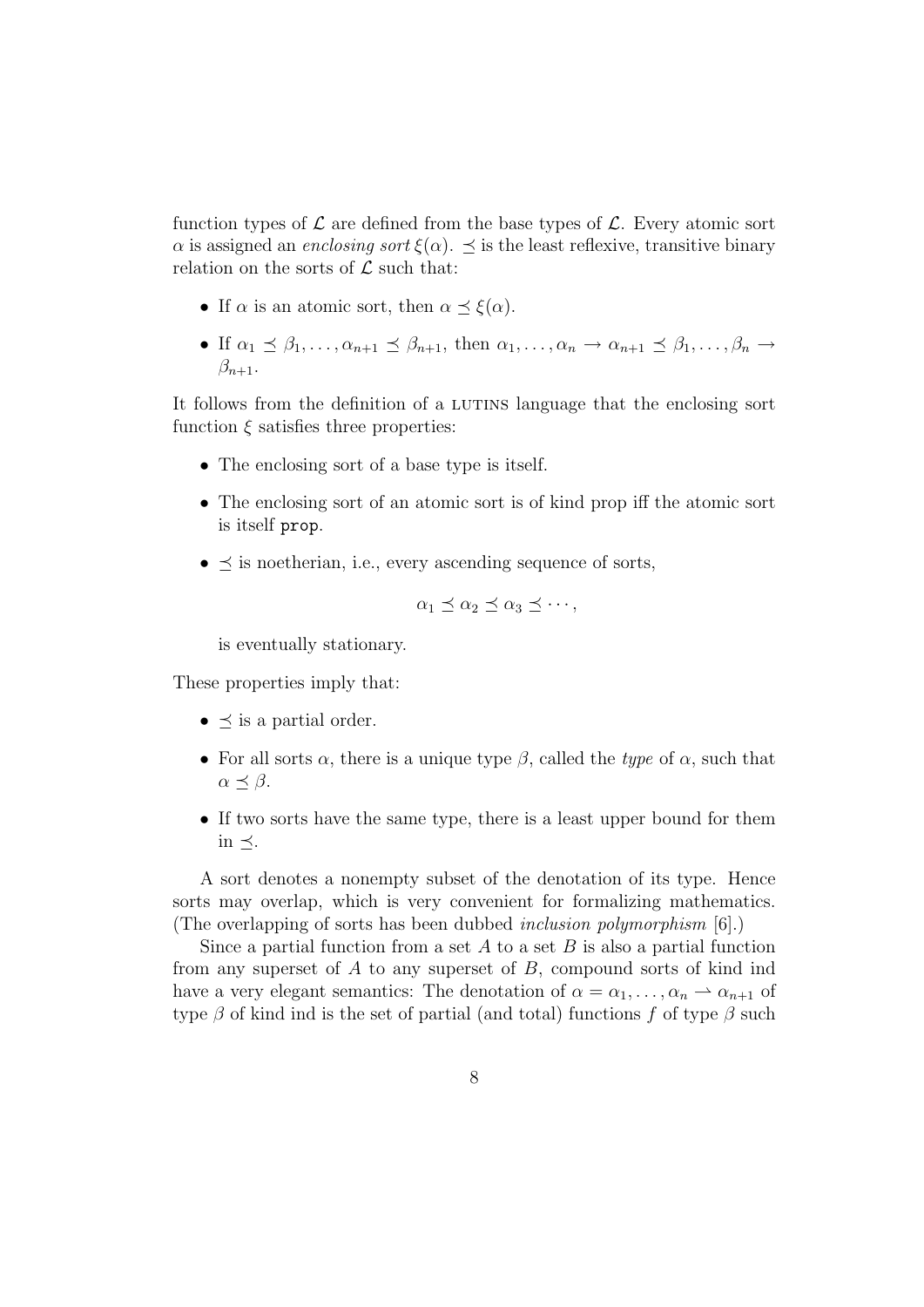that  $f(a_1, \ldots, a_n)$  is undefined whenever at least one of its arguments  $a_i$  lies outside the denotation of  $\alpha_i$ .

Sorts serve two main purposes. First, they help to specify the value of an expression. Every expression is assigned a sort (called the syntactic sort of the expression) on the basis of its syntax. If an expression is defined, it denotes an object in the denotation of its syntactic sort. Second, sorts are used to restrict the application of binding constructors. For example, if  $\alpha$  is a sort of type  $\beta$ , then a formula of the form

$$
\forall x : \alpha \cdot P(x)
$$

(which says, for all x of sort  $\alpha$ ,  $P(x)$  holds) is equivalent to the formula

$$
\forall y : \beta \,.\, (y \downarrow \alpha) \supset P(y).
$$

Sorts are not directly used for determining the well-formedness of expressions. Thus, if f and a are expressions of sorts  $\alpha \to \beta$  and  $\alpha'$ , respectively, then the application  $f(a)$  is well-formed provided only that  $\alpha$  and  $\alpha'$  have the same type.

As a simple illustration of the effectiveness of this subtyping mechanism, consider the language of our basis theory of real numbers, Complete Ordered *Field*, in which we stipulate  $N$  is enclosed by  $Z$ , which is enclosed by  $Q$ , which is enclosed by **R**, which is enclosed by the base type ind. So  $N \rightharpoonup R$  denotes the set of all partial functions from the natural numbers to the real numbers. This set of functions is a subset of the denotation of  $\text{ind} \to \text{ind}$ . A function constant specified to be of sort  $\mathbf{R} \to \mathbf{R}$  would automatically be applicable to expressions of sort  $N$ . Similarly, if  $f$  is a function constant declared to be of sort  $N \to N$  and a is an expression of sort R, then  $f(a)$  is automatically wellformed, but  $f(a)$  is well-defined only when a denotes a natural number. A subtyping mechanism of this kind would be quite awkward in a logic having only total functions.

Since LUTINS has a partially ordered set of sorts, it is an "ordered-sorted" logic. Ordered-sorted type theory [32] (and most weaker order-sorted logics) can be directly embedded in LUTINS.

### 2.5 Summary

lutins is a many-sorted, multivariate higher-order predicate logic with partial functions and subtypes. It has strong support for specifying and rea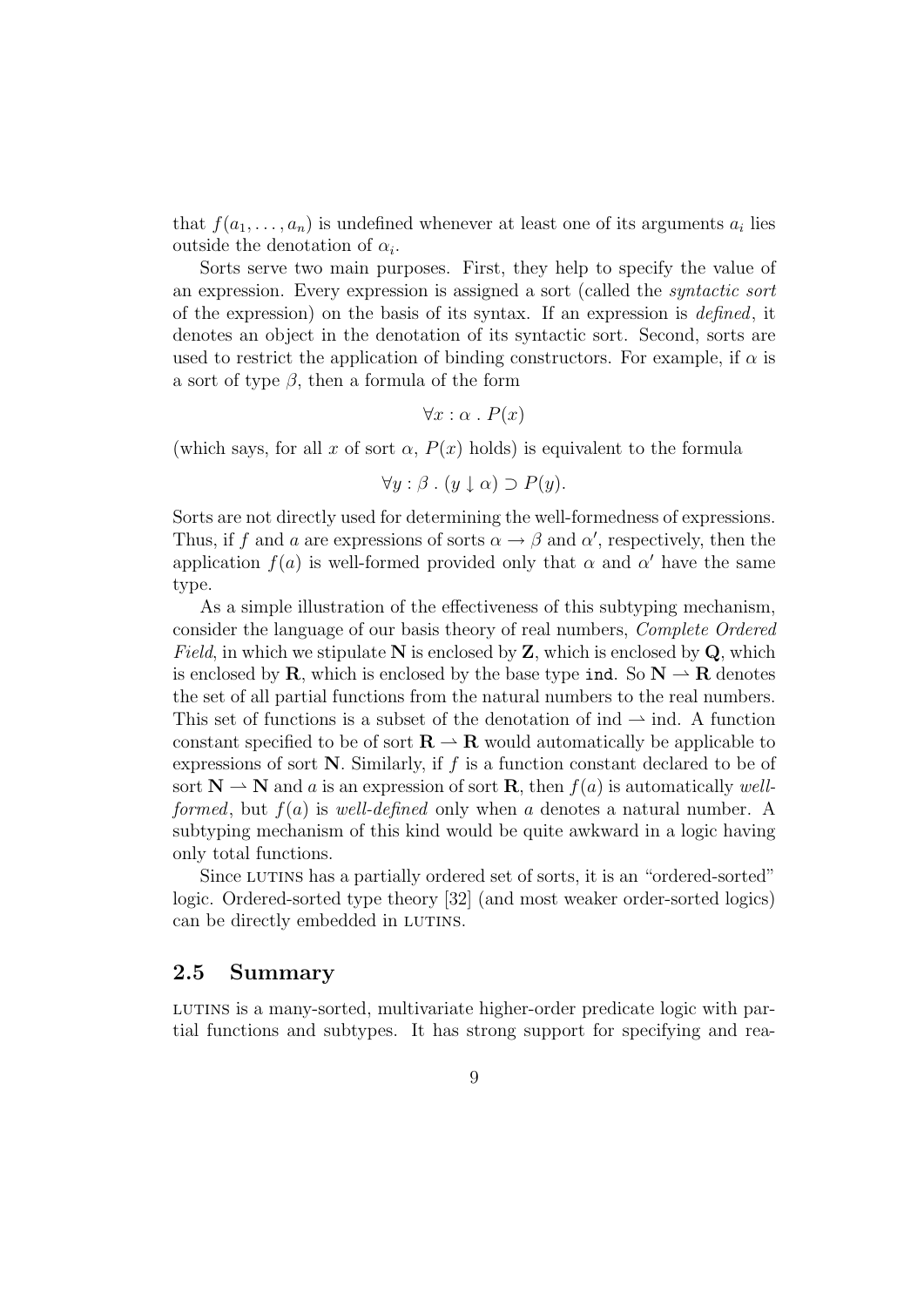soning about functions:  $\lambda$ -notation, partial functions, a true definite description operator, and full quantification over functions. Its type hierarchy and sort mechanism are convenient and natural for developing many different kinds of mathematics. Although LUTINS contains no polymorphism in the sense of variables over types, polymorphism is achieved through the use of constructors and quasi-constructors, sorts, and theory interpretations (see Section 3.3).

Perhaps most importantly, the intuition behind LUTINS closely corresponds to the intuition used in everyday mathematics. The logical principles employed by lutins are derived from classical predicate logic and standard mathematical practice. This puts it in contrast to some other higher-order logics, such as Martin-Löf's constructive type theory [34], the Coquand-Huet Calculus of Constructions [10], and the logic of the Nuprl proof development system [9]. These logics—which are constructive as well as higher order employ rich type constructors and incorporate the "propositions as types" isomorphism (see [31]). Motivated in part by a desire to model computational reasoning, they are a significant departure from traditional, classical mathematical practice. Moreover, they allow dependent types or quantification over type variables, which create more complicated type systems. However, the Martin-Löf-style systems provide simpler, specifically predicative  $[21]$ , methods for defining mathematical objects, so that their domains are in this respect less complicated than those for classical simple type theories. The restriction to predicative definitions may or may not be an advantage; from the point of view of developing classical analysis, for instance, it is certainly an impediment [44, 50, 49, 21].

## 3 Little Theories Approach

imps supports the "little theories" version of the axiomatic method [19] as well as the "big theory" version in which all reasoning is performed within a single powerful and highly expressive axiomatic theory, such as Zermelo-Fraenkel set theory. In the little theories version, a number of theories are used in the course of developing a portion of mathematics. Different theorems are proved in different theories, depending on the amount and kind of mathematics that is required. Theories are logically linked together by translations called theory interpretations which serve as conduits to pass results from one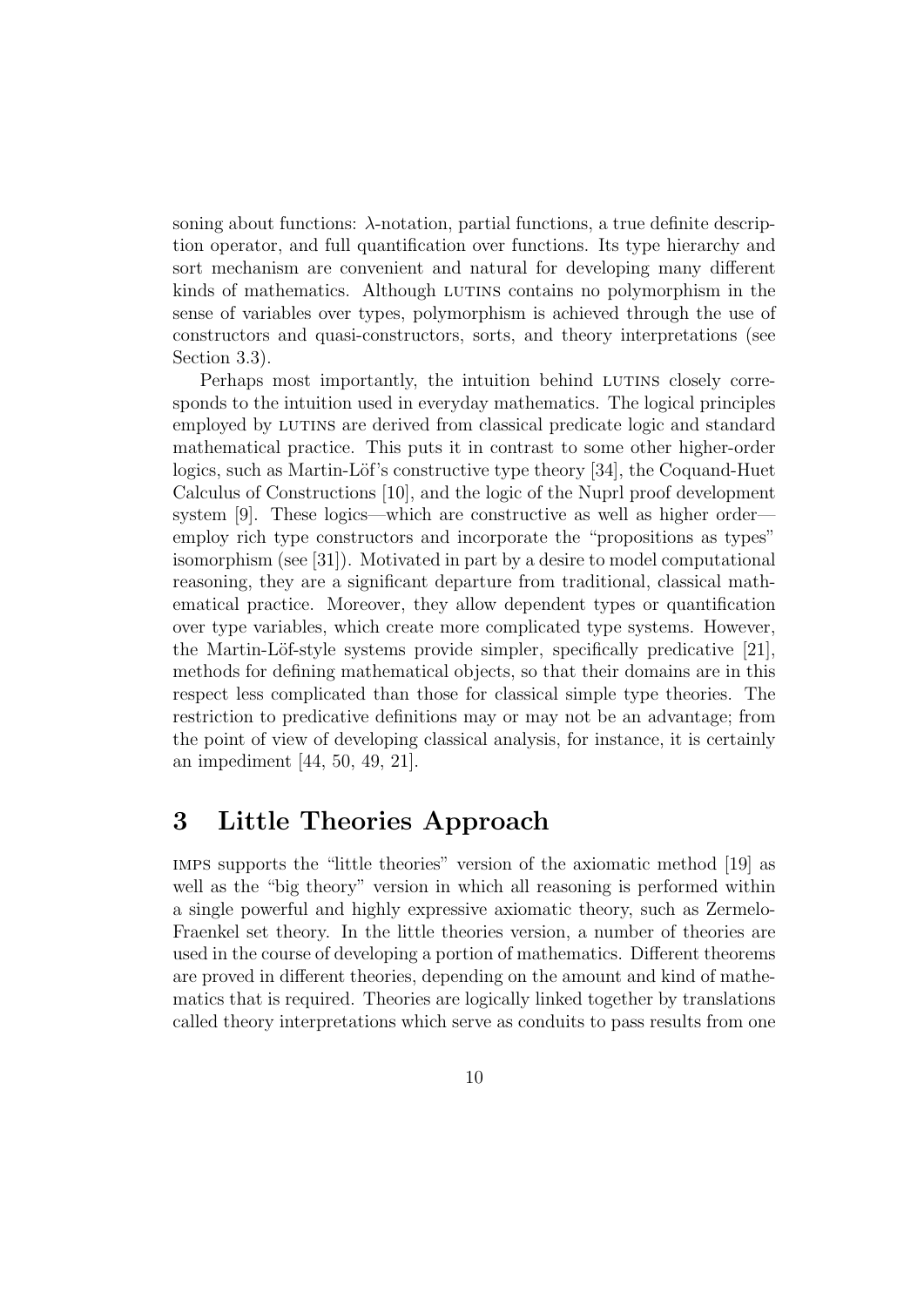theory to another. We argue in [19] that this way of organizing mathematics across a network of linked theories is advantageous for managing complex mathematics by means of abstraction and reuse.

### 3.1 Theories

Mathematically, a theory in imps consists of a language and a set of axioms. At the implementation level, however, theories contain additional structure which encodes this axiomatic information in procedural or tabular form. It facilitates various kinds of low-level reasoning within theories that are encapsulated in the IMPS expression simplifier (see Section 4.4.1).

A theory is constructed from a (possibly empty) set of subtheories, a language, and a set of axioms. Theories are related to each other in two ways: one theory can be the *subtheory* of another, and one theory can be interpreted in another by a theory interpretation. A theory may be enriched via the definition of new atomic sorts and constants and via the installation of theorems. Several examples of theories are discussed in Section 7.

### 3.2 Definitions

imps supports four kinds of definitions: atomic sort definitions, constant definitions, recursive function definitions, and recursive predicate definitions. In the following let  $\mathcal T$  be an arbitrary theory.

Atomic sort definitions are used to define new atomic sorts from nonempty unary predicates. An *atomic sort definition* for T is a pair  $\delta = (n, U)$  where n is a symbol intended to be the name of a new atomic sort of  $\mathcal T$  and U is a nonempty unary predicate in  $\mathcal T$  intended to specify the extension of the new sort.  $\delta$  can be installed in T only if the formula  $\exists x. U(x)$  is known to be a theorem of  $\mathcal T$ . As an example, the pair

$$
(\mathbf{N}, \ \lambda x : \mathbf{Z} \cdot 0 \le x)
$$

defines  $N$  to be an atomic sort which denotes the natural numbers. Since the sort of an expression gives immediate information about the value of the expression, it is often very advantageous to define new atomic sorts rather than work directly with unary predicates.

Constant definitions are used to define new constants from defined expressions. A constant definition for T is a pair  $\delta = (n, e)$  where n is a symbol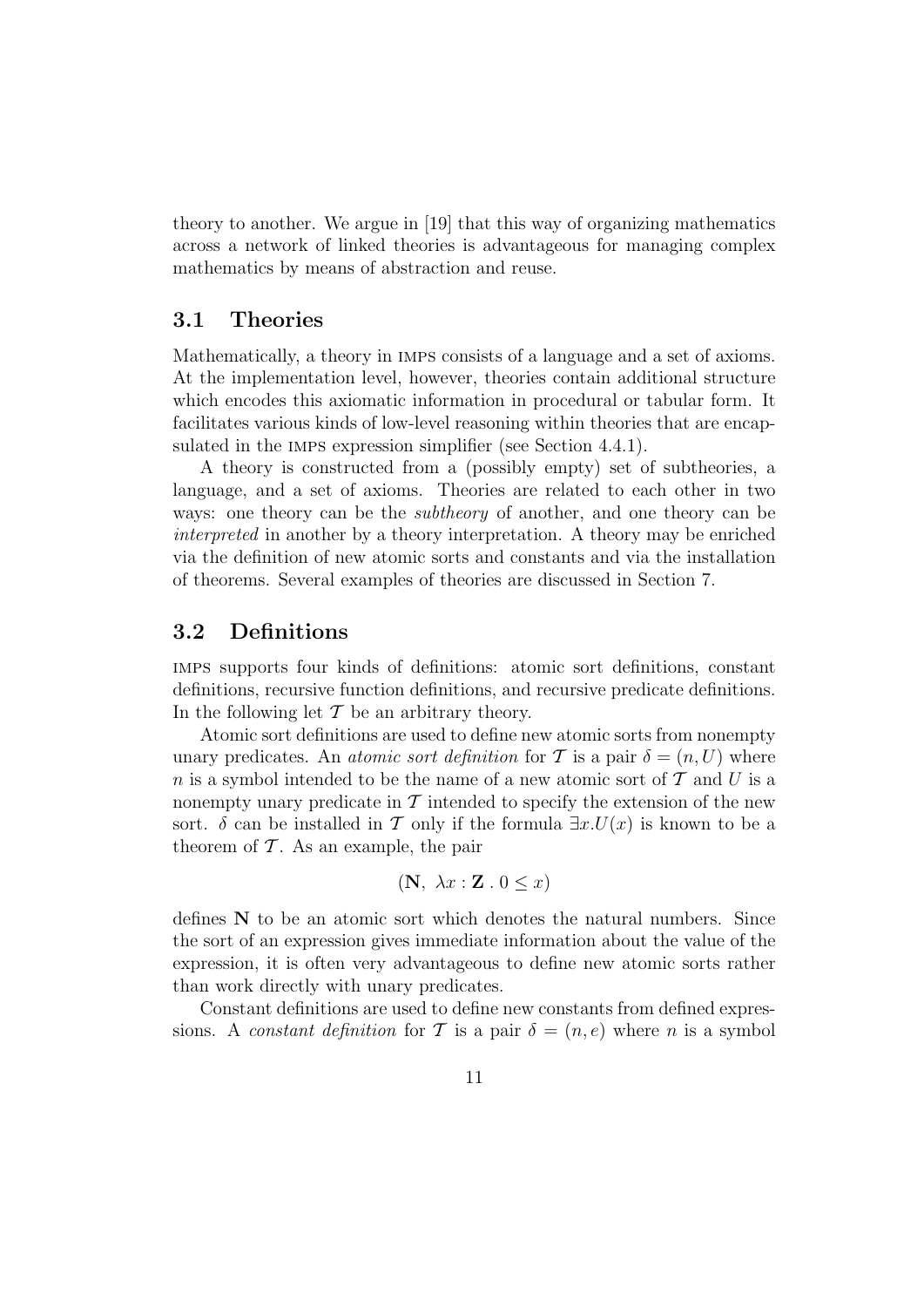intended to be the name of a new constant of  $\mathcal T$  and  $e$  is a expression in  $\mathcal T$ intended to specify the value of the new constant.  $\delta$  can be installed in  $\mathcal T$ only if the formula  $e\downarrow$  is verified to be a theorem of T. As an example, the pair

$$
(\text{floor}, \ \lambda x : \mathbf{R} \cdot \iota z : \mathbf{Z} \cdot z \leq x \land x < 1 + z)
$$

defines the floor function on reals using the  $\iota$  constructor.

Recursive function definitions are used to define one or more functions by (mutual) recursion. They are essentially an implementation of the approach to recursive definitions presented by Y. Moschovakis in [38]. A recursive definition for T is a pair  $\delta = ([n_1, \ldots, n_k], [F_1, \ldots, F_k])$  where  $k \geq 1, [n_1, \ldots, n_k]$ is a list of distinct symbols intended to be the names of  $k$  new constants, and  $[F_1, \ldots, F_k]$  is a list of functionals (i.e., functions which map functions to functions) of kind ind in  $\mathcal T$  intended to specify, as a system, the values of the new constants.  $\delta$  can be installed in T only if the functionals  $F_1, \ldots, F_k$ are verified to be monotone in T with respect to the subfunction order  $\subseteq$ .<sup>7</sup> The names  $[n_1, \ldots, n_k]$  then denote the simultaneous least fixed point of the functionals  $F_1, \ldots, F_k$ . As an example, the pair

(factorial, 
$$
\lambda f : \mathbf{Z} \to \mathbf{Z} \cdot \lambda n : \mathbf{Z} \cdot \text{if}(n = 0, 1, n * f(n - 1)))
$$

is a recursive definition of the factorial function in our standard theory of the real numbers.

This approach to recursive definitions is very natural in imps because expressions of kind ind are allowed to denote partial functions. Notice that there is no requirement that the functions defined by a recursive definition be total. In a logic in which functions must be total, a list of functionals can be a legitimate recursive definition only if it has a solution composed entirely of total functions. This is a difficult condition for a machine to check, especially when  $k > 1$ . Of course, in IMPS there is no need for a recursive definition to satisfy this condition since a recursive definition is legitimate as long as the defining functionals are monotone. imps has an automatic syntactic check sufficient for monotonicity that succeeds for many common recursive function definitions.

Recursive predicate definitions are used to define one or more predicates by (mutual) recursion. They are implemented in essentially the same way as

 ${}^{7}f \sqsubseteq g$  iff  $f(a_1, \ldots, a_m) = g(a_1, \ldots, a_m)$  for all m-tuples  $\langle a_1, \ldots, a_m \rangle$  in the domain of f.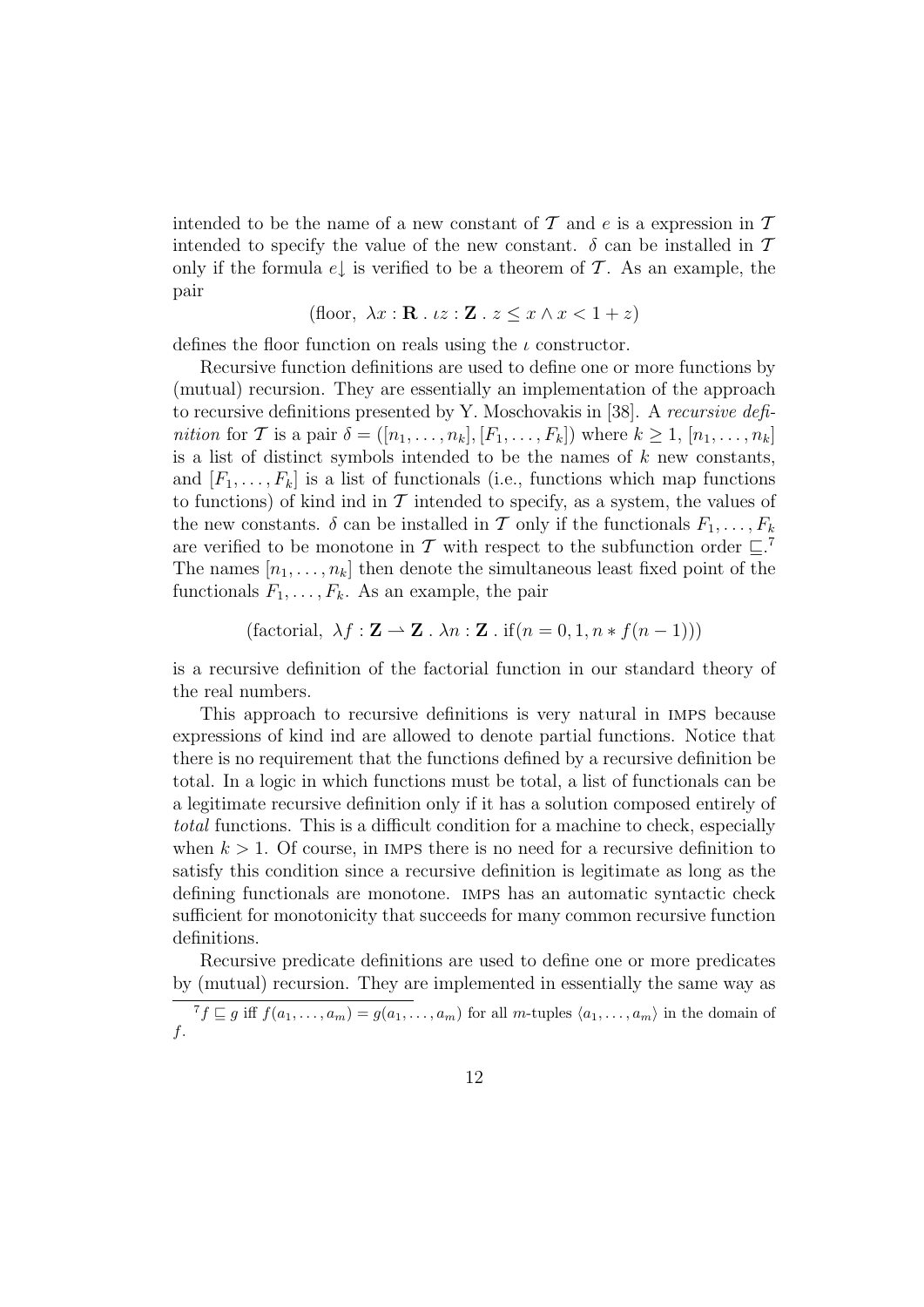recursive function definitions using the order  $\subset^8$  on predicates. This approach is based on the classic theory of positive inductive definitions (see [37]). For an example, consider the pair

([even, odd], 
$$
[F_1, F_2]
$$
),

where:

- $F_1 = \lambda e, o : \mathbf{N} \to \text{prop} \cdot \lambda n : \mathbf{N} \cdot \text{if}(n = 0, \text{truth}, o(n-1)).$
- $F_2 = \lambda e, o : \mathbf{N} \to \text{prop} \cdot \lambda n : \mathbf{N} \cdot \text{if}(n = 0, \text{falsehood}, e(n 1)).$

It defines the predicates even and odd on the natural numbers by mutual recursion. As with recursive function definitions, there is an automatic syntactic check sufficient for monotonicity that succeeds for many recursive predicate definitions.

### 3.3 Theory Interpretations

One of the chief virtues of the axiomatic method is that the theorems of a theory can be "transported" to any specialization of the theory. A theory interpretation is a syntactic device for translating the language of a source theory to the language of a target theory. By definition, it has the property that the image of a theorem of the source theory is always a theorem of the target theory. It then follows that any formula proved in the source theory translates to a theorem of the target theory. We use this method in a variety of ways (which are described below) to reuse mathematical results from abstract mathematical theories.

Theory interpretations are constructed in imps by giving an interpretation of the sorts and constants of the language of the source theory; this is the standard approach which is usually seen in logic textbooks (e.g., see [14, 35, 46]). We give below a summary of theory interpretations in imps; a detailed description of theory interpretations for  $\mathbf{P} \mathbf{F}^*$  is given in [17].

Let T and T' be theories over languages  $\mathcal L$  and  $\mathcal L'$ , respectively. A trans*lation from* T to T' is a pair  $\Phi = (\mu, \nu)$ , where  $\mu$  is a mapping from the sorts of  $\mathcal L$  to the sorts of  $\mathcal L'$  and  $\nu$  is a mapping from the constants of  $\mathcal L$  to the expressions of  $\mathcal{L}'$ , such that:

 $\frac{s_p \subseteq q \text{ iff } p(a_1, \ldots, a_m) \supset q(a_1, \ldots, a_m)$  for all m-tuples  $\langle a_1, \ldots, a_m \rangle$  in the common domain of  $p$  and  $q$ .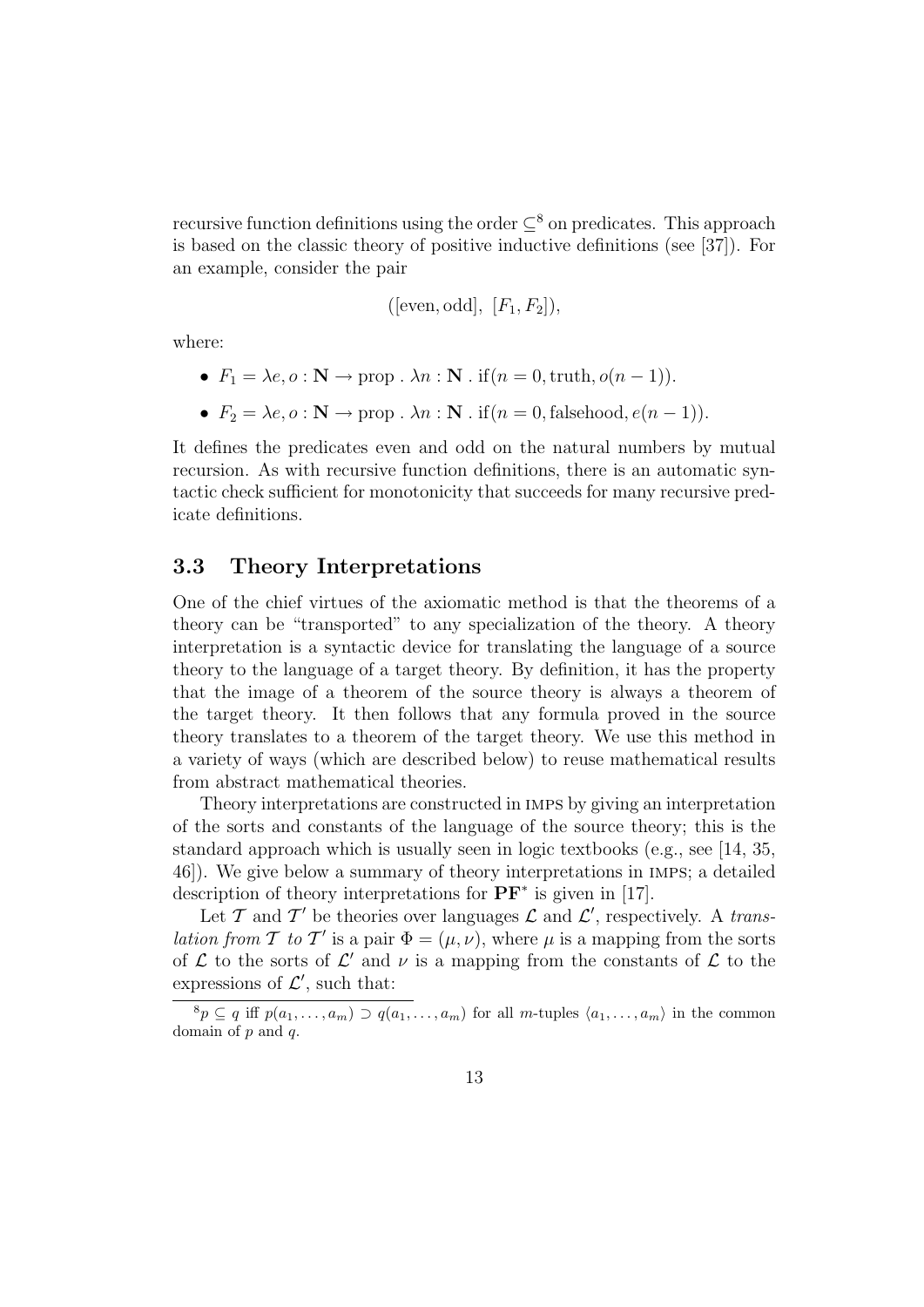- (1)  $\mu$ (prop) = prop.
- (2) For each sort  $\alpha$  of  $\mathcal{L}$ ,  $\alpha$  and  $\mu(\alpha)$  are of the same kind.
- (3) If  $\alpha$  is a sort of  $\mathcal L$  with type  $\beta$ , then  $\mu(\alpha)$  and  $\mu(\beta)$  have the same type.
- (4) If c is a constant of  $\mathcal L$  of sort  $\alpha$ , then the type of  $\nu(c)$  is the type of  $\mu(\alpha)$ .

Given an expression e of  $\mathcal{L}, \Phi(e)$  denotes the expression of  $\mathcal{L}',$  defined in the obvious way from  $\mu$  and  $\nu$ , that is the translation of e via  $\Phi$ <sup>9</sup>.

Let  $\Phi$  be a translation from  $\mathcal T$  to  $\mathcal T'$ . An *obligation* of  $\Phi$  is a formula  $\Phi(\varphi)$  where  $\varphi$  is either:

- (1) an axiom of  $\mathcal{T}$ ;
- (2) a formula asserting that a particular constant of  $\mathcal L$  is defined in its sort; or
- (3) a formula asserting that a particular atomic sort of  $\mathcal L$  is a subset of its enclosing sort.

By a theorem called the *interpretation theorem* (see [17]),  $\Phi$  is a *theory in*terpretation from  $\mathcal T$  to  $\mathcal T'$  if each of its obligations is a theorem of  $\mathcal T'$ .

The imps system provides support for using theory interpretations in many different ways. The following are brief descriptions of some of the most important ways theory interpretations are used in imps. See [19] for further discussion on applications of theory interpretations in mechanical theorem proving.

Theorem reuse Mathematicians want to be able to formulate a result in the most general axiomatic framework that good taste and ease of comprehension allow. One major advantage of this approach is that a result proved in an abstract theory holds in all contexts that have the same structure as the abstract theory. In imps, theory interpretations are used foremost as a

<sup>&</sup>lt;sup>9</sup>The translations available in IMPS are actually more general than what we describe here:  $\mu$  is allowed to map sorts to *unary predicates*. When this occurs, expressions beginning with variable binders such as  $\forall$  or  $\lambda$  must be "relativized." For example, if  $\mu$  maps  $\alpha$  to a unary predicate U on sort  $\beta$ , then  $\Phi(\forall x : \alpha \cdot \psi) = \forall x : \beta \cdot U(x) \supset \Phi(\psi)$ .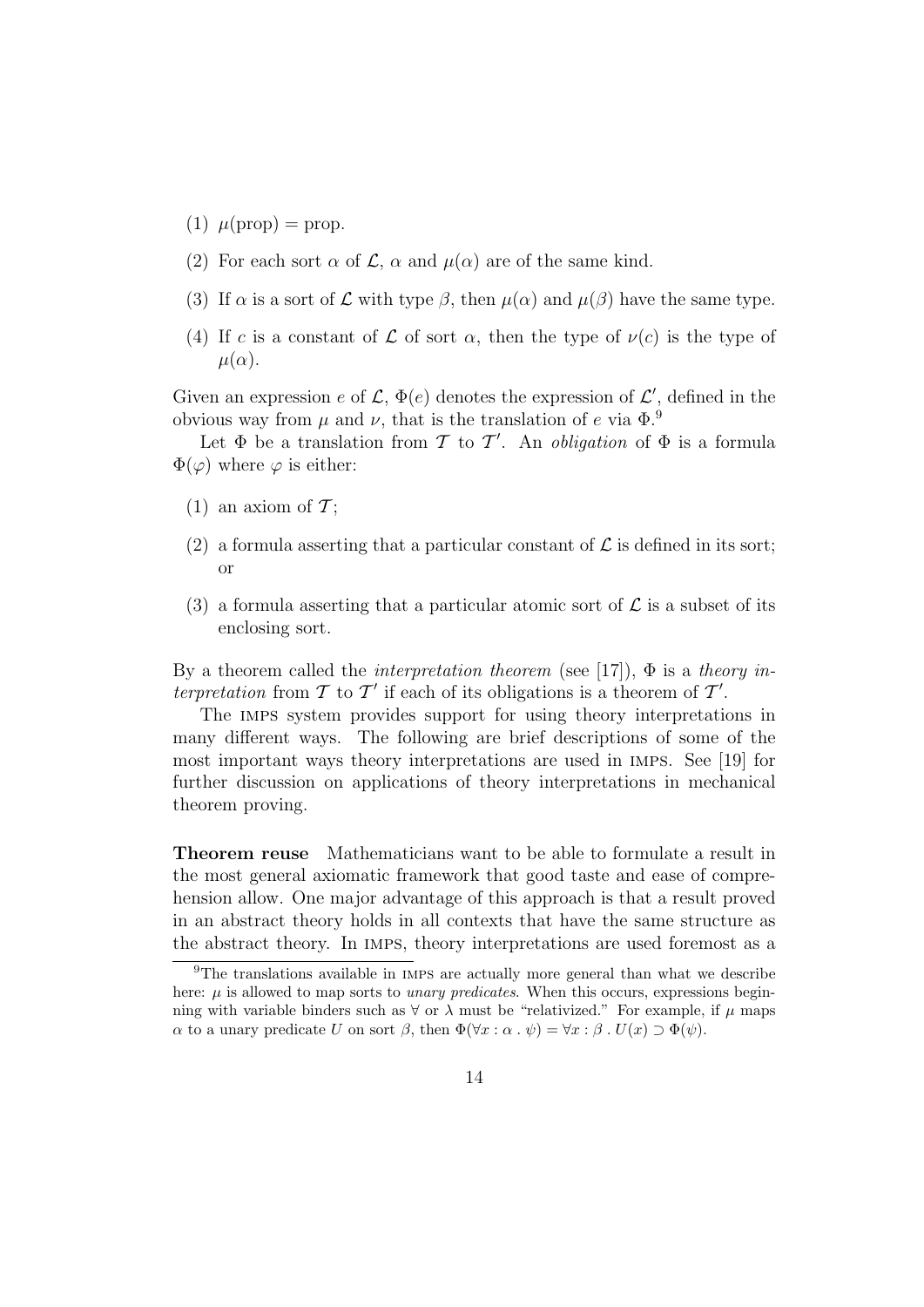for every  $a, b : \mathbf{K}, n : \mathbf{Z}$  implication

\n- conjunction
\n- $$
0 \leq n
$$
\n- $0 \neg(a = o_K)$
\n- $0 \neg(b = o_K)$
\n- $(a + b)^n = \sum_{j=0}^n \binom{n}{j} \cdot b^j \cdot a^{n-j}$
\n

Figure 1: The Binomial Theorem in Fields

mechanism for realizing this advantage: theorems proved in abstract theories can be transported via a theory interpretation to all appropriate concrete structures. For instance, the binomial theorem may be proved in a theory of fields (see Figure 1).<sup>10</sup> Because the real numbers form a field, we can define a theory interpretation from the theory of fields to a theory of the reals. As a consequence, we can then "install" the usual binomial theorem for the real numbers.

Automatic application of theorems Theorems can be automatically applied in imps in two ways: (1) as rewrite rules (see Section 4.4.3) and (2) as macetes (see Section 4.4.4). Theorems can be applied both inside and outside of their home theories. A theorem is applied within a theory  $\mathcal T$  which is outside of its home theory  $\mathcal H$  by, in effect, transporting the theorem from  $\mathcal H$ to  $\mathcal T$  and then applying the new theorem directly within  $\mathcal T$ . The mechanism is based on a kind of polymorphic matching called translation matching [19]; the theory interpretation used to transport the theorem is either selected or constructed automatically by imps. See Sections 4.4.4 and 4.4.5 for more details.

Polymorphic operators As we noted in Section 2.3, constructors and quasi-constructors are polymorphic in the sense that they can be applied to expressions of several different types. This sort of polymorphism is not very useful unless we have results about constructors and quasi-constructors that

 $10$ In this formulation, **K** is the underlying sort of field elements. Figure 1 is printed exactly as formatted by the the TEX presentation facility of IMPS. Various switches are available, for instance to cause connectives to be printed in-line with the usual logical symbols instead of being written as words with subexpressions presented in itemized format.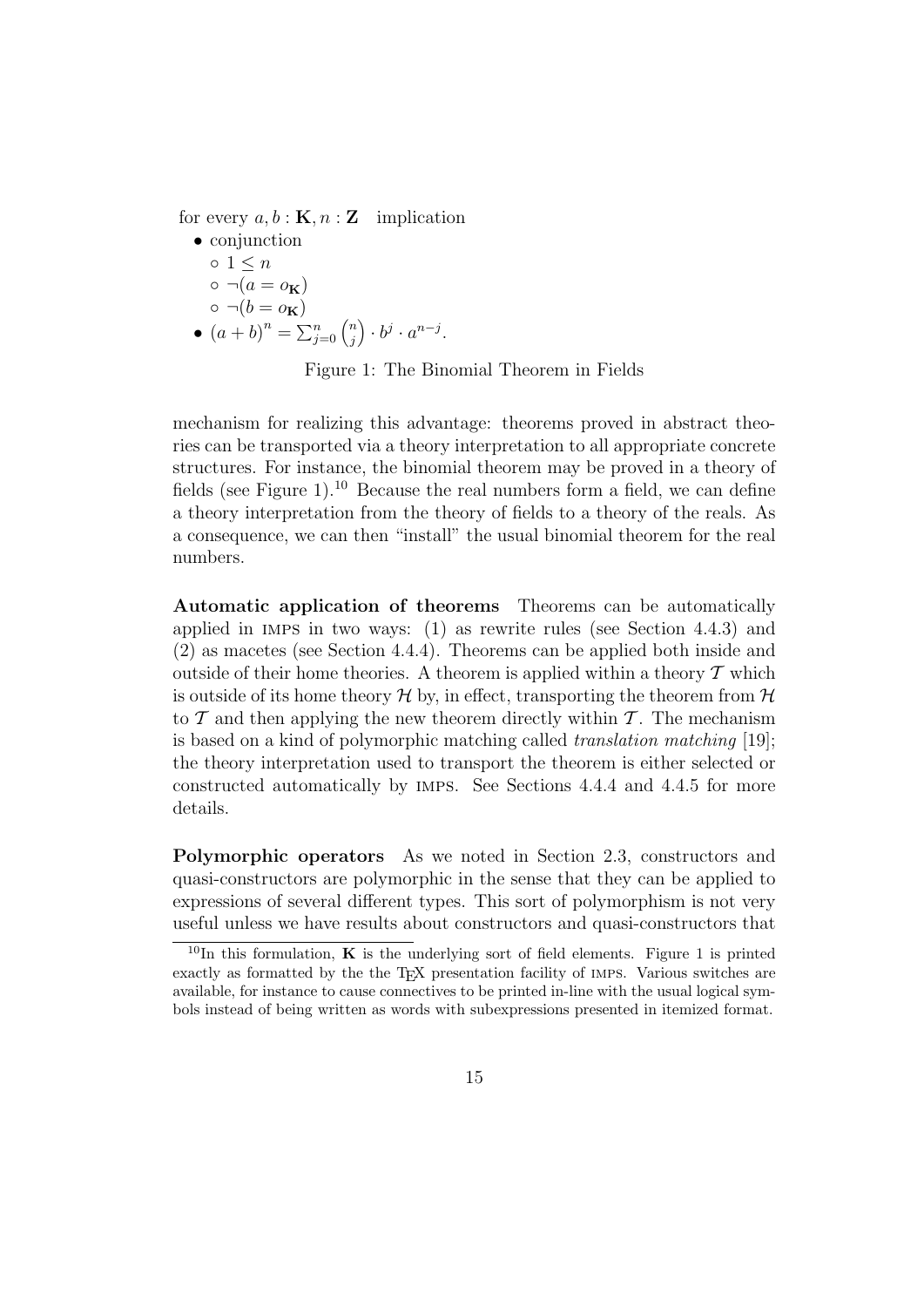could be used in proofs regardless of the actual types that are involved. For constructors, most of these "generic" results are coded in the form of rules, as described in Section 4.2. Since quasi-constructors, unlike constructors, can be introduced by imps users, it is imperative that there is some way to prove generic results about quasi-constructors. This can be done by proving theorems about quasi-constructors in a theory of generic types, and then transporting these results as needed to theories where the quasi-constructor is used. For example, consider the quasi-constructor composition (infix  $\circ$ ) defined as follows, for expressions f and g of type  $\beta \rightarrow \gamma$  and  $\alpha \rightarrow \beta$ , respectively:

$$
f \circ g \equiv \lambda x : \alpha \cdot f(g(x)).
$$

The basic properties about  $\circ$ , such as associativity, can be proved in a generic theory having four base types but no constants, axioms, or other atomic sorts. See Section 7.2 for further discussion on using quasi-constructors as polymorphic operators.

Symmetry and duality proofs Theory interpretations can be used to formalize certain kinds of arguments involving symmetry and duality. For example, suppose we have proved a theorem in some theory and have noticed that some other conjecture follows from this theorem "by symmetry." This notion of symmetry can frequently be made precise by creating a theory interpretation from the theory to itself which translates the theorem to the conjecture. As an illustration, let T be a theory of groups where  $*$  is a binary constant denoting group multiplication. Then the translation from T to T which takes \* to  $\lambda x, y \cdot y \cdot x$  and holds everything else fixed maps the left cancellation law  $x * y = x * z \supseteq y = z$  to the right cancellation law  $y * x = z * x \supset y = z$ . Since this translation is in fact a theory interpretation, we need only prove the left cancellation law to show that both cancellation laws are theorems of  $\mathcal T$ .

Parametric theories As argued by R. Burstall and J. Goguen (e.g., in [23, 24]), a flexible notion of parametric theory can be obtained with the use of ordinary theories and theory interpretations. The key idea is that the primitives of a subtheory of a theory are a collection of parameters which can be instantiated as a group via a theory interpretation. For example, consider a generic theory  $\mathcal T$  of graphs which contains a subtheory  $\mathcal T'$  of abstract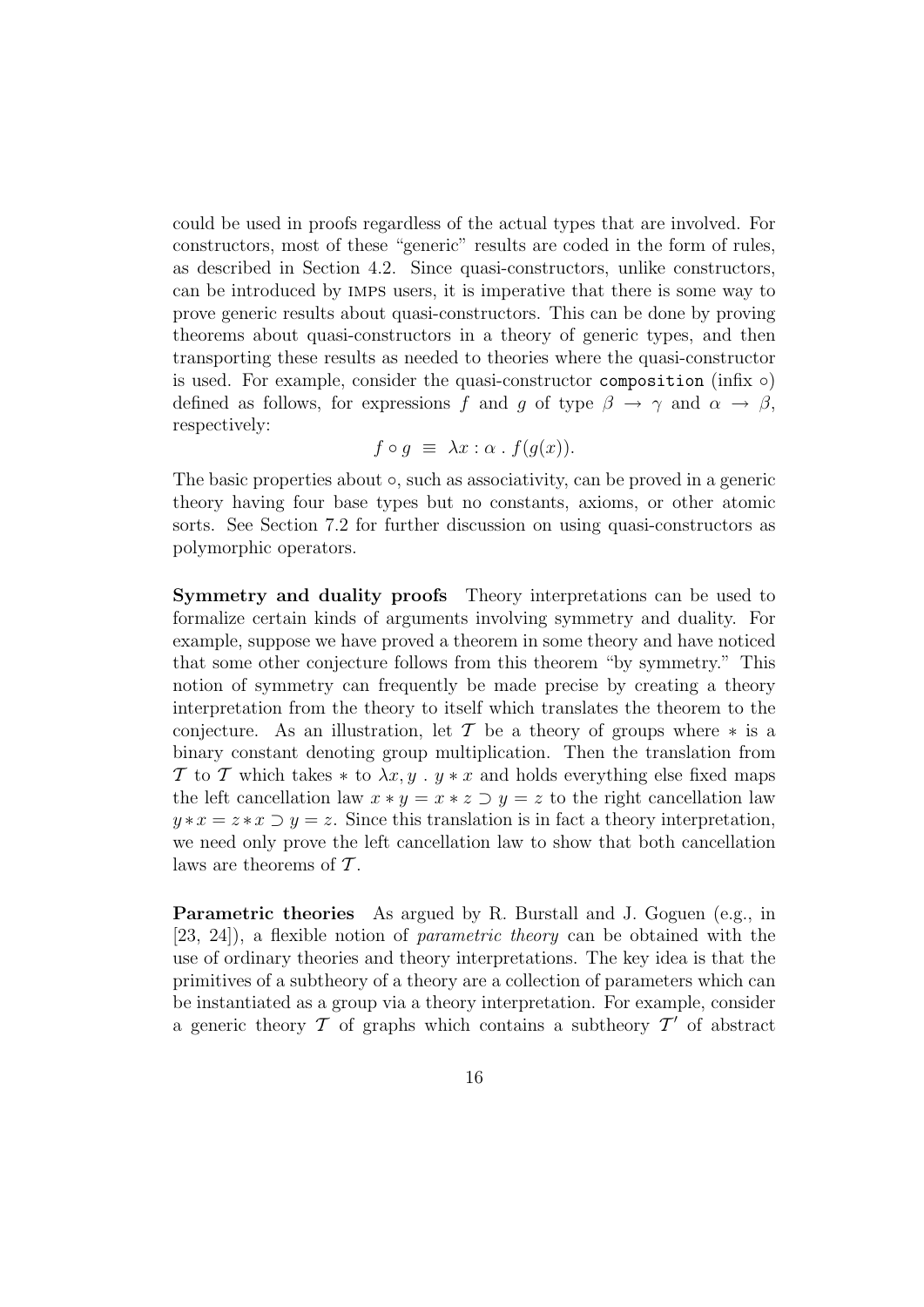nodes and edges, and another theory  $\mathcal U$  containing graphs with a concrete representation. The general results about graphs in  $\mathcal T$  can be transported to U by creating a theory interpretation  $\Phi$  from T' to U and then lifting  $\Phi$ , in a completely mechanical way, to a theory interpretation of  $\mathcal T$  to an extension of  $U$ . This use of theory interpretations has been implemented in obj3 as well as imps (but in obj3, which has no facility for theorem proving, translation obligations must be checked by hand). For a detailed description of this technique, see [15, 18].

Relative consistency If there is a theory interpretation from a theory T to a theory  $\mathcal{T}'$ , then T is consistent if  $\mathcal{T}'$  is consistent. Thus, theory interpretations provide a mechanism for showing that one theory is consistent relative to another. One consequence of this is that imps can be used as a foundational system. In this approach, whenever one introduces a theory, one shows it to be consistent relative to a chosen foundational theory (such as perhaps our theory of real numbers Real Arithmetic, described in Section 7).

### 3.4 Theory Ensembles

Ordinarily, mathematicians use the term theory in a much broader sense than we use in this paper, or than is used by logicians generally. In this sense "metric space theory" refers not to the formal theory of a single metric space (which is from a mathematical point of view not very interesting) but at the very least a theory of metric spaces and mappings between them. For example, the notion of continuity for mappings involves two separate metric spaces, and is naturally defined in a theory which is the union of two copies of a theory of an abstract metric space. A family of theories organized in this way is implemented in imps as a theory ensemble which consists of a base theory, copies of the base theory called theory replicas, and unions of copies of the base theory called theory multiples. The various theories of a theory ensemble are connected by theory interpretations which rename constants. Theory interpretations are automatically created from the base theory to each theory replica, and theory interpretations between the theory multiples are created when needed by the user. The theory interpretations allow the user to make a definition or prove a theorem in just one place, and then transport the definition or theorem to other members of the theory ensemble as needed.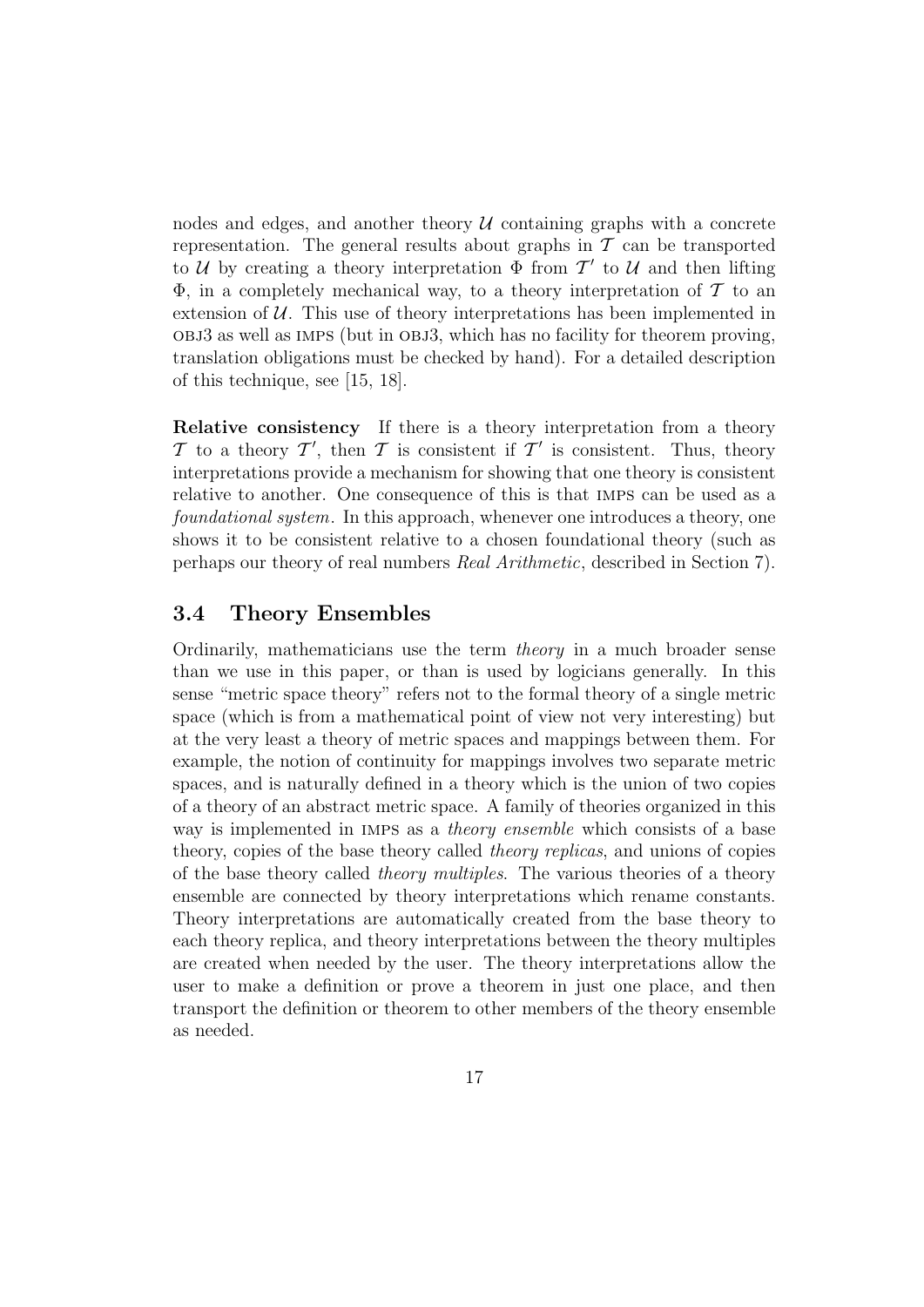for every  $f : \mathbf{P}_0 \to \mathbf{P}_1, g : \mathbf{P}_1 \to \mathbf{P}_2$  implication

- conjunction
	- $\circ$  continuous $(f)$
	- $\circ$  continuous<sub>12</sub> $(q)$
- continuous<sub>02</sub> $(g \circ f)$ .

for every  $f : \mathbf{P}_0 \to \mathbf{P}_1, g : \mathbf{P}_1 \to \mathbf{P}_2$  implication

- conjunction
	- $\circ$  continuous $(f)$
	- $\circ$  continuous(q)
- continuous $(q \circ f)$ .

Figure 2: Composition Preserves Continuity (Printed without and with overloading)

As an illustration, consider the theory ensemble for the IMPS theory  $\mathcal M$ of an abstract metric space. The points and the distance function of the metric space are denoted in  $\mathcal M$  by an atomic sort **P** and a constant dist (of sort  $P, P \rightharpoonup R$ ). For  $n \geq 0$ , let  $\mathcal{M}_n$  be a copy of  $\mathcal M$  in which the set of points and distance function are denoted by  $P_n$  and  $dist_n$ , and let  $\mathcal{U}_n$  be the union of  $M_0, \ldots, M_{n-1}$ . (Usually,  $n \leq 3$ .) The theorem in Figure 2, which says that the composition of two continuous functions is itself a continuous function, is proved in  $\mathcal{U}_3$ . The constant continuous is defined in  $\mathcal{U}_2$  by the user. IMPS introduces the constants continuous<sub>12</sub> and continuous<sub>02</sub> by transporting the definition of continuous to  $\mathcal{U}_3$  via the obvious theory interpretations. Normally, the user would use the mechanism in imps for overloading constants so that each of the three continuous constants would be written for the user as continuous and the theorem would be printed in T<sub>EX</sub> in the second form given in Figure 2.

After this composition theorem is proved, it can be transported to other theory replicas and multiples of the theory ensemble. For example, to obtain the composition theorem for continuous functions on a single metric space, the theorem would be transported from  $\mathcal{U}_3$  to M via the theory interpretation which maps each of  $\mathbf{P}_0$ ,  $\mathbf{P}_1$ ,  $\mathbf{P}_2$  to  $\mathbf{P}$  and each of dist<sub>0</sub>, dist<sub>1</sub>, dist<sub>2</sub> to dist. The theory ensemble mechanism also supports the transportation of definitions and theorems from a theory multiple to one of its "instances." For example, the user can transport the definition of continuous to Real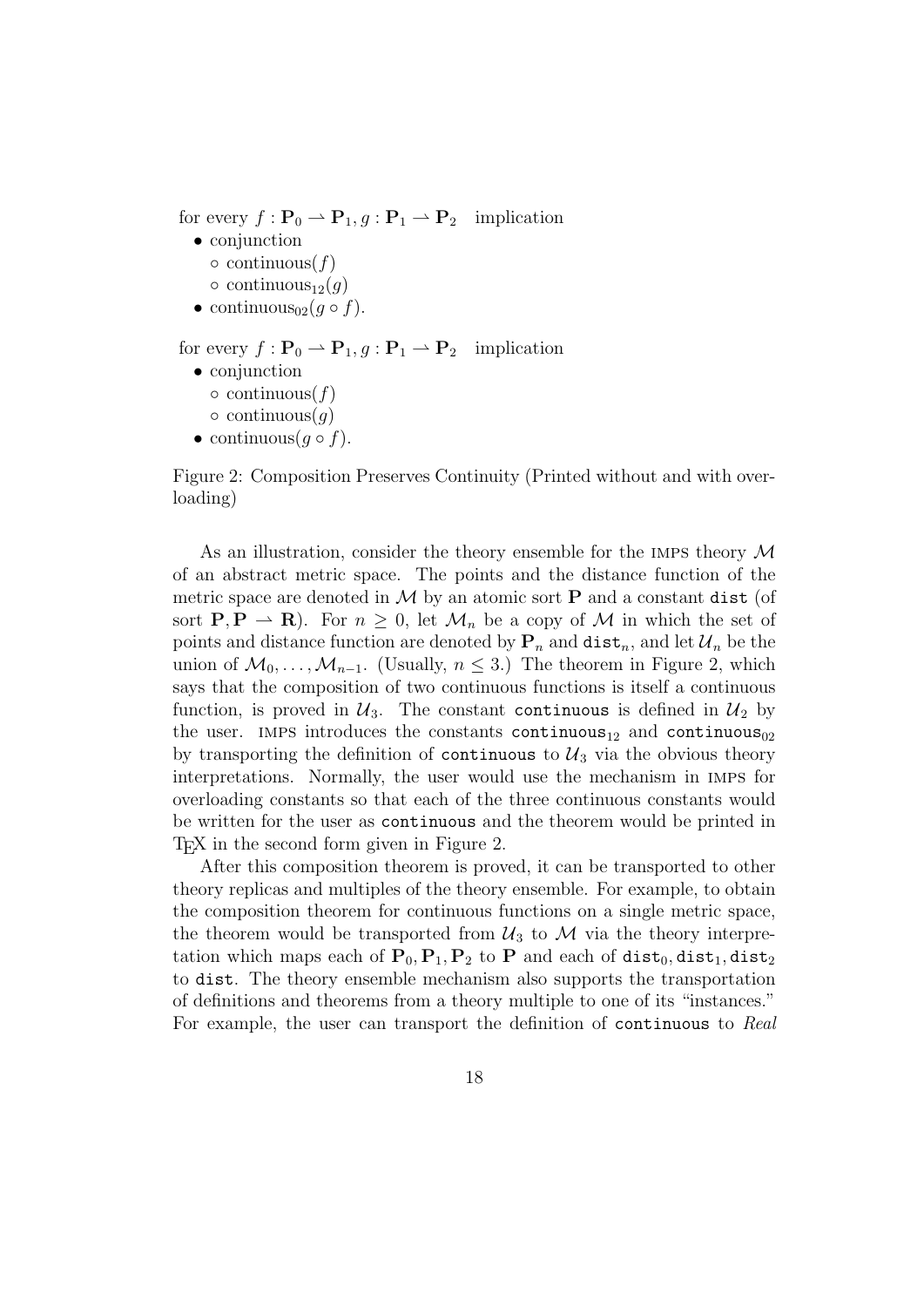Arithmetic by doing little more than specifying that both  $P_0$ ,  $P_1$  map to R and both dist<sub>0</sub>, dist<sub>1</sub> map to  $\lambda x, y : \mathbf{R} \cdot |x - y|$ .

## 4 Theorem Proving

In accordance with our emphasis on mathematically natural and intuitively understandable proofs, we distinguish two levels of reasoning in proving theorems in imps. Reasoning at the (lower) formula level is largely done automatically via an expression simplification routine. Reasoning at the proof structure level is done by user and the machine interactively. imps is designed to provide some automated support, but without giving free reign to the machine; the course of machine deduction is orchestrated and controlled by the user.

imps produces formal proofs; they serve as the basis for conveying why the theorem is true. Because they are intended for this purpose, they are very different from the formal proofs that are described in logic text books. Usually a text book formal proof is a sequence or tree constructed using a small number of low-level rules of inference. Formal proofs of this kind tend to be composed of a mass of small logical steps. Humans usually find these proofs to be unintelligible. In contrast, the steps in an imps proof can be large, and most low-level inference in the proof is performed by the expression simplification routine. Moreover, a number of these larger steps may be grouped together as the result of a single human-level command. Since inference is described at a high level, proofs constructed in imps resemble informal proofs in understandability, but unlike an informal proof, all the details of an imps proof have been checked by machine.

### 4.1 Deduction Graphs

Every proof is carried out within some formal theory. In the process of constructing a proof, imps builds a data structure representing the deduction, so that during the proof process the user has great freedom to decide the order in which he wants to work on different subgoals, and to try alternative strategies on a particular subgoal. At the end of a proof, this object, called a deduction graph, can be surveyed by the user, typeset automatically, or analyzed by software.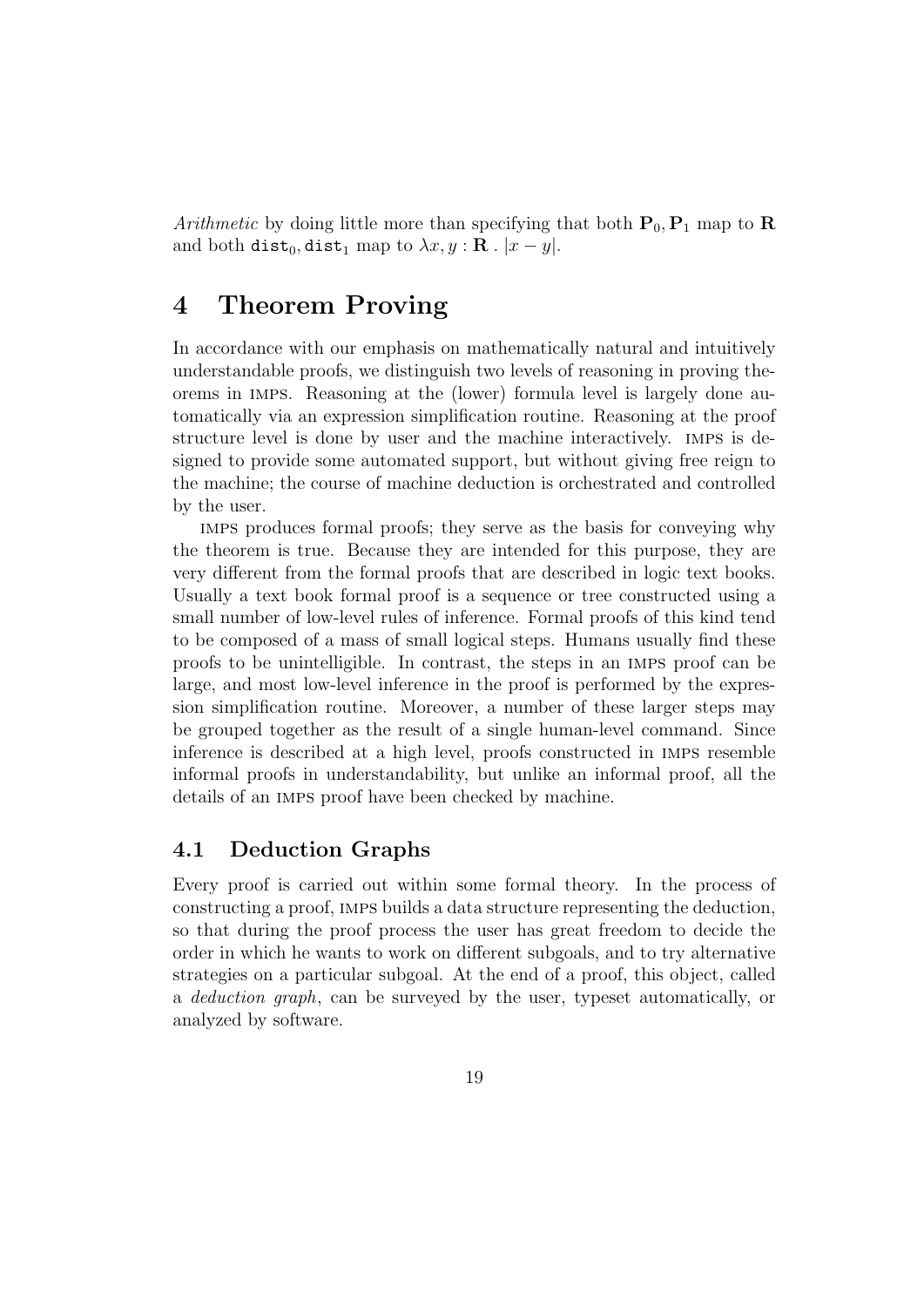The items appearing in a deduction graph are not formulas, but *sequents*, in a sense derived from Gentzen [22]; see [36] for a discussion of the advantage of organizing deduction in this way. A sequent consists of a single formula called the assertion together with a context. The context is logically a finite set of assumptions, although the implementation caches various kinds of derived information with a context. In addition, the implementation associates each context with a particular theory. We will write a sequent in the form  $\Gamma \Rightarrow A$ , where  $\Gamma$  is a context and A is an assertion.

A deduction graph is a directed graph with nodes of two kinds, representing sequents and inferences respectively. If an arrow points from a sequent node to an inference node, then the sequent node represents a hypothesis to the inference. An inference node has exactly one arrow pointing at a sequent node, and that sequent node represents the conclusion of the inference. A sequent node is said to be *grounded* (i.e., known to be "valid" or "true") if at least one arrow comes into it from a grounded inference node; an inference node is grounded if, for every arrow coming into it, the source of the arrow is a grounded sequent node. In particular, an inference node with no arrows coming into it represents an inference with no hypotheses, and is thus "immediately grounded." A deduction graph has one distinguished sequent node as its *goal*; it represents the theorem to be proved. A deduction graph is a proof of each sequent represented by a grounded sequent node in the graph.

This representation of deductions has several advantages. First, because any number of inference nodes may share a common sequent node as their conclusion, the user (or a program) may try any number of alternative strategies for proving a given sequent. Second, loops in deduction graphs arise naturally; they indicate that either of two sequents may be derived from the other, possibly in combination with different sets of additional premises. Finally, at the end of a proof, the resulting deduction graph serves as a transcript for analyzing the reasoning used in the proof, and recollecting the ideas. On the other hand, the cost to store the objects is not significant: in the current imps data base of almost a thousand proofs, only 18 contain as many as a hundred sequent nodes; the average number is 23.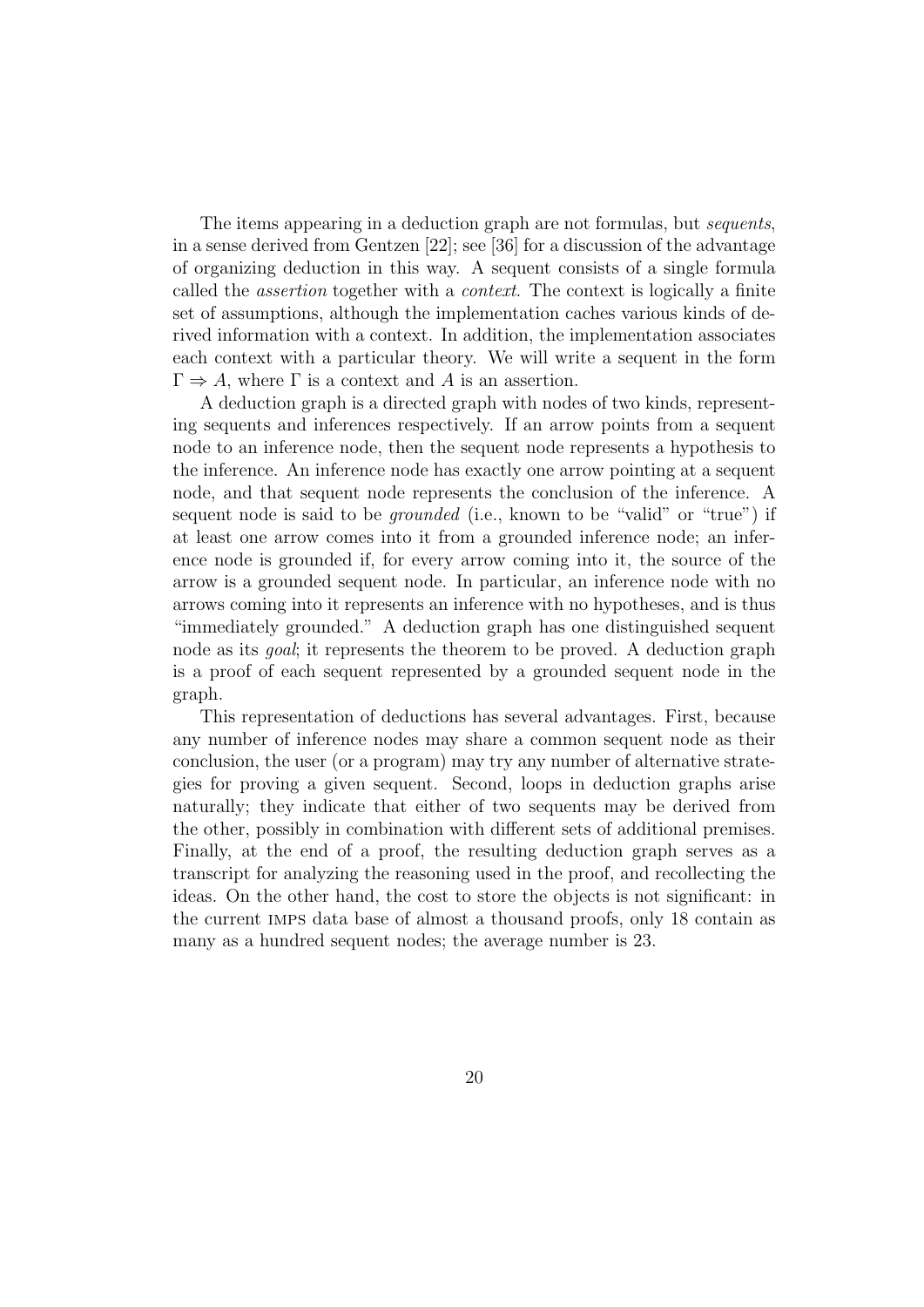## 4.2 Building Deduction Graphs

A deduction graph is begun by "posting" the goal node, a sequent node representing a sequent to be proved. The deduction graph is then enlarged by posting additional sequent nodes and creating inferences. The building of a deduction graph usually stops when the goal node is marked as grounded. Inference nodes are created by procedures called primitive inferences. Primitive inferences provide the only means to add inference nodes to a deduction graph; there is no way to modify or delete existing inference nodes. Each primitive inference works in roughly the same way: Certain information is fed to the primitive inference; zero or more new sequent nodes are posted; and finally, an inference node is constructed that links the newly posted nodes with one or more previously posted nodes.

There are about 30 primitive inferences. Two of the primitive inferences are special: simplification makes an inference on the basis of simplifying expressions (see Section 4.4.1); macete-application makes an inference by applying a macete (see Section 4.4.4). Each of the remaining primitive inferences embody one of the basic laws of LUTINS (or is a variant of simplification or macete-application). For example, the primitive inference direct-inference applies an analogue of an introduction rule of Gentzen's sequent calculus (in reverse). It is selected according to the leading constructor of the assertion of the input sequent node, which will become the conclusion of the inference. The system also has primitive inferences for beta-reduction, universal generalization, existential generalization, equality substitution, contraposition, cut, backchaining, eliminating iota expressions, extensionality, unfolding defined constants, definedness assertions, raising if-then-else expressions, assuming theorems, introducing choice functions, and for modifying the context of a sequent in various ways. Although the primitive inferences are available in every theory, some of them, such as simplification and definedconstant-unfolding depend on the axioms and theorems in the theory.

Primitive inferences are not called directly by the user. Instead, the user invokes interactive proof commands which are procedures that call primitive inferences in useful patterns. They are akin to what are called tactics in some other systems, such as HOL  $[26]$ , LCF  $[25]$ , and Nuprl  $[9]$ .

Commands are more useful than mere primitive inferences for three reasons. First, unlike primitive inferences, commands have an interface procedure for collecting information from the user. The interface procedure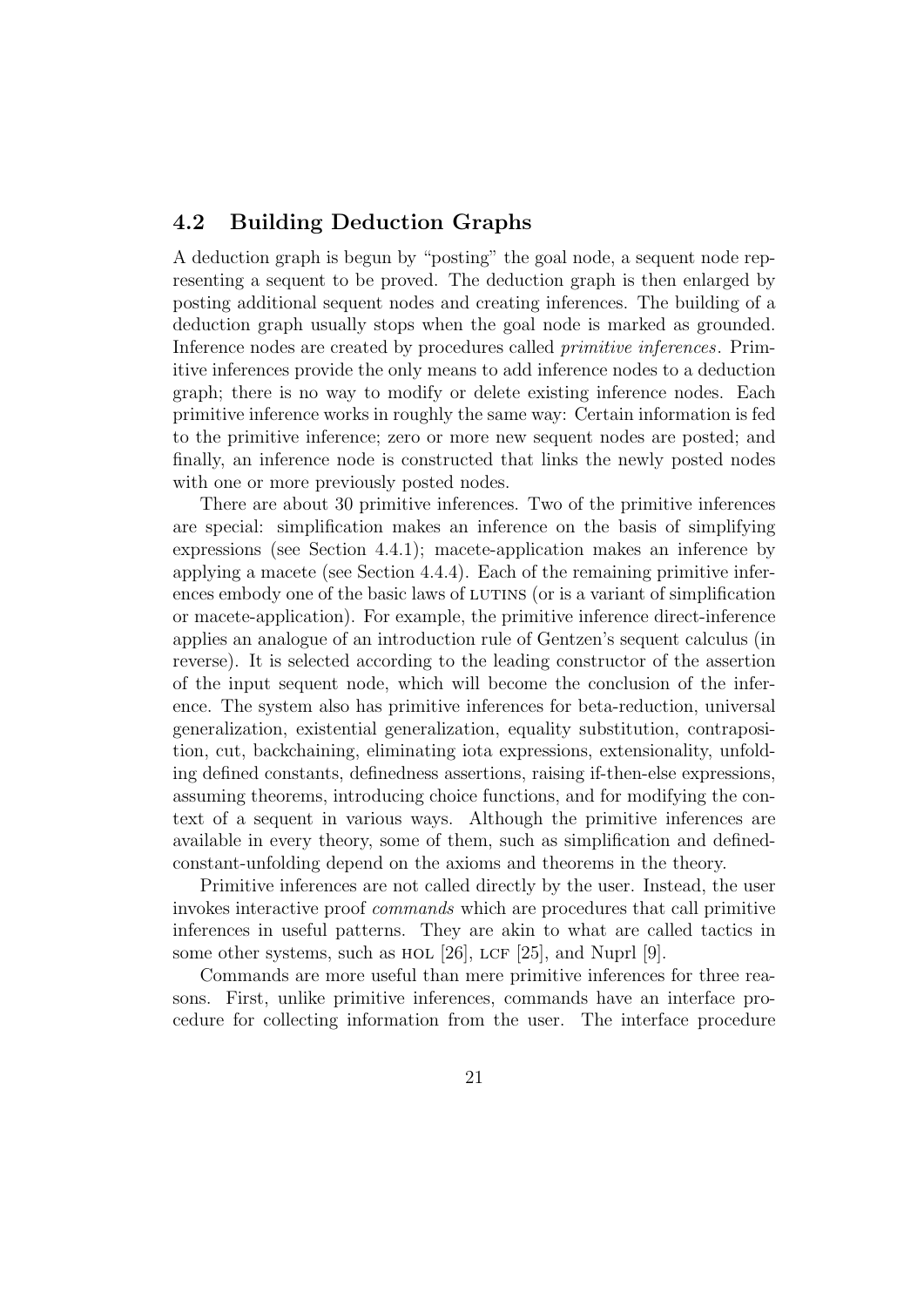protects the user from the "primitive" nature of the arguments of a primitive inference. For instance, the command unfold-single-defined-constant collects a set of natural numbers, where the number  $n$  represents the  $n$ th occurrence of the defined constant to be unfolded. By contrast, the primitive inference defined-constant-unfolding requires a set of paths $^{11}$  to the defined constant that is to be unfolded. The interface procedure calculates a path for each natural number and then calls the primitive inference defined-constantunfolding with this new information. More precisely, the interface procedure orchestrates a conversation in which information can be exchanged a number of times between the user and the system. For example, when the user applies the command unfold-single-defined-constant to some sequent node, the system will list the constants that occur in the assertion of sequent, the user will select one, and then the system will unfold the constant if there is only one occurrence of it in the sequent. If there is more than one occurrence, the system will ask the user for which occurrences to unfold.

Second, commands may combine primitive inferences into larger, more humanly understandable units. They may thus lift the user to a higher level of inference than that of primitive inferences. As an illustration, consider again the command unfold-single-defined-constant. After this command calls the primitive inference to unfold some specified occurrences of a defined constant, the beta-reduction primitive inference is called repeatedly until no beta-reductions are possible. This has the desirable effect of building in beta-reduction into constant unfolding.

And, third, commands provide the user with new inferences that realize a certain pattern of primitive inferences. These kind of commands, which we sometimes informally call strategies, usually add several new inference nodes to a deduction graph at one time. Some of the simplest and most useful strategies break down the logical structure of an assertion (e.g, by applying the direct-inference primitive inference repeatedly), or else instantiate universal assumptions, existential assertions, and theorems.

An extremely important strategy is used for proving theorems by induction. The strategy takes, among other arguments, an *inductor* which specifies what induction principle to use, how to apply the induction principle, and

<sup>11</sup>By a path we mean a sequence of natural numbers that "navigates" from the topmost node of an expression, regarded as a tree, to some subexpression. It is thus one way of formalizing and implementing the notion of an occurrence.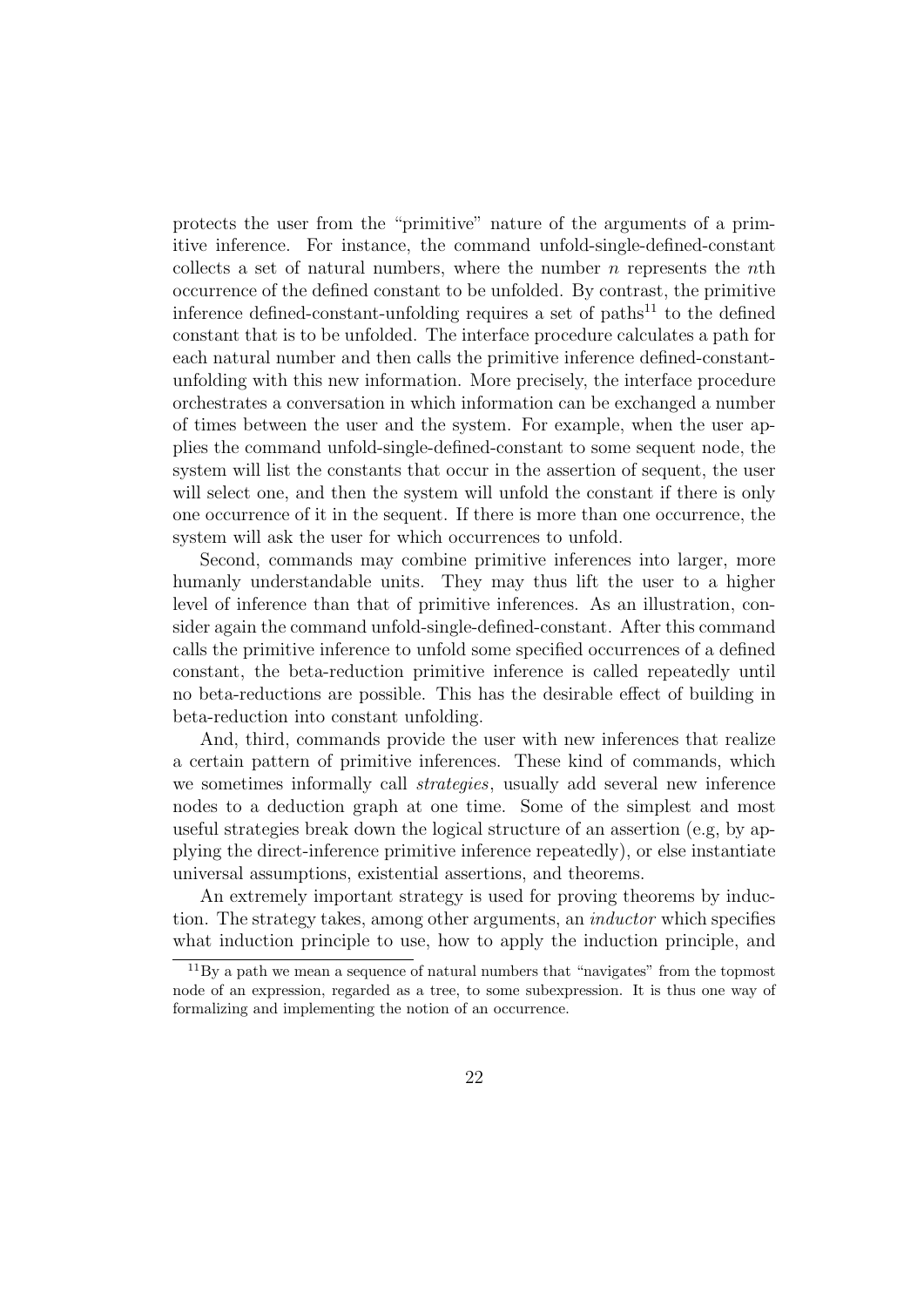for every  $n : \mathbf{Z}$  implication

- $\bullet$  0  $\leq$  n
- $\sum_{j=0}^{n} j^6 = n^7/7 + n^6/2 + n^5/2 n^3/6 + n/42.$

Figure 3: The Sum of Sixth Powers

for every  $f, q : \mathbf{Z} \to \mathbf{R}, a, b : \mathbf{Z}$  implication

- for every  $z : \mathbf{Z}$  implication
	- $\circ \ a \leq z \land z \leq b$
	- $\circ$   $f(z) \leq g(z)$
- $\sum_a^b f \leq \sum_a^b g$ .

Figure 4: The Monotonicity of Summation

what heuristics to employ in trying to prove the basis and induction step. imps allows the user to build his own inductors; the induction principles are axioms or theorems of an appropriate form. For example, the induction principle for the integers in Real Arithmetic is just the full second-order induction axiom. The induction strategy is very effective on many theorems from elementary mathematics; in some simple cases, the strategy can produce a complete proof (two such formulas are printed in Figures 3–4), while in other cases it does part of the work and then returns control to the user.

imps also has "ending" strategies, the most basic of which is called proveby-logic-and-simplification. These strategies correspond to statements like "and the theorem follows from the above lemmas" that are commonly given in informal proofs. They make complicated, but shallow inferences using lots of logical deduction and simplification. These strategies have the flavor of the proof search strategies of classic automated theorem provers; hence, they give imps an automated, as well as interactive, theorem proving capability.

### 4.3 Soundness

We intend, of course, that the user can only make sound inferences in imps. Our scheme for guaranteeing this is rather simple: IMPS allows the user to modify a deduction graph only by posting sequent nodes or by calling primitive inferences (either directly or indirectly). Since posting a sequent node does not affect the inferences encoded in a deduction graph, imps will be sound as long as each primitive inference is sound. The primitive inferences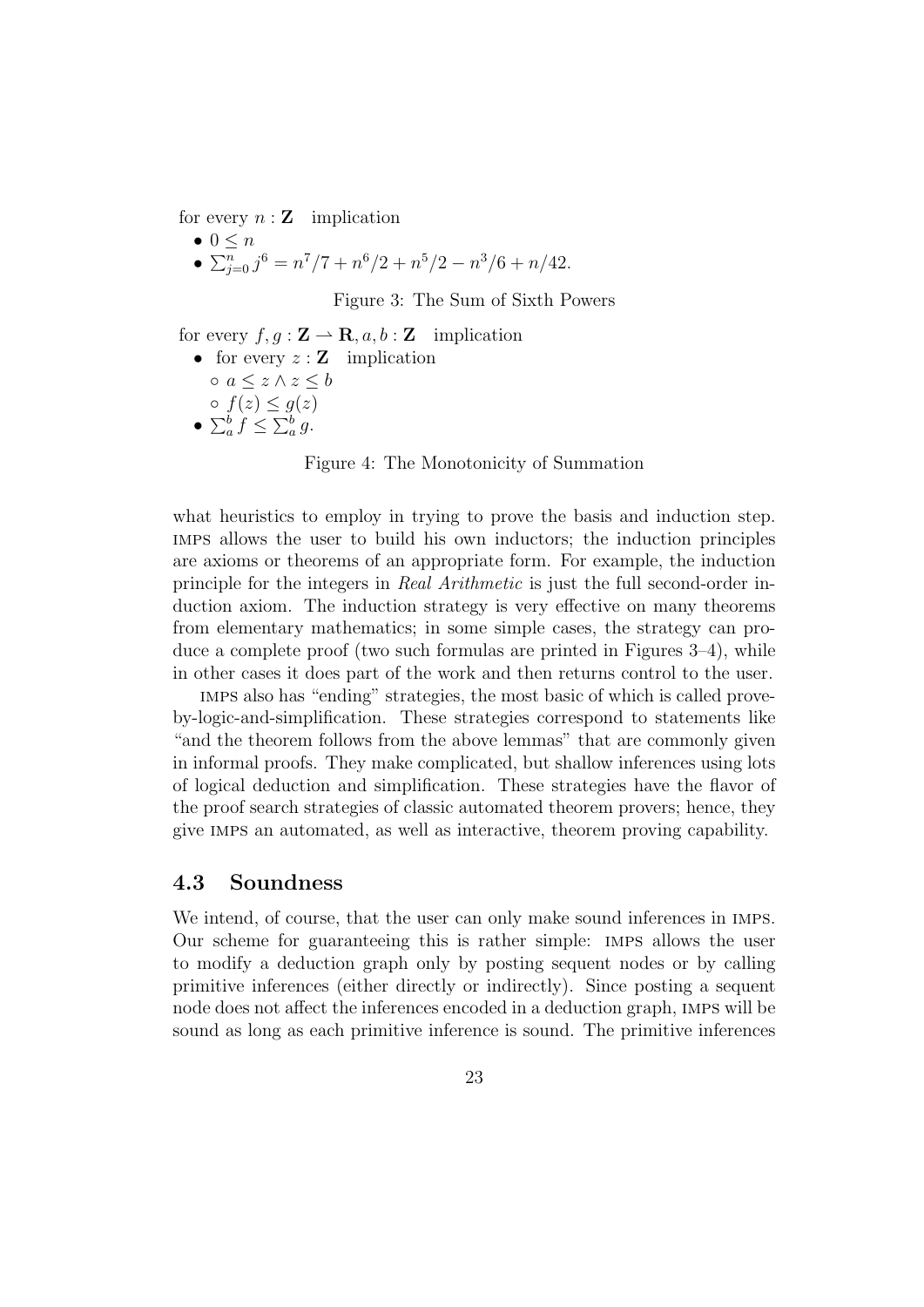have been carefully implemented so that there is a high degree of assurance that they do indeed only make sound inferences. With this scheme, there is no problem about the soundness of commands since they ultimately only affect a deduction graph through the application of primitive inferences. Hence, our machinery of deduction graphs and primitive inferences makes a type discipline like ml's unnecessary for assuring that complex reasoning does not go awry.

## 4.4 Theory-Supported Reasoning

The logical content of a theory is determined by its language and set of axioms. As an imps object, a theory also has a variety of other characteristics, such as the sequence of defined constants that have been introduced, and the sequence of theorems that have been derived so far. This section will discuss mechanisms that support theory-specific reasoning, by which we mean reasoning that is sound only relative to the axiomatic content of particular theories.

### 4.4.1 Simplification

Humanly understandable proofs must take relatively large steps, so that the reader is not overwhelmed with a forest of detail. The expression simplifier is crucial to achieving human-sized proof steps. It is always invoked on an expression relative to a context  $\Gamma$ , and serves three primary purposes:

- To invoke a variety of theory-specific transformations on expressions, such as rewrite rules and simplification of polynomials (given that the theory has suitable algebraic structure, such as that of a ring);
- To make simplifications based on the logical structure of an expression, often at locations deeply nested within it;
- To discharge the great majority of definedness and sort-definedness assertions needed to apply many forms of inference.

The notion of quasi-equality, mentioned in Section 2.3, serves as the correctness requirement for the simplifier: If the simplifier transforms an expression e to e' relative to the assumptions of a context  $\Gamma$  (in a theory  $\mathcal{T}$ ), then  $\mathcal{I}$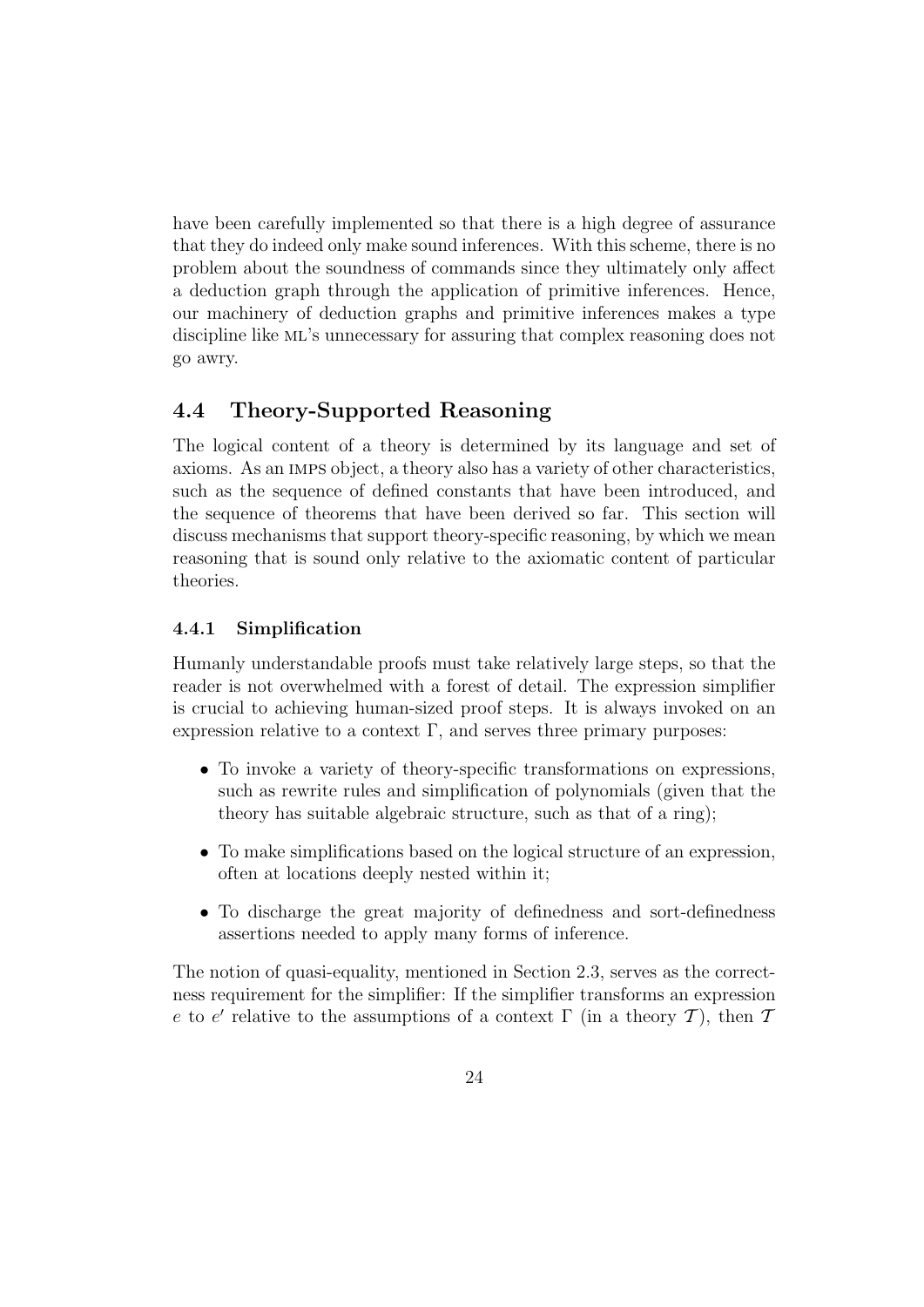and  $\Gamma$  must together entail  $e \simeq e'$ . That is to say, either e and  $e'$  are both defined and share the same denotation, or else they are both undefined. In LUTINS, quasi-equality justifies substituting  $e'$  in place of  $e$  at any occurrence at which  $e'$  is free for  $e$ .

The algorithm traverses the expression recursively; as it traverses propositional connectives it does simplification with respect to a richer context. Thus, for instance, in simplifying an implication  $A \supset B$ , A may be assumed true in the "local context" relative to which  $B$  is simplified. Similarly, in simplifying the last conjunct C of a ternary conjunction  $A \wedge B \wedge C$ , A and B may be assumed in the "local context." On the other hand, when a variablebinding operator is traversed, and there are context assumptions in which the bound variable occurs free, then the simplifier must either rename the bound variable or discard the offending assumptions. The strategy of exploiting local contexts is justified in [36], and has since been incorporated in other work (such as [27]).

At any stage in this recursive descent, if a theory-specific procedure may successfully be used to transform the expression, it is applied. These procedures currently include:

- 1. Algebraic simplification of polynomials, relative to a range of algebraic theories (see Section 4.4.3);
- 2. A decision procedure for linear inequalities, based on the variable elimination method used in many other theorem provers, for instance by Boyer and Moore [5];
- 3. Rewrite rules for the current theory  $\mathcal{T}$ , or for certain theories  $\mathcal{T}_0$  for which IMPS can find interpretations from  $\mathcal{T}_0$  into T (see Section 4.4.5).

Since in LUTINS functions may be partial and terms may be undefined, term simplification in LUTINS must involve a considerable amount of definedness checking. For example, simplifying expressions naively may cancel undefined terms, reducing a possibly undefined expression such as  $1/x-1/x$  to 0, which is certainly defined. In this example, the previous replacement is valid if the context  $\Gamma$  can be seen to entail the definedness or "convergence" of  $1/x$ . In general, algebraic reductions of this kind produce intermediate definedness formulas to which the simplifier is applied recursively. These formulas are called convergence requirements.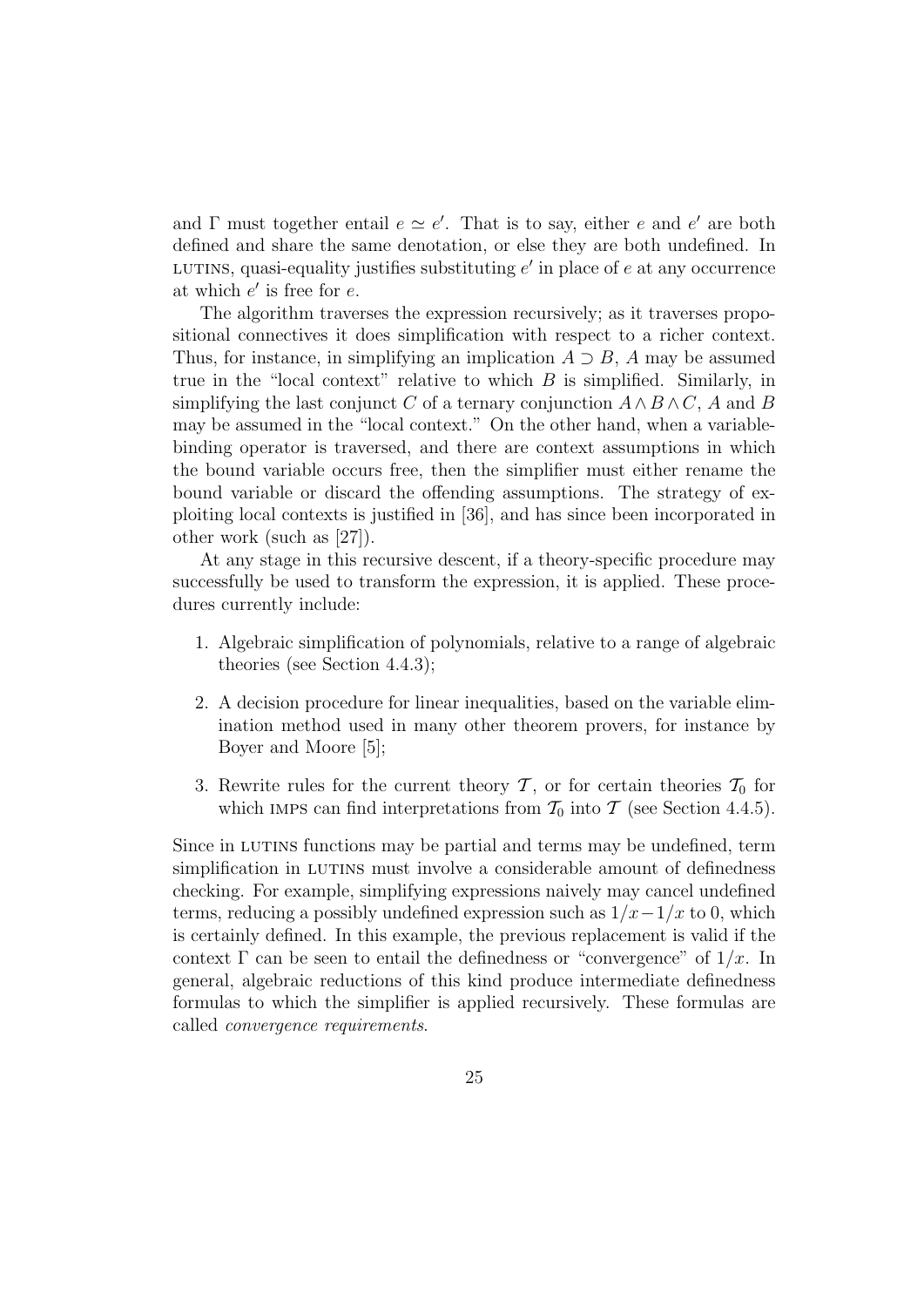Rewrite rules also generate convergence requirements. Suppose that we have a theorem of the form

$$
\forall x : \alpha \cdot s[x] = s'[x]
$$

which is being used as a rewrite rule from left to right. If a portion of an expression being simplified is of the form  $s[t]$ , then we would like it to be rewritten to  $s'[t]$ , but only if  $t \downarrow \alpha$ . If t is undefined, or if it has a value in the type of  $\alpha$  but not in  $\alpha$ , then the change is not justified as an instance of the theorem.

Despite these apparently stringent restrictions, the imps simplifier is able to work effectively. Although allowing partial functions in theories does require checking definedness of expressions, one of the significant lessons that we have learned from imps is that this difficulty can be overcome.

If no transform is applicable, then a simplification routine determined by the top-most constructor or quasi-constructor of the expression to be simplified is applied. These routines normally invoke the simplifier recursively on subexpressions, with different contexts. The routines for a few constructors, especially the definedness constructors (Section 4.4.2), use special routines exploiting information extracted from the axioms and theorems of the context's theory.

The simplification procedures are used systematically in the course of building deduction graphs. For instance, if A simplifies to truth relative to Γ, then the sequent  $\Gamma \Rightarrow A$  is recognized as valid without any further inference. In addition, the power of the simplifier ensures that the same proof idea may be successfully applied to different formulas when the differences between them are syntactic and superficial.

The emphasis on a powerful simplification procedure to allow large inference steps in the course of interactive proof development is shared with Eves and its predecessor m-Eves [11, 12, 40], as well as the more recent pvs [39].

#### 4.4.2 Reasoning about Definedness

Because simplification involves large numbers of convergence requirements, it is important to automate, to the greatest extent possible, the process of checking that expressions are well-defined or defined with a value in a particular sort. This kind of reasoning must rely heavily on axioms and theorems of the axiomatic theory at issue. The algorithm for simplifying definedness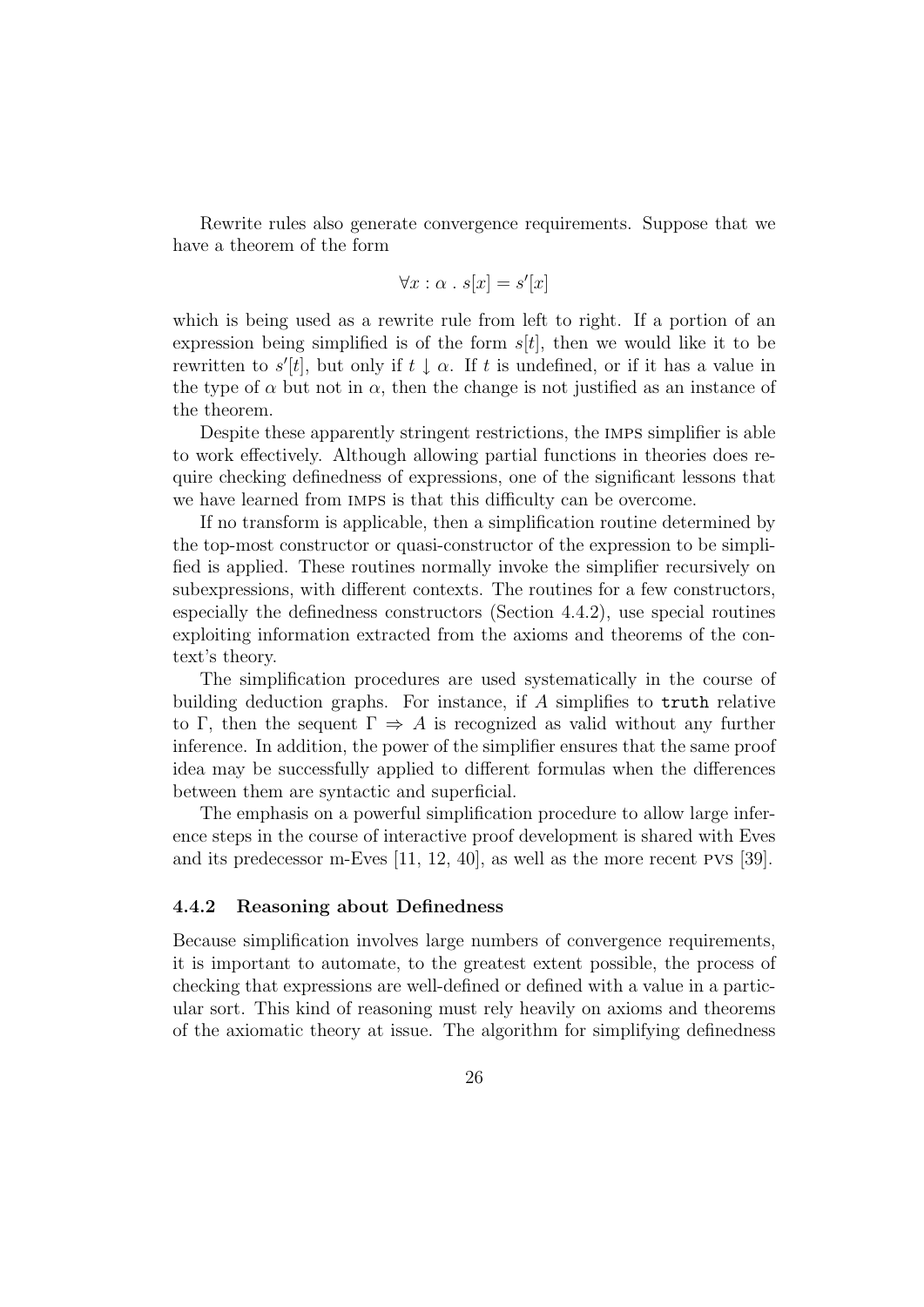assertions is separated into two layers, according to whether recursive calls to the simplifier are involved.

The Lower Level of Definedness Checking In the lower level, there are no recursive calls to the simplifier; two kinds of information are used:

- Totality theorems of the form  $\forall x_1 : \alpha_1, \ldots, x_n : \alpha_n : f(x_1, \ldots, x_n) \downarrow \alpha$ .
- Unconditional sort coercions of the form  $\forall x : \alpha \cdot x \downarrow \beta$ .

The unconditional sort coercion theorems, together with the syntactic ordering on sorts  $\preceq$ , defined in Section 2, determines a pre-order  $\ll$  on sorts. In particular, if  $S$  is a set of unconditional sort coercion formulas in a language  $\mathcal{L}$ , then  $\ll_S$  is the weakest pre-order extending  $\preceq$  for  $\mathcal{L}$ , such that:

- $\alpha \ll_{S} \beta$  if a formula of the form  $\forall x : \alpha \cdot x \downarrow \beta$  is in S;
- $\alpha_1, \ldots, \alpha_n \to \alpha_{n+1} \ll_S \beta_1, \ldots, \beta_n \to \beta_{n+1}$  whenever  $\alpha_i \ll_S \beta_i$  for all i with  $1 \leq i \leq n+1$ .

 $\alpha \ll_{S} \beta$  if and only if in every model of S, the denotation of  $\alpha$  is included in the denotation of  $\beta$ . The relation  $\ll_S$  is a pre-order rather than a partial order because for two different syntactic sorts  $\alpha$  and  $\beta$ , we may have  $\alpha \ll_{S} \beta$ and  $\beta \ll_S \alpha$ ; in this case  $\alpha$  and  $\beta$  have the same denotation in every model of S. Fix some collection S of axioms and theorems of  $\mathcal T$ , with respect to which definedness-checking is being carried out.

The relation  $\ll_S$  together with the totality theorems are used in IMPS by an algorithm for checking definedness. We use totality information and unconditional sort coercions to extract "critical pairs of subterms and sorts," or simply critical pairs, from t and  $\alpha$ . By a set of critical pairs, we mean a set of pairs  $\langle s_i, \beta_i \rangle$  such that:

- Each  $s_i$  is a subterm of t, and
- If  $s_i \downarrow \beta_i$  holds for each i, then  $t \downarrow \alpha$ .

In particular, if the null set is a set of critical pairs for t and  $\alpha$ , then  $t \downarrow \alpha$ is true. Naturally,  $\{\langle t, \alpha \rangle\}$  is always a set of critical pairs for t and  $\alpha$ . More useful sets of critical pairs may be computed for many expressions using two main principles: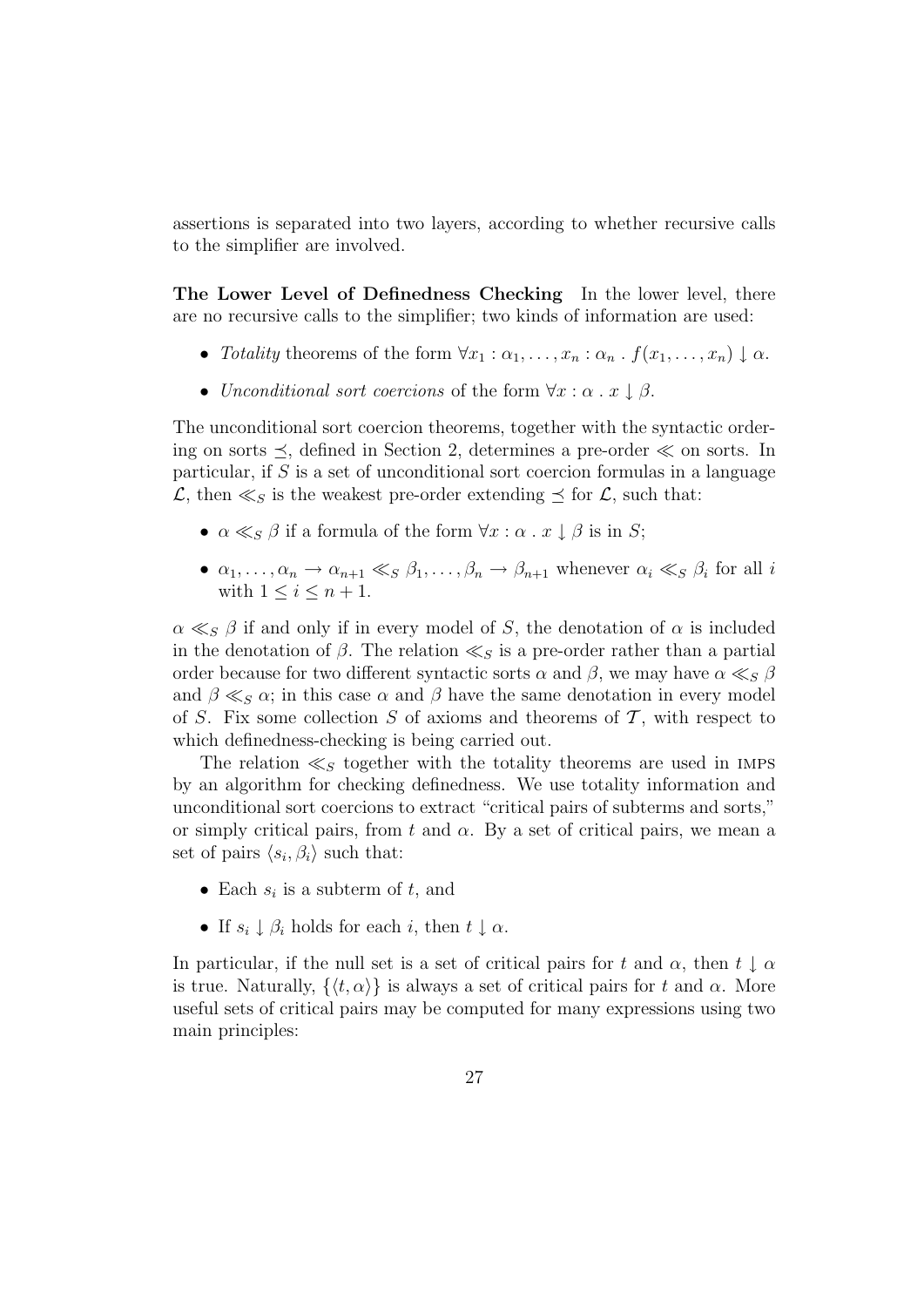- Suppose that  $C \cup \{ \langle s_i, \beta_i \rangle \}$  is a set of critical pairs, where  $s_i$  is a variable, constant, or  $\lambda$ -expression, and  $\gamma$  is its syntactically declared sort. If  $\gamma \ll_{S} \beta_i$ , then  $s_i \downarrow \beta_i$  is patently true, so C is also a set of critical pairs.
- Suppose that  $\gamma \ll_S \alpha$ , t is an application  $f(a_1, \ldots, a_n)$ , and S contains

$$
\forall x_1 : \beta_1, \ldots, x_n : \beta_n \cdot f(x_1, \ldots, x_n) \downarrow \gamma.
$$

If  $C_i$  is a set of critical pairs for  $a_i$  and  $\beta_i$ , then  $\bigcup_i C_i$  is a set of critical pairs for t and  $\alpha$ . If t is a conditional term "if  $\phi$  then  $s_1$  else  $s_2$ ," then critical pairs for  $s_1$  and  $s_2$  may be combined to provide a set for t.

These principles mechanize definedness checking for a fragment of LUTINS that corresponds to order sorted theories in higher order logic [32].

Frequently, a set of critical pairs will be relatively small, even if it is nonnull. Moreover, the terms it contains may be far smaller than  $t$ . For instance, consider the term t:

$$
(i+j-k)\cdot(i-j+k)\cdot(i-k+j/2)
$$

where  $k, j, i$  range over the integers **Z**, and all of the function symbols denote the usual binary functions on the reals. The only critical pairs for  $t$  to be defined among the rationals **Q** is  $\langle j/2, \mathbf{Q} \rangle$ . In this case, we would like to combine the results of the lower level with the fact that

$$
\forall p, q : \mathbf{Q} \, . \, q \neq 0 \supset p/q \downarrow \mathbf{Q}.
$$

For this reason, the results of the lower level of definedness-checking are passed to the upper layer, which uses this sort of conditional information.

The Upper Level of Definedness Checking In this layer, conditional information about definedness is consulted. The simplifier is invoked on the resulting assertions, in an attempt to reduce them to truth.

The conditional theorems used in this level are stored in a domain-range handler for the theory. It contains three primary kinds of information about the domain and range of functions, and the relations between sorts, in the theory.

• Definedness conditions of the form

$$
\forall x_1 : \alpha_1, \ldots, x_n : \alpha_n \cdot \psi(x_1, \ldots, x_n) \supset f(x_1, \ldots, x_n) \downarrow \alpha.
$$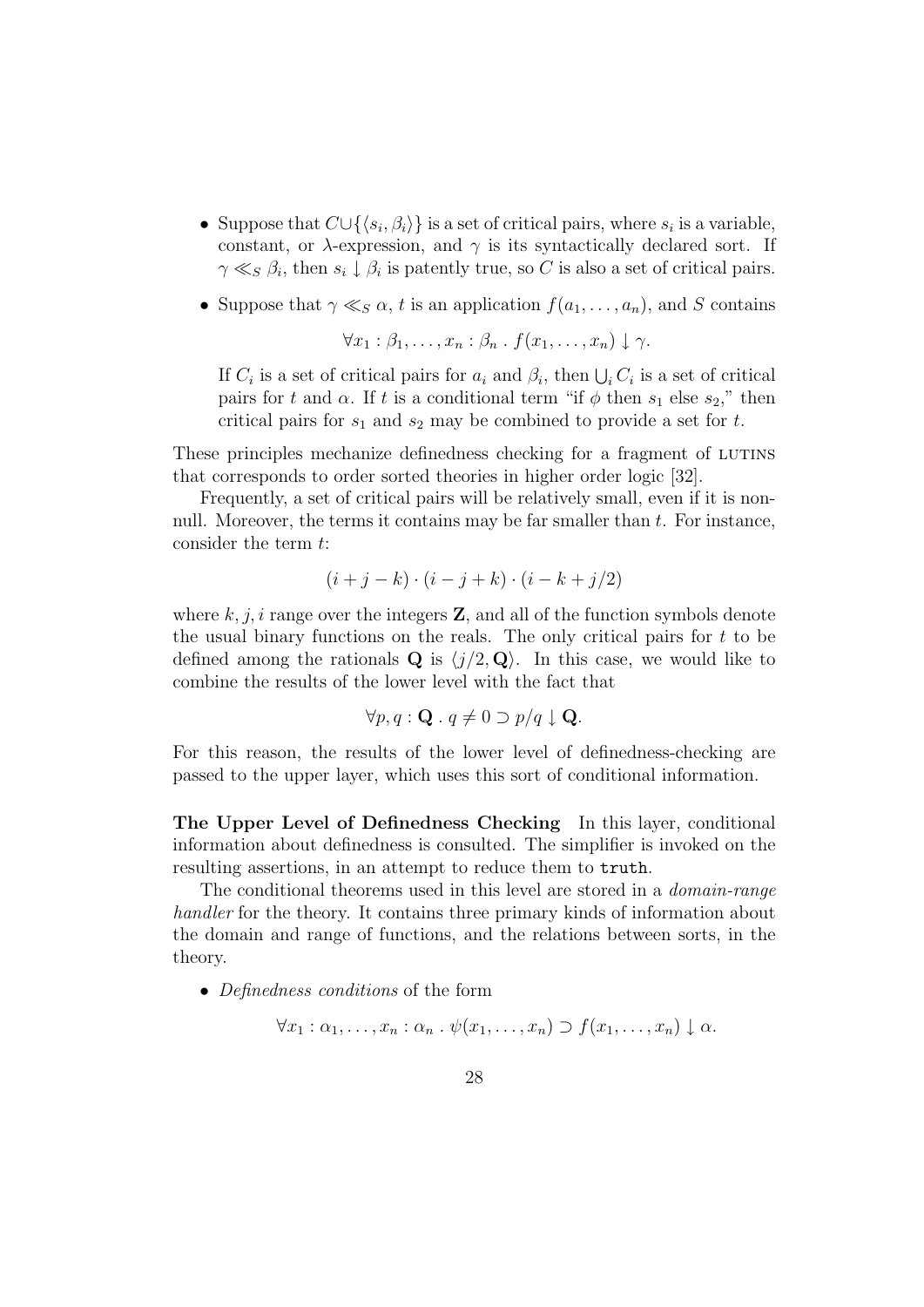• *Value information* of the form

$$
\forall x_1 : \alpha_1, \ldots, x_n : \alpha_n \cdot \phi(x_1, \ldots, x_n, g(x_1, \ldots, x_n)).
$$

These theorems characterize the range of g, and can be used in checking the definedness of expressions of the form  $f(\ldots g(t_1, \ldots, t_n) \ldots)$ .

• *Conditional sort coercions* of the form

$$
\forall x:\beta\ .\ \phi(x)\supset x\downarrow\alpha.
$$

To check the definedness of a term  $f(t_1, \ldots, t_n)$  in sort  $\alpha$ , we look for a definedness condition

$$
\forall x_1 : \alpha_1, \ldots, x_n : \alpha_n \cdot \psi(x_1, \ldots, x_n) \supset f(x_1, \ldots, x_n) \downarrow \alpha,
$$

or alternatively a sort coercion condition

$$
\forall x : \beta \cdot \phi(x) \supset x \downarrow \alpha,
$$

where  $\beta$  is the syntactic sort of  $f(t_1, \ldots, t_n)$  (i.e., the declared range of f).

If a definedness condition for  $\alpha$  is found, then we form the new goal  $\psi(t_1,\ldots,t_n)$ . Moreover, for each subterm  $t_i$  that is of the form  $g(s_1,\ldots,s_m)$ and has a value condition  $\phi_i$ , we add  $\phi_i(s_1,\ldots,s_m,g(s_1,\ldots,s_m))$  to  $\Gamma$ , thus forming an expanded context  $\Gamma'$ . Finally, we call the simplifier on  $\Gamma'$  and  $\psi(t_1,\ldots,t_n).$ 

If instead only a sort coercion is found, we call the simplifier on the assertion  $(\lambda x : \beta \cdot \phi)(f(t_1, \ldots, t_n))$ . As part of establishing this, IMPS must ensure that  $f(t_1, \ldots, t_n) \downarrow \beta$ . In the course of doing so, a definedness condition for  $\beta$  may be used. Recursive calls of yet greater depth are, however, almost certain to be in vain, and are prevented by the implementation.

The assertions that, in imps, are expressed using partial functions and subtypes can also be expressed, more cumbrously, in ordinary simple type theory. Nevertheless, the machinery of subtypes and definedness assertions helps to guide imps's automated support. It provides syntactic cues that the reasoning embodied in these algorithms is likely to be useful.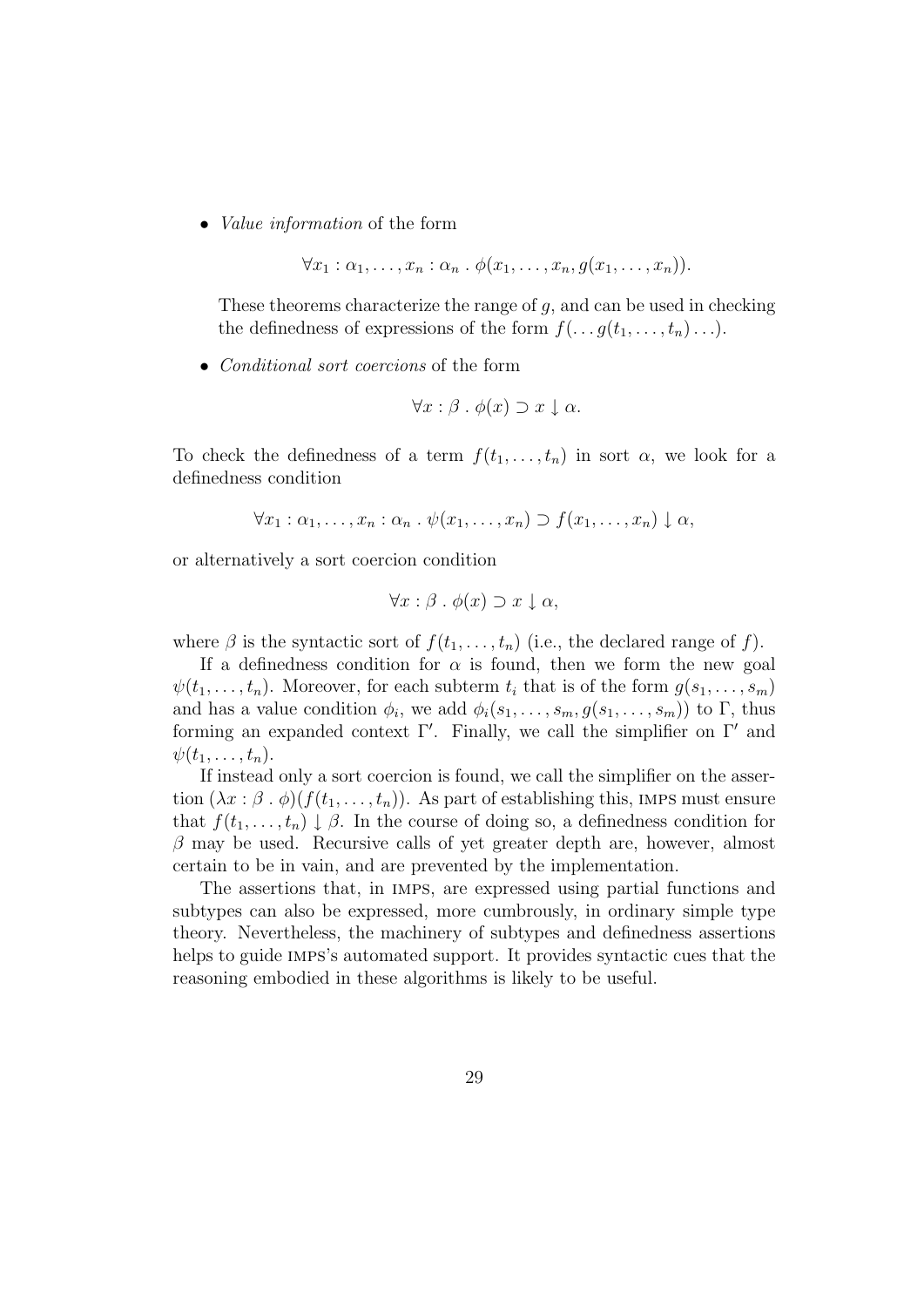#### 4.4.3 Transforms

Each theory contains a table with information used by the simplifier. This table is organized as a hash table of procedures (called transforms) each of which will transform an expression in a sound manner. Look-up in this table is done by using constructor and the leftmost function constant as keys. Rewrite rules are implemented in this way, as are algebraic simplification procedures that would be impractical to represent as rewrite rules.

In IMPS some of the transforms can be generated in a uniform way, independently of the specific constants which play the role of the algebraic operations. This means that the simplifier can be crafted to provide particular forms of simplification, when the constants have certain algebraic properties. For instance, algebraic simplification for an arbitrary field, for real arithmetic, and for modular arithmetic are derived from the same entity, called an algebraic processor. An algebraic processor is applied by establishing a correspondence between the operators of the processor (e.g., the addition and multiplication operators) and specific constants of the theory. In the IMPS theory of fields, where the field elements form the type  $K$ , the algebraic processor is configured by stipulating that the multiplication operator is the function constant  $\times_K$ , the addition operator is the function constant  $+\kappa$ , the zero is the individual constant  $o<sub>K</sub>$ , and so on. Certain operators need not be used; for instance, modular arithmetic does not have a division operator in general. Depending on the correspondence between operators and constants, the algebraic processor generates a set of formulas that must be theorems in the theory in order for its manipulations to be correct.

#### 4.4.4 Macetes

In IMPS we have used the name macete (in Portuguese, a macete is a clever trick) to denote user-definable extensions of the simplifier which are under direct control of the user. Formally, a macete is a function which takes as arguments a context and an expression and returns an expression. Macetes are used to apply a theorem or a collection of theorems to a sequent in a deduction graph. Individual theorems are applied by theorem macetes built automatically when a theorem is installed in a theory. Compound macetes are constructed ultimately from theorem macetes, together with a few special macetes such as beta-reduction and simplification, using a few simple macete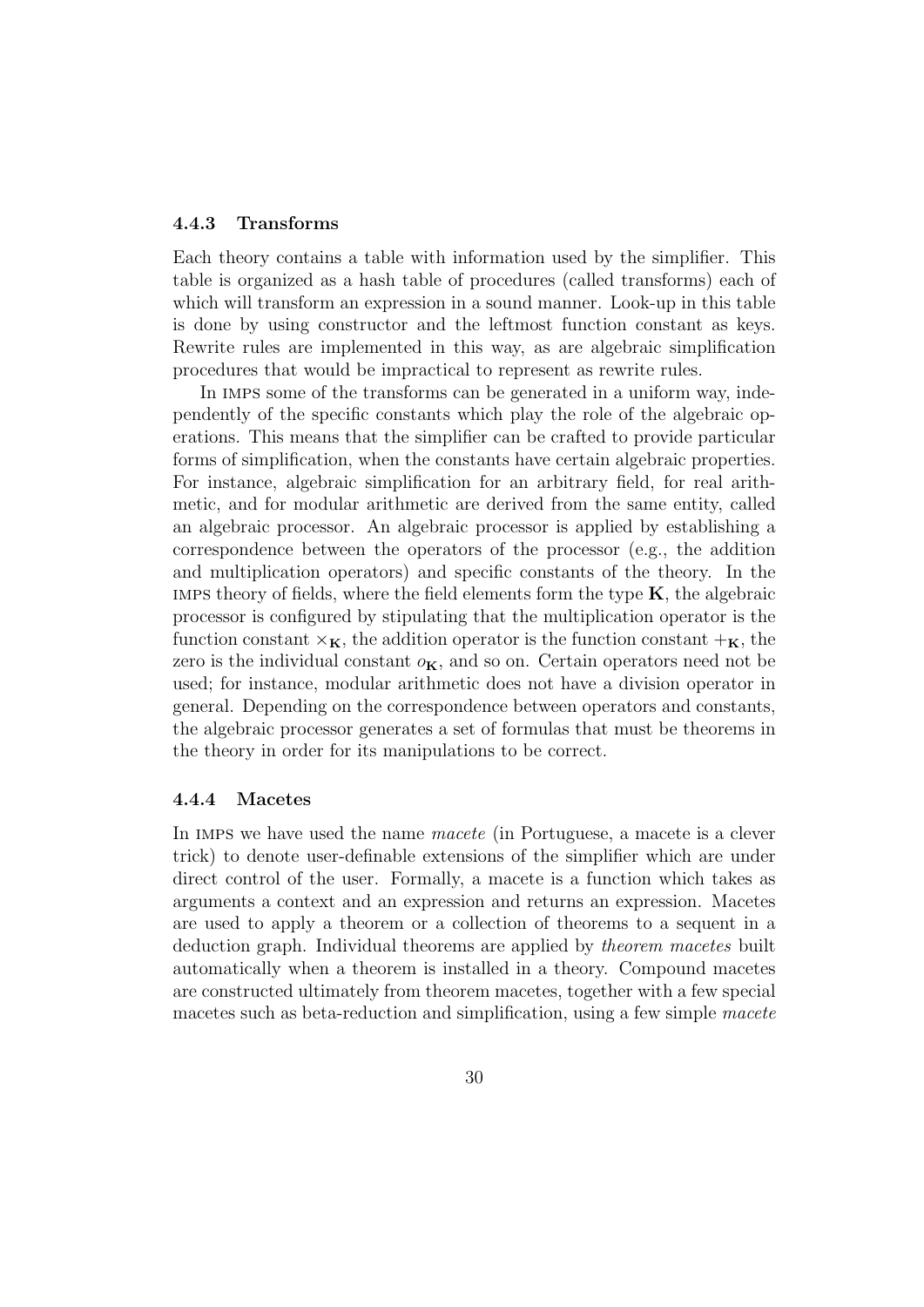constructors, which are just functions from macetes to macetes. They include constructs to apply a number of macetes in succession, or repeatedly until no further changes can be made. Compound macetes provide a simple mechanism for applying lists of theorems in a manner which is under direct user control.

One kind of theorem macete based on straightforward matching of expressions is called an elementary macete. To explain their behavior, we need two auxiliary notions. An expression  $e$  matches a pattern expression  $p$  if and only if there is a substitution  $\sigma$  such that  $\sigma$  applied to p is  $\alpha$ -equivalent to e. If Γ is a context and  $\sigma$  is a substitution, we say that Γ *immediately entails*  $\sigma$ is defined if, for each component  $x \mapsto t$  of  $\sigma$ , with x of sort  $\alpha$ , simplification reduces  $t \perp \alpha$  to truth.

Though any kind of theorem can be used to generate an elementary macete, for the purposes of this exposition, let us assume the theorem is the universal closure of a conditional equality of the form  $\phi \supset p_1 = p_2$ . When applied to a context-expression pair  $(\Gamma, e)$ , the macete works as follows. The left-hand side  $p_1$  is matched to e. If the matching succeeds, then the resulting substitution  $\sigma$  is applied to the formula  $\phi$ . If the  $\phi[\sigma]$  is entailed by Γ, and if Γ immediately entails that  $\sigma$  is defined, then the macete returns  $p_2[\sigma]$ , the result of applying the substitution  $\sigma$  to the right-hand side  $p_2$ . If any stage of this process fails, then the macete simply returns e. (This mechanism is described in more detail in [48].) Elementary macetes are used to apply a theorem within its home theory.

Another kind of theorem macete is called a transportable macete. It is based on a much more interesting kind of matching we call translation matching, which allows for inter-theory matching of expressions. A translation match is essentially a two-fold operation consisting of a theory interpretation and ordinary matching. An expression  $e$  is a translation match to a pattern expression p if and only if there is a theory interpretation  $\Phi$  and a substitution  $\sigma$  such that  $\sigma$  applied to the translation of p under  $\Phi$  is  $\alpha$ equivalent to e. After using translation matching, transportable macetes work in much the same way as elementary macetes. Transportable macetes are used to apply a theorem outside of its home theory.

We end this section with three simple examples of elementary and transportable macetes chosen from the hundreds of examples contained in the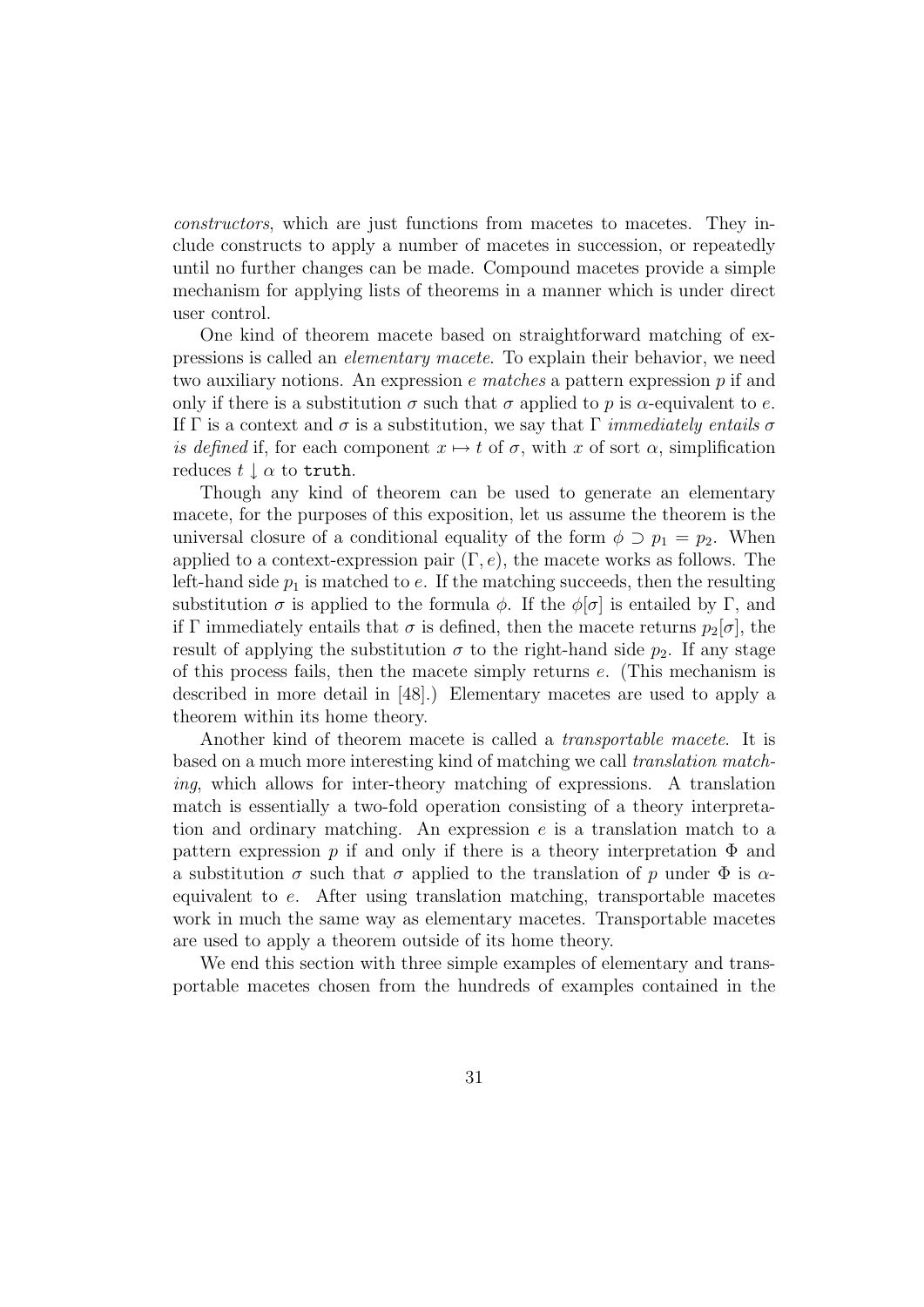imps initial theory library. The theorem

$$
\forall x : \mathbf{R} \cdot 0 \le x \supset |x| = x
$$

of Real Arithmetic generates an elementary macete which rewrites an expression of the form  $|s|$  to s provided the simplifier can verify that s is a nonnegative real number (in the local context of the expression). The theorem

$$
\forall x : \mathbf{R}, y : \mathbf{Z} \cdot 0 < x \supset 0 < x^y
$$

generates an elementary macete which reduces a goal of the form  $0 < r^n$  to a new goal  $0 < r$  provided the simplifier can verify that r and n are defined in the reals and integers, respectively. Finally, the theorem

$$
\forall x, y : \mathbf{U} \cdot x \in \{y\} \equiv x = y
$$

of Indicators generates a transportable macete which rewrites an expression of the form  $a \in \{b\}$  to  $a = b$ , regardless of what are the sorts of a and b.

#### 4.4.5 Transportable Rewrite Rules

Transportable rewrite rules make use of translation matching also, but within the simplifier. If an unconditional equality  $p_1 = p_2$  (or a formula of some other suitable syntactic form) is a theorem of  $\mathcal{T}_0$ , then it may be installed into the simplifier for use within a theory  $\mathcal{T}_1$ . When simplifying an expression e, we use translation matching to find  $\Phi$  and  $\sigma$  as before. If we are successful, and if the context ensures that  $\sigma$  is defined, then we may replace e by  $(\Phi(p_2))[\sigma]$ . Transportable rewrite rules are used to provide efficient simplification based on rewrites from generic theories about such things as mappings and finite sequences. For instance, the theorem

 $\forall t, u : \mathbf{N} \rightarrow \text{ind}_1, e : \text{ind}_1$ . append $\{(e:: t), u\} = (e::\text{append}\{t, u\})$ 

rewrites expressions in which a cons is nested within an append. The role of translation matching in this case is simply to select a sort  $\sigma$  as the instance for  $ind_1$ .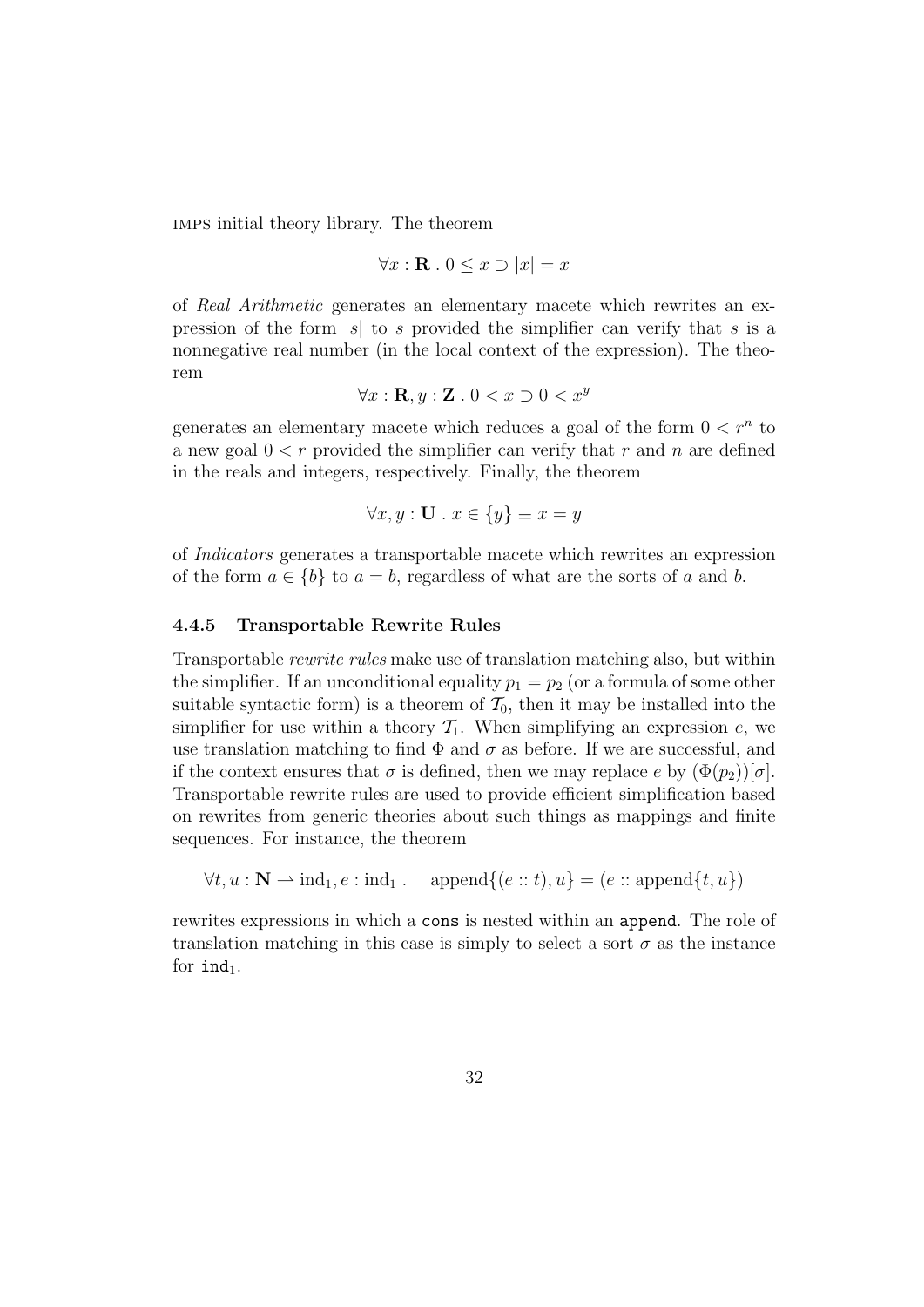## 5 User Interface

The imps user interface, which is a removable component of imps, is primarily written in GNU Emacs  $[47]$ ; the IMPS core is written in T [33, 41], a sophisticated version of Scheme. The user interface is implemented using the subordinate process mechanism of gnu Emacs, which allows a program executing in T to issue commands to Emacs, and vice versa. Thus imps can request that formulas and derivations be presented to the user, specially formatted by Emacs, while conversely the user can frame his requests to imps using the interactive machinery of Emacs. The interface provides additional facilities in case Emacs is running under the X Window System, for instance a menu-driven mode.

The user interface provides for three major activities: interactive theorem proving, theory development, and parsing and printing. Most of the actual interface code is devoted to the first activity. Each of these activities is discussed below.

### 5.1 Interactive Theorem Proving

The imps user interface provides facilities for directing, monitoring, recording, and replaying proofs. The facilities to monitor the state of the proof include graphical displays of the deduction graph as a tree, T<sub>EX</sub> typesetting of the proof history, and TEX typesetting of individual subgoals in the deduction graph. The graphical display of the deduction graph permits the user to visually determine the set of unproven subgoals. The TEX typesetting facilities allow the user to examine each sequent in the proof or an entire proof in a mathematically more appealing notation than is possible by raw textual presentation alone.

There are various facilities to direct proofs. For example, for any particular subgoal, the interface presents the user with a well-pruned list of macetes which can be applied to that subgoal. This list is obtained by using syntactic and semantic information which is made available to the interface by the imps supporting machinery. In situations where over 400 theorems are available to the user, there are rarely more than 10 macetes presented to the user as options.

The interface assists the user with command syntax for commands which require additional arguments. For example, in order to apply the command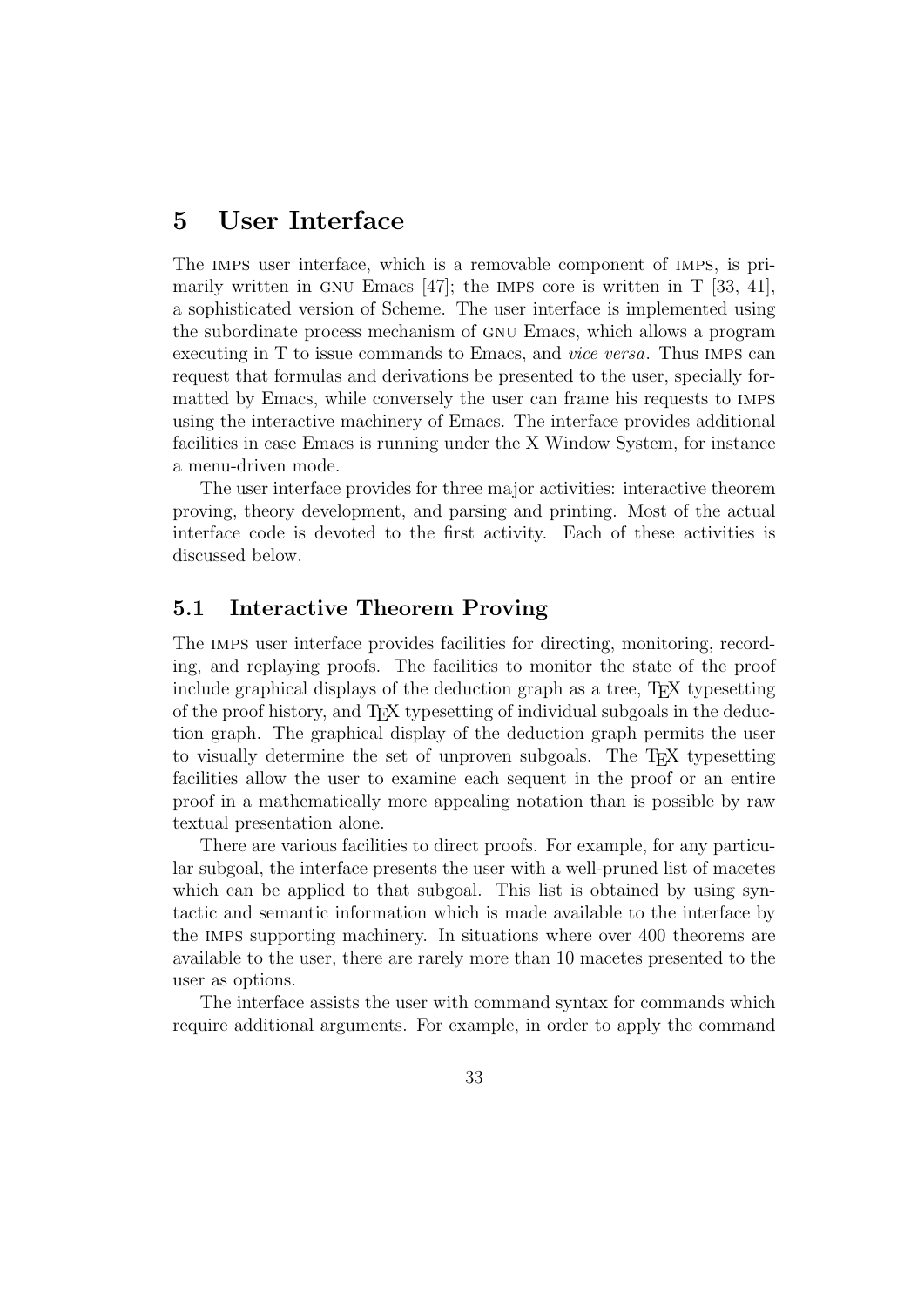instantiate-universal-assumption the user must specify the universal assumption to be instantiated and the instantiations of the variables. In such cases, the interface will prompt the user for the necessary arguments, if it cannot first determine them from other available information. Thus in the previous example, when there is only one universal assumption, the interface will not ask the user which formula to instantiate.

Finally, there is a mechanism for producing a transcript of an interactive proof. The resulting transcript is a segment of text which can be edited and replayed fully or partially, in much the same way that a text editing macro replays a sequence of commands entered at the keyboard. This is especially useful for building new proofs which differ in small ways from previously constructed ones.

## 5.2 Theory Development

The imps user creates and modifies a theory, theory interpretation, theory constituent (such as a definition or theorem), or other imps object by evaluating an expression called a definition form (or def-form for short). The approximately 30 def-forms provide a mechanism for extending the mathematics of the imps system. The user interface provides templates to the user for writing def-forms. Def-forms are stored in files which can be loaded as needed into a running imps process.

For instance, the def-form introducing the natural numbers as a defined sort within Real Arithmetic is:

```
(def-atomic-sort NN
  "lambda(x:zz, 0<=x)"
  (theory h-o-real-arithmetic)
  (witness "0"))
```
This stipulates that the natural numbers will be those integers satisfying  $\lambda x : \mathbf{Z} \cdot 0 \leq x$ ; it also advises IMPS to consider 0 when checking that this predicate is non-empty.

The def-form that introduces the symmetry translation reversing group multiplication, mentioned in Section 3.3, reads: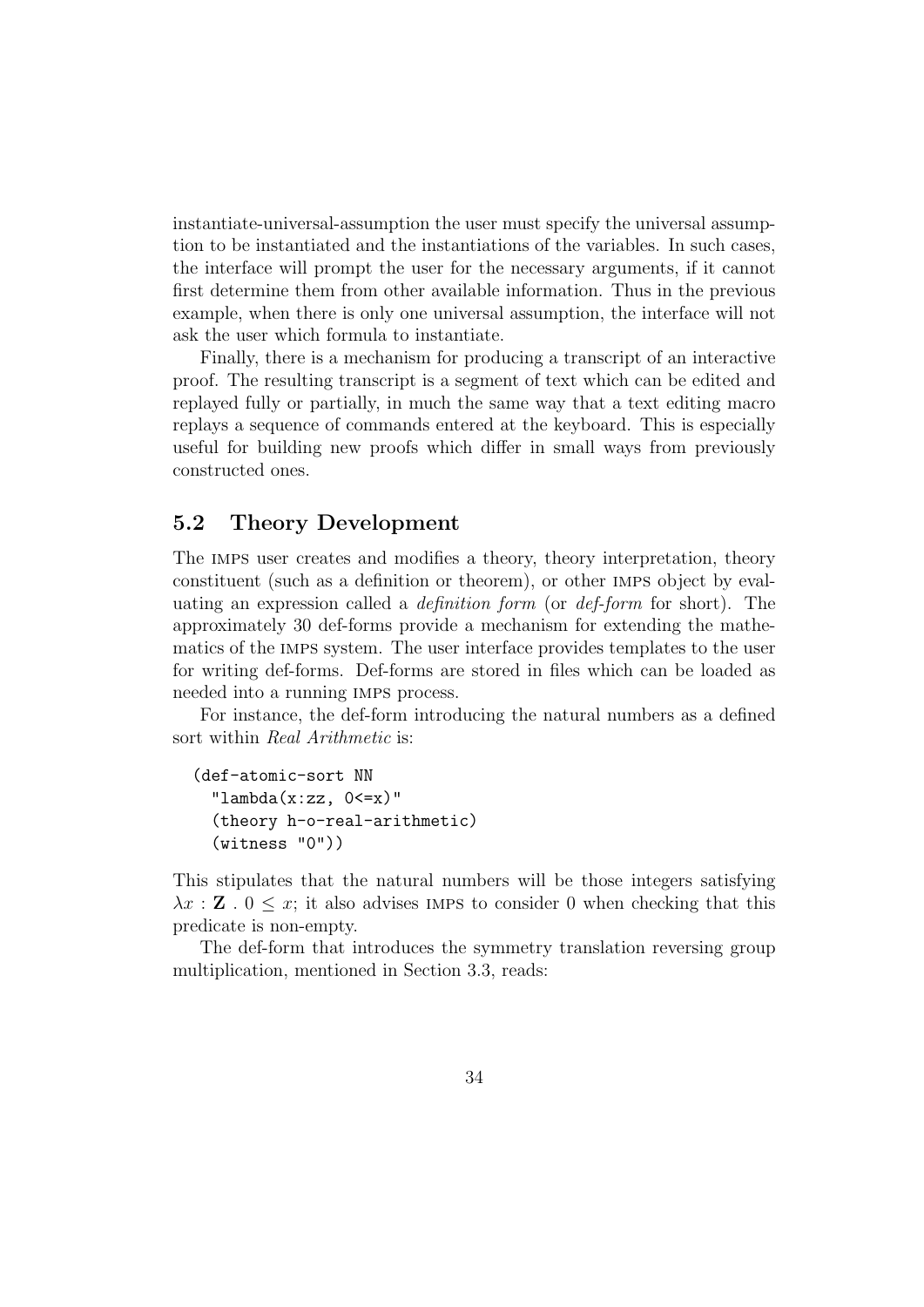```
(def-translation MUL-REVERSE
   (source groups)
   (target groups)
   (fixed-theories h-o-real-arithmetic)
   (constant-pairs
     (mul 'lambda(x,y:gg, y mul x)"))
   (theory-interpretation-check using-simplification))
```
It stipulates that the theory of groups forms both the source and the target of the translation, and that vocabulary defined in Real Arithmetic should be left unchanged. Only the binary function symbol mul is to be translated, to the lambda-expression shown. imps is requested to use the simplifier to ascertain that the theory interpretation obligations of this translation are in fact met, so that the translation is an interpretation.

## 5.3 Parsing and Printing

Interaction with imps requires an extensive amount of reading of expressions from the keyboard, or from files, and of displaying of expressions on the screen, or writing them to files. Abstractly, an expression is a tree-like structure determined by the IMPS logic. In the implementation of IMPS and expression is a data structure which corresponds very closely to its tree structure, but has in addition a large amount of cached information available to the deductive machinery. For the imps user, an expression is typically something which can be represented as text, for instance  $\int_a^b \ln x dx$ . The correspondence of an expression as a data structure to an external representation for input or output is determined by the user syntax which is employed. imps allows multiple user syntaxes, so for example, the syntax that is used for reading in expressions (usually text) may be different from the syntax used to display expressions (which could be text or text interspersed with T<sub>E</sub>X commands.) This flexible arrangement means users can freely change from one syntax to another, even during the course of an interactive proof. In other words, the core machinery is completely syntax independent.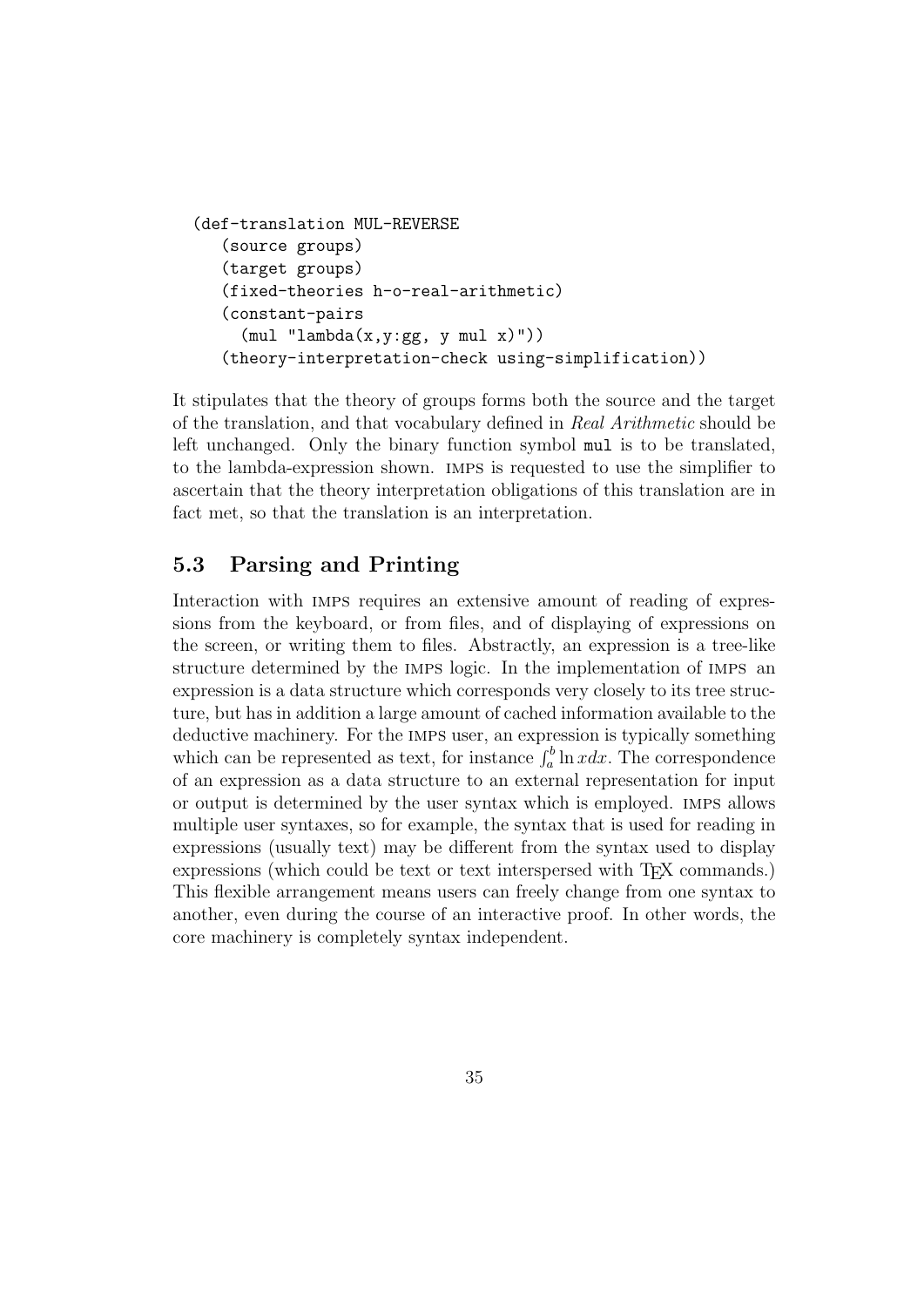## 6 IMPS and Mathematical Analysis

To a large extent, the development of imps has been guided by our attempts to prove theorems in mathematical analysis—both theorems about the real numbers and theorems about more abstract objects such as Banach spaces or spaces of continuous functions from one metric space to another. The imps logic and little theories methodology have made it possible to develop parts of graduate-level analysis without sacrificing either clarity or naturalness.

With partial functions, higher-order operators, and subtypes, LUTINS is well-suited to be a logic for analysis. The value of having a natural way of dealing with partial functions in the development of analysis cannot be overestimated. Many of the important operators of analysis, such as the integral of a function or the limit of a sequence, are most conveniently treated as partial higher-order functions. For example, the limit of a sequence  $\xi =$  $(x_n)_{n\in\mathbb{N}}$  is defined whenever there is a unique real number a satisfying a familiar predicate  $\varphi(\xi, a)$ , and when  $\varphi(\xi, a)$  holds, the limit of  $\xi$  is the number a. Having a logic with partial functions and possibly nondenoting terms, we can define the limit operator by

$$
\lim(\xi) = \iota \, a : \mathbf{R} \cdot \varphi(\xi, a)
$$

without having to specify separately its domain.

Analysis is rife with various types of spaces and classes of functions. The little theories approach is an especially good framework for organizing this kind of mathematics. An example of little theories used to advantage in imps is the proof of an open mapping theorem (for certain Banach space functions close to the identity) given in [19]. Other examples are briefly described in subsection 7.3.

Mathematical analysis has traditionally served as a ground for testing the adequacy of formalizations of mathematics, because analysis requires great expressive power for constructing proofs. Nonetheless, most work in automated theorem proving has been in areas other than analysis. One notable exception to this is the work of W. Bledsoe and his students which has dealt with problems in analysis and general topology beginning in the early 70's (see Bledsoe's discussion in [3]). In particular, this group has built a series of powerful provers combining resolution and other techniques (such as variable elimination) to reason about formulas involving real inequalities. One recent prover in this direction developed by L. Hines is described in [30].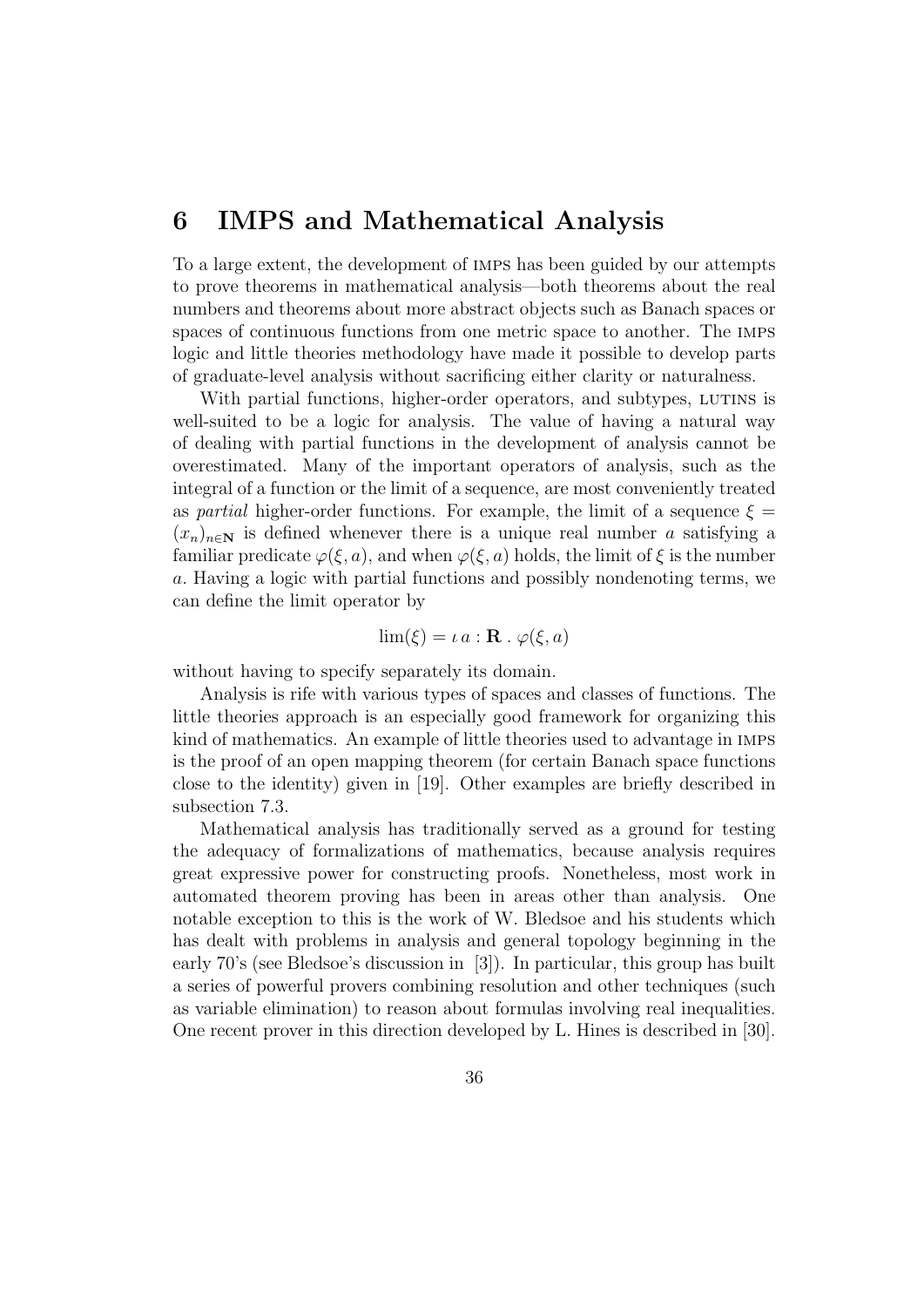An entirely different approach to automated theorem proving in analysis is taken by E. Clarke and X. Zhao [8]. They have successfully implemented a system which can reason about a large class of expressions encountered in real analysis, including trigonometric functions, real inequalities, limits, infinite summations, derivatives, and integrals. Clarke and Zhao's system, called Analytica is implemented on top of the commercially available system Mathematica. Mathematica provides it with a wide range of facilities not possessed by other provers. These include sophisticated algebraic manipulation, reduction rules that apply analytic identities and the ability to determine closed forms for transforms of functions in many cases, and solutions of differential equations. Though Analytica combines theorem proving capabilities with very sophisticated symbolic manipulation capabilities in an interesting way, it has several drawbacks. Firstly, since Mathematica is unsound (for example in doing beta-reduction), the soundness of Analytica itself becomes an issue. Moreover, it is not clear how Analytica can relate the formal facilities for manipulating objects offered by Mathematica with the underlying semantics of these objects. For example, is there a definition for the integral or a set of axioms characterizing the integral, or are the manipulations performed by Mathematica code the ultimate arbiter of what integration means? Finally, it is not clear how Analytica can handle abstract objects such as Banach spaces, which are very useful in all kinds of analysis, even "classical" analysis.

## 7 Initial Theory Library

A theory library is a collection of theories, theory interpretations, and theory constituents (e.g., definitions and theorems) which serves as a data base of mathematics. A theory library is composed of sections; each section is a particular body of knowledge that is stored in a set of files consisting of defforms. A section can be loaded as needed into a running imps process. In the course of using imps, an imps user builds his or her own theory library on top of the initial theory library that is supplied with imps.

The IMPS initial theory library contains a large variety of basic mathematics. It offers the user a well-developed starting point for her or his own theory library. It also is a rich source of examples that illustrates some of the diverse ways mathematics can be formulated in imps. The initial theory li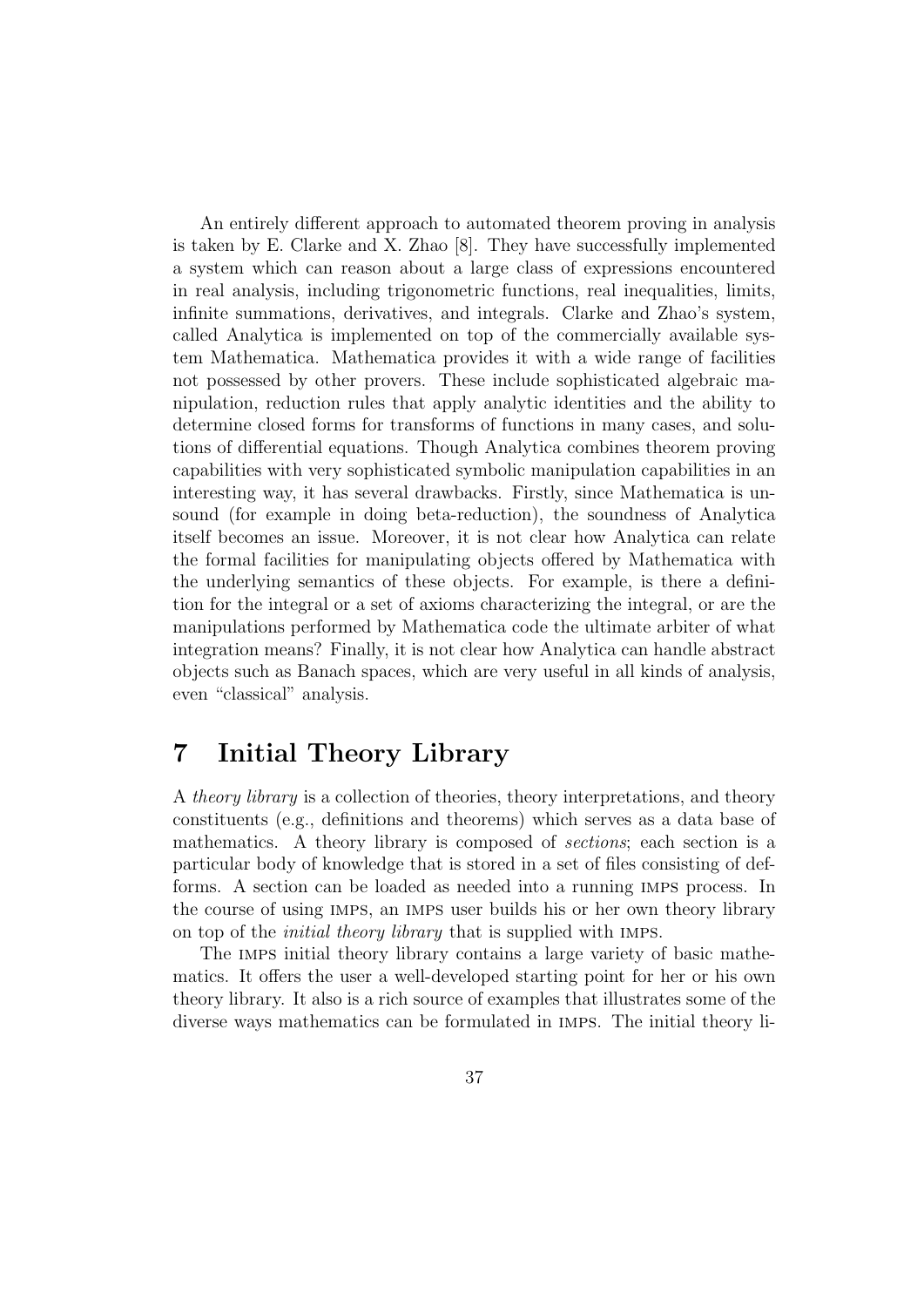brary includes formalizations of the real number system and objects like sets and sequences; theories of abstract mathematical structures such as groups and metric spaces; and theories to support specific applications of imps in computer science.

This section describes the major theories that are contained in the imps initial theory library. Along the way, we point out some of the more important theorems we have proven in these theories.

## 7.1 Real Numbers

Two theories of the real numbers are contained in the initial theory library. These theories are equivalent in the sense that each one can be interpreted in the other; moreover, the two interpretations compose to the identity. These interpretations are constructed in the theory library using the imps translation machinery.

The first is *Complete Ordered Field*, a theory in which the real numbers are specified as a complete ordered field and the rational numbers and integers are specified axiomatically as substructures of the real numbers. Exponentiation to an integer power is a defined constant denoting a partial function.

The second axiomatization is Real Arithmetic, which we consider to be our working theory of the real numbers. The axioms of Real Arithmetic include the axioms of Complete Ordered Field, formulas characterizing exponentiation as a primitive constant and formulas which are theorems proven in Complete Ordered Field. These theorems are needed for installing an algebraic processor and for utilizing the definedness machinery of the simplifier. The proofs of these theorems in the theory *Complete Ordered Field* require a large number of intermediate results with little independent interest. The use of two equivalent axiomatizations frees our working theory of the reals from the burden of recording these uninteresting results.

The theory Real Arithmetic is equipped with routines for simplifying arithmetic expressions and rational linear inequalities (see Section 4.4.1). These routines allow the system to perform a great deal of low-level reasoning without user intervention. The theory contains several defined entities; e.g., the natural numbers are a defined sort and the higher-order operators  $\Sigma$  and  $\Pi$  are defined recursively.

Real Arithmetic is a useful building block for more specific theories. If a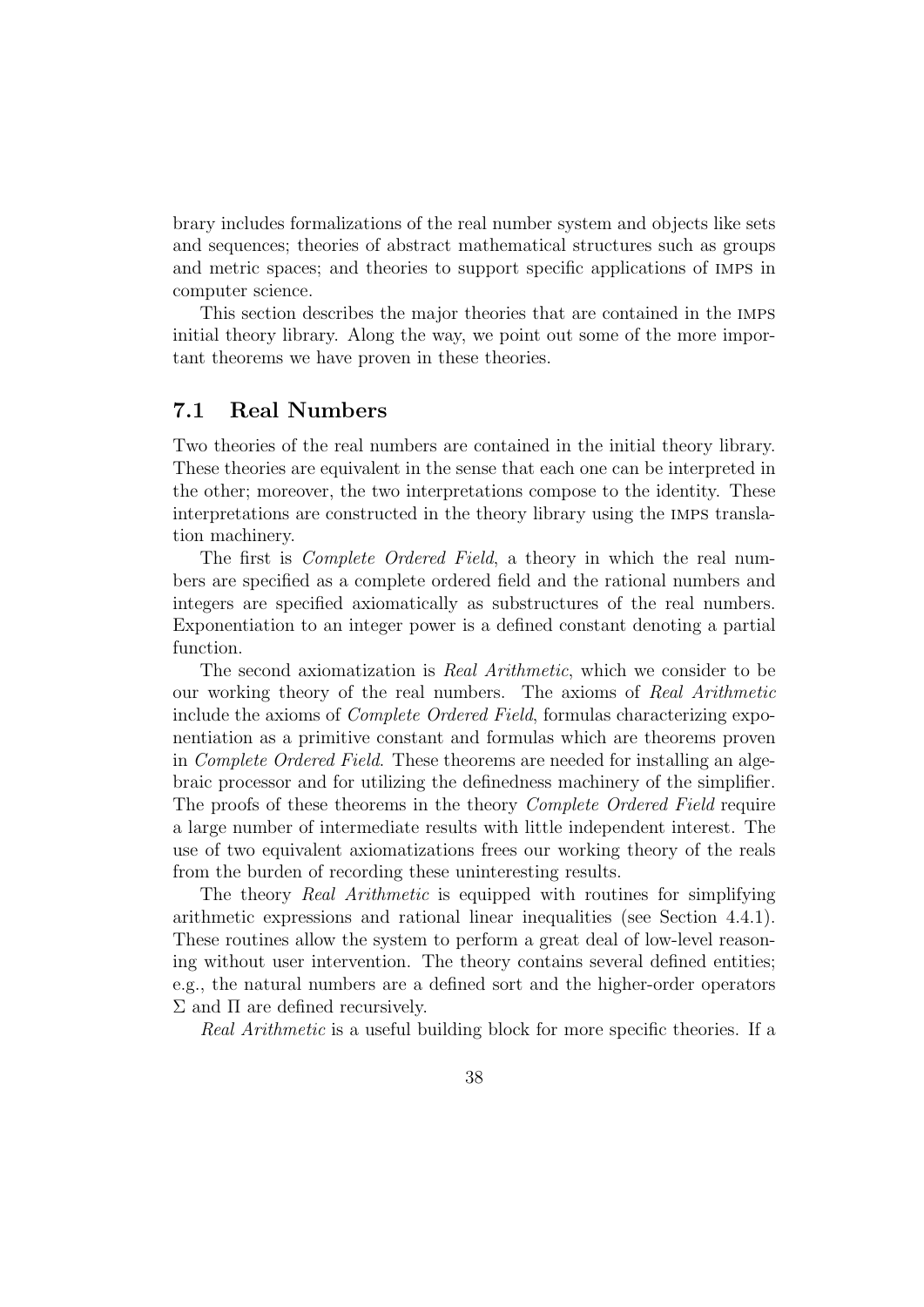theory has Real Arithmetic as a subtheory, the theory can be developed with the help of a large portion of basic, everyday mathematics. For example, in a theory of graphs which includes Real Arithmetic, one could introduce the concept of a weighted graph in which nodes or edges are assigned real numbers. We imagine that Real Arithmetic will be a subtheory of most theories formulated in imps.

## 7.2 Generic Objects

One of the advantages of working in a logic like LUTINS, with a rich structure of functions, is that generic objects like sets and sequences can be represented directly in the logic as certain kinds of functions. For instance, sets are represented in IMPS as *indicators*, which are similar to characteristic functions, except that x is a "member" of an indicator f iff  $f(x)$  is defined. Operators on indicators and other functions representing generic objects are formalized in imps as quasi-constructors, and theorems about these operators are proved in "generic theories" that contain neither constants nor axioms (except for possibly the axioms of Real Arithmetic). Consequently, reasoning is performed in generic theories using only the purely logical apparatus of LUTINS (and possibly Real Arithmetic). Moreover, theorems about generic objects are easy to apply in other theories since the operators, as quasi-constructors, are polymorphic and since the theory interpretations involved usually have no obligations to check.

The initial theory library contains theorems about operators (i.e., quasiconstructors) on the following kinds of generic objects:

- Sets. There are operators for basic set operations such as union, intersection, complement, membership, subset, etc. Since sets are represented as indicators, most of the basic theorems are proved by just the command simplify-insistently.
- Unary functions. The operators formalize basic function notions such as composition, domain, range, inverse function, injectiveness, etc. These operators supplement the built-in function machinery of LUTINS.
- Sequences. Sequences over a sort  $\alpha$  are represented as partial functions from the natural numbers to  $\alpha$ . Lists are identified with sequences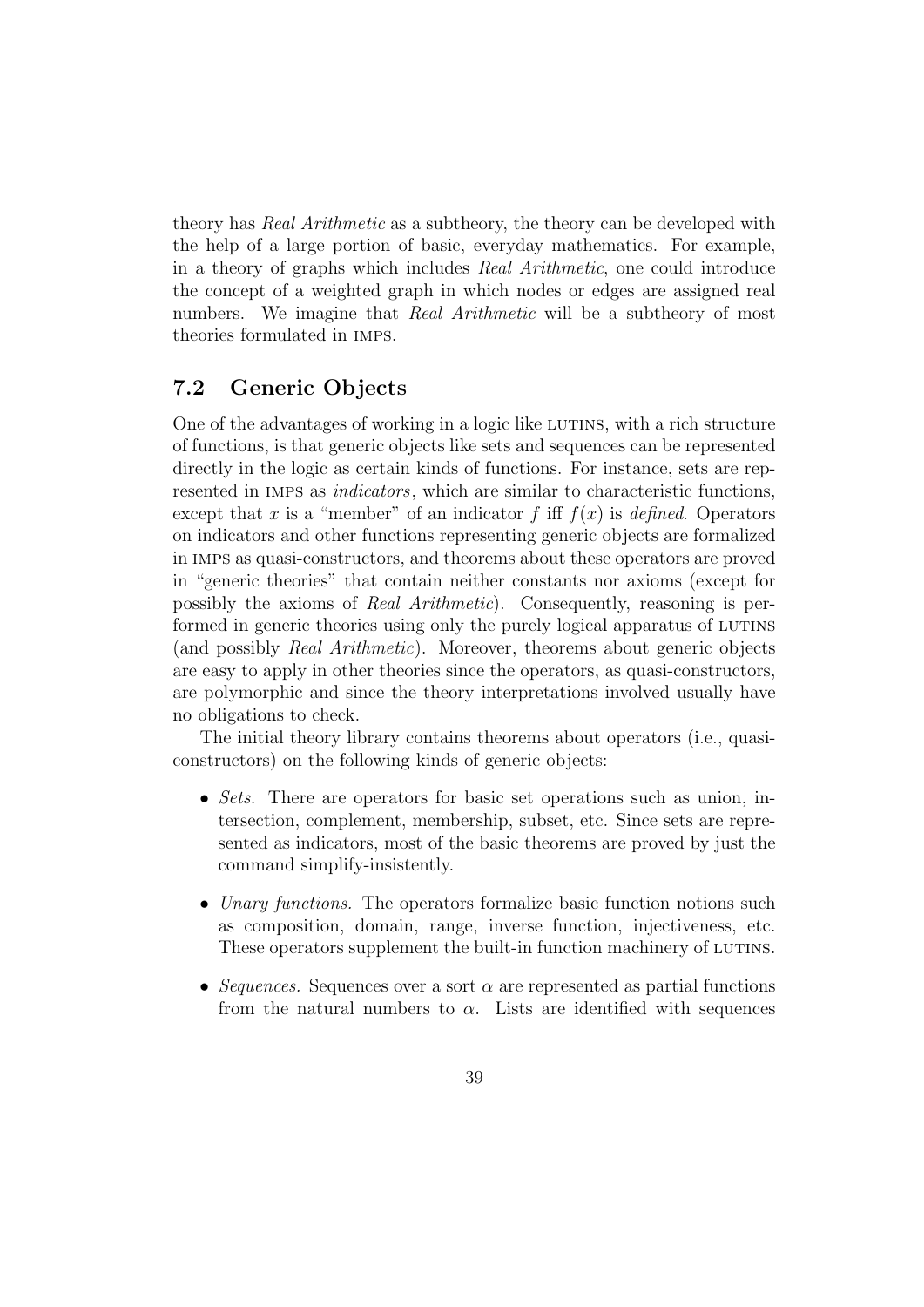whose domain is a finite initial segment of the natural numbers. The operators include basic list operations: nil, car, cdr, cons, and append.

• Pairs. A pair of elements a, b of sort  $\alpha$ ,  $\beta$  is represented as a function whose domain equals the singleton set  $\{\langle a, b \rangle\}$ . The operators include a pair constructor and the two pair selectors.

This part of the initial theory library also contains theorems about the  $\iota$  constructor and about the cardinality of sets. Several of the cardinality theorems (e.g., the Schröder-Bernstein theorem and the theorem that says a subset of a finite set is itself finite) are surprisingly difficult to prove in complete detail.

## 7.3 Analysis

The structure of the imps analysis theory library aggressively exploits the little theories approach outlined earlier in Section 3, providing users with an extensive network of theories and interpretations between them. This approach is desirable because it permits users to state and prove once and for all the basic facts in a high degree of generality and reuse the results in more specific contexts.

The analysis library consists of about 25 theories and over 100 theory interpretations. Most of the theory interpretations (close to 90 percent) are created automatically by the system when the theories are created or by the translation-match machinery. What follows is only a small sample of theories that are actually available:

• *Partial Order*. This is the theory of an abstract set **S** with a transitive, reflexive, and anti-symmetric relation ≺. This theory provides a framework for stating and proving general theorems about ordering relations, including definitions and characterizations of the supremum and infimum of a set. One of the more interesting theory interpretations that are explicitly constructed in this section of the library is the "order reversing" interpretation which takes the constant symbol  $\prec$  into the defined constant symbol  $\succ$  (defined by  $x \succ y$  if and only if  $y \prec x$ .) This allows results about suprema to be immediately usable as results about infima. It is also clear that results in Partial Order can be interpreted in the theory Real Arithmetic.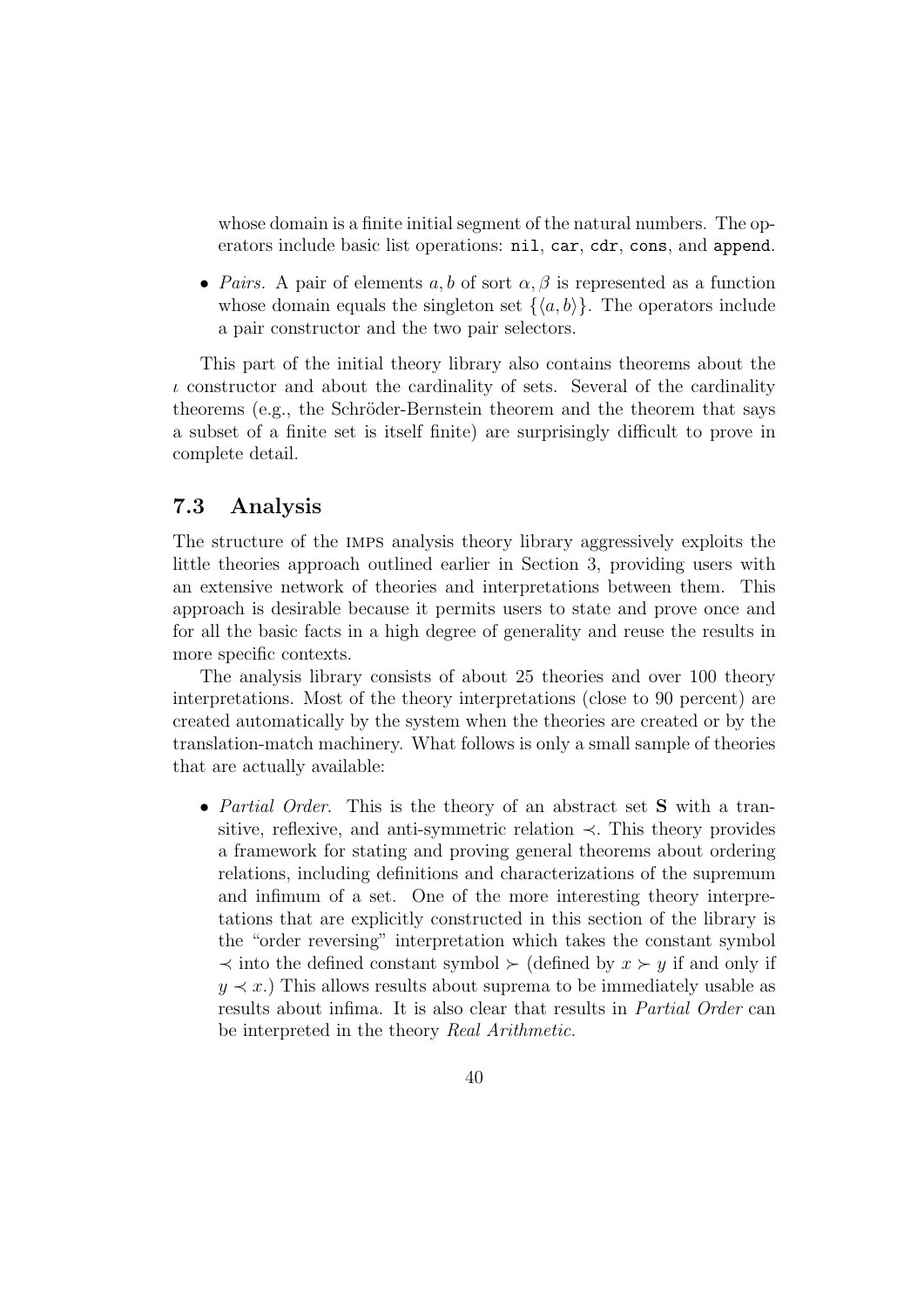- Metric Space. This is the theory of an abstract set **P** with a twoplace real-valued function  $d$  on  $P$  which is non-negative, symmetric, satisfies the triangle inequality, and for which  $d(x, y) = 0$  only if  $x = y$ . This theory is appropriate for defining metric and topological properties such as limits of sequences, open sets, closed sets, completeness, and sequential compactness. The theory library contains statements and proofs of numerous facts about these concepts.
- *Metric Spaces 2-Tuples*. This is the theory of a pair of abstract metric spaces. It is the natural setting for notions about mappings between spaces, such as continuity, uniform continuity, and the Lipschitz property. In this theory we can easily prove abstract versions of the intermediate value and Bolzano-Weierstrass theorems which assert, respectively, that the image of a connected or sequentially compact set is connected or sequentially compact (see [20] for details). By transporting machinery developed in this theory to the theory of metric spaces, we obtain several versions of the contractive-mapping fixed-point principle of Banach.
- Mappings into a Pointed Metric Space. A theory for spaces of bounded, everywhere defined functions from a set into a metric space with a distinguished point a. A function is bounded whenever its range is contained in a closed ball centered at a. Basic properties of these spaces (such as completeness conditions) are formulated in this theory.
- *Normed Spaces*. This is the theory of a real vector space with a norm function. A sample theorem in this theory is an open mapping theorem for certain functions which are near the identity in a suitable sense (for a discussion of the proof of this theorem in imps, see [19]).
- Mappings from an Interval to a Normed Space. This is the theory of an abstract normed space together with an arbitrary interval of real numbers. This theory is used for defining the fundamental notions of calculus of functions of one variable such as differentiation and integration. Important theorems proved in the library are the mean value theorems for differentiation and integration (see Figure  $5$ ).<sup>12</sup>

 $12$ In this formulation, U denotes the underlying sort of vectors and I denotes an arbitrary (possibly unbounded) interval of real numbers.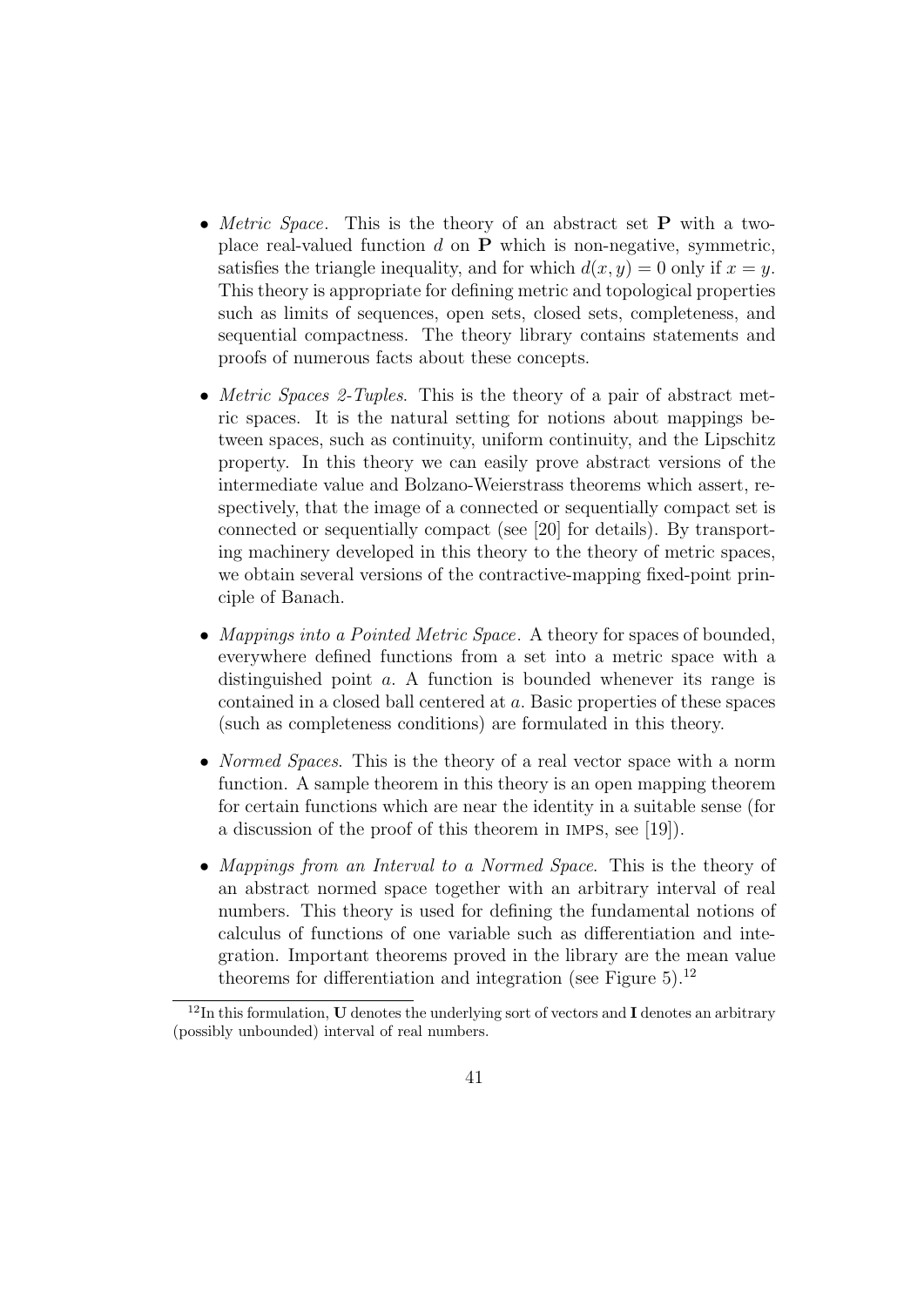for every  $a, b : I, f : I \to U, m : R$  implication

• conjunction  $\circ \exists y : \mathbf{I} \quad a < y$  $\circ$   $\int_a^b f \downarrow$  $\circ \forall x : \mathbf{I} \quad ||f(x)|| \leq m$ •  $\| \int_a^b f \| \le m \cdot |b - a|.$ 

Figure 5: The Mean Value Theorem for Integrals

## 7.4 Algebra

The initial library contains theories of the following algebraic structures:

- *Monoids*. A monoid is a set with an associative binary operation and an identity element. In the theory *monoids*, a constant monoid%prod is defined recursively as the iterated product of the primitive monoid operation. Basic properties of this constant are proven in monoids and then transported to theories with their own iterated product operators, such as Real Arithmetic with the operators  $\Sigma$  and  $\Pi$ .
- Groups and Group Actions. The rudiments of group theory are developed in the theory network consisting of these two theories and various interpretations of Group Actions in Groups and of Groups in itself. The theorem that the quotient of a group by a normal subgroup is itself a group is proved as well as the Fundamental Counting Theorem for group theory, of which Lagrange's theorem is an easy corollary.
- Fields. Basic operations for fields (exponentiation to an integer power and multiplication by an integer) are defined. The theory is developed sufficiently for installing an algebraic processor for simplification. Some useful identities, such as the binomial theorem, are proved.

## 7.5 Computer Science

The theory library for computer science is currently less developed than that for mathematics. However, three significant facilities exist.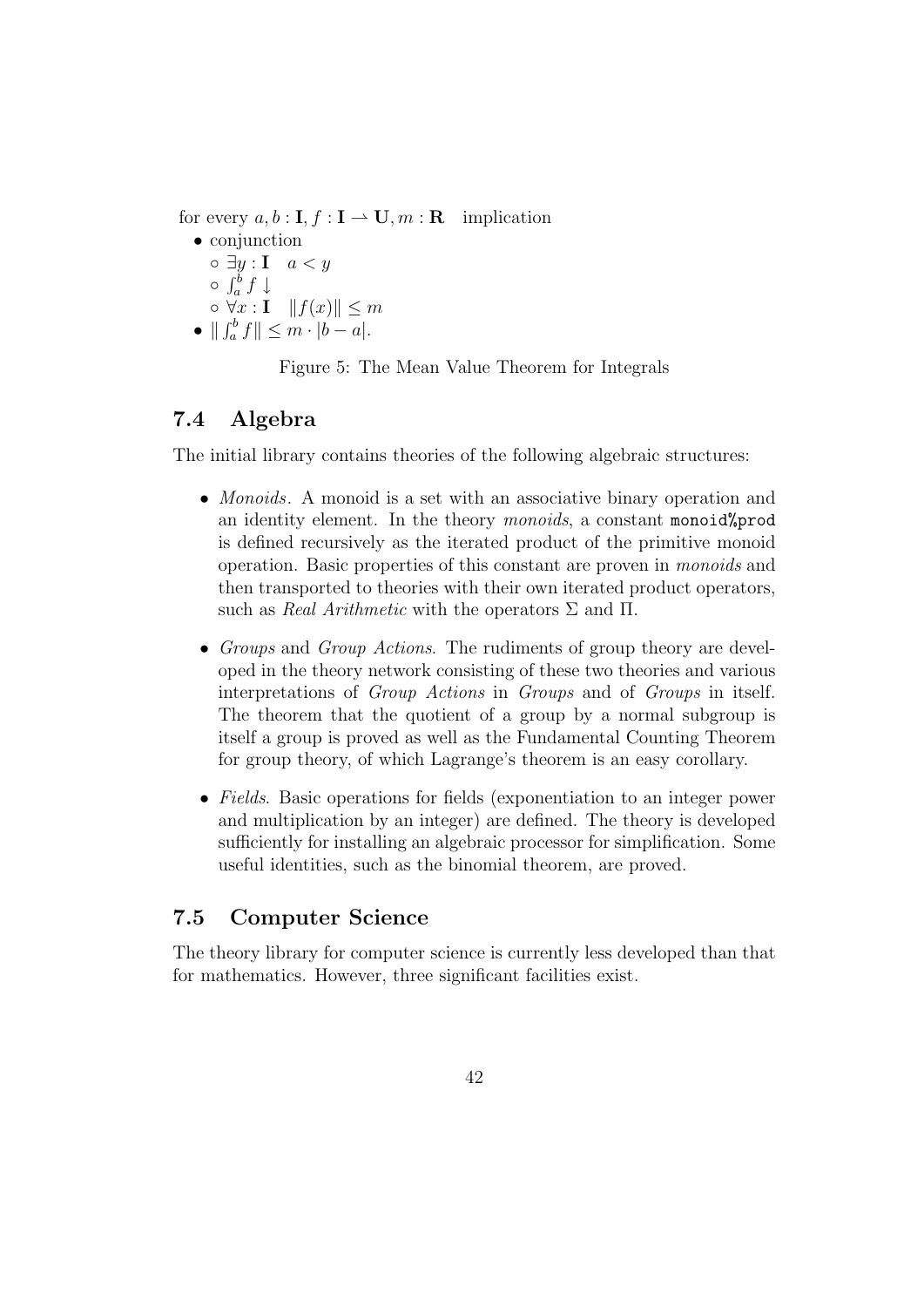for every  $p : state \rightarrow prop$ 

- for every  $s:state$  implication  $\circ$  accessible $(s)$ 
	- $\circ$   $p(s)$
- conjunction
	- $\circ \forall s :$  state initial(s)  $\supset p(s)$

 $\circ \forall s_1 : \text{state}, a : \text{action} \quad (\text{accessible}(s_1) \land p(s_1) \land \text{next}(s_1, a) \downarrow) \supset$  $p(\text{next}(s_1, a)).$ 

Figure 6: Induction on Accessibility for Deterministic State Machines

State Machine Theories Reusable parametric theories (in the sense described in Section 3.3) characterize a number of different kinds of state machine. A state machine theory axiomatizes a state space, which need not be finite, together with a transition function or relation, depending on whether the machine being specified is known to be deterministic or not. Typical theorems include the induction theorems for accessible states, one of which is shown in Figure 6. When such a theorem has been proved, it may be applied with the full power of the induction command (Section 4.2).

In order to specify a particular state machine, say, a deterministic one, the user develops an axiomatic theory  $\mathcal T$  characterizing the objects that will serve as states and as inputs. He then *instantiates* the parametric theory  $\mathcal{P}$ of deterministic state machines. To do so, he supplies an interpretation  $\Phi$ from  $P$  to T. As a consequence, all defined expressions from  $P$  are made available in  $\mathcal T$ , possibly under a suitable renaming, and all the theorems of P are available through the interpretation  $\Phi$ .

Safety theorems are then expressed in terms of the resulting accessibility predicate, and liveness assertions may be expressed directly. Refinement relations between two state machines may be formulated in the direct way, using a joint theory describing both individual machines.

Domain Theory for Denotational Semantics A simple parametric theory of continuous functions and related notions developed for denotational semantics. We have developed an imps theory representing the official Scheme denotational semantics using this as a basis.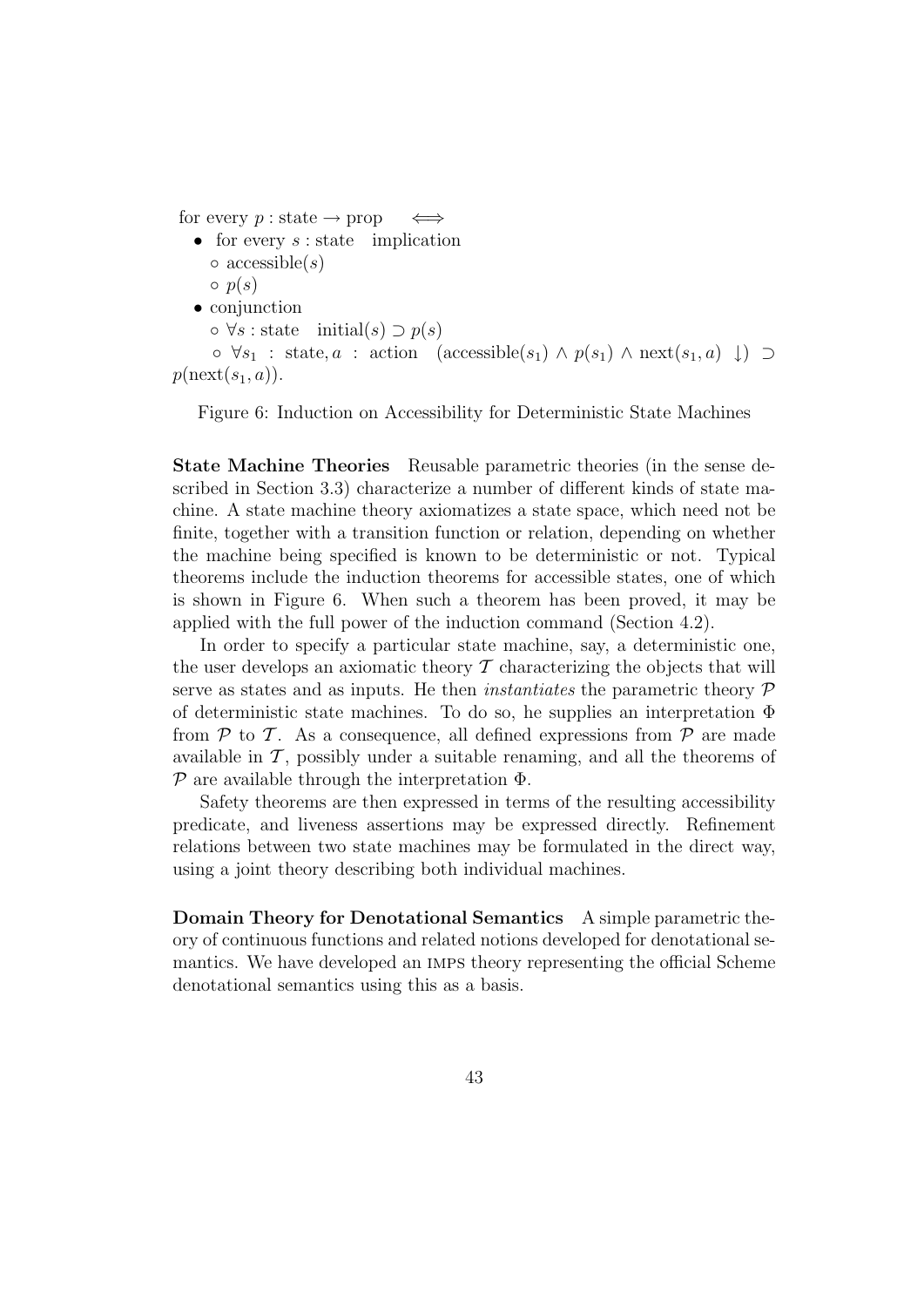Facility for Defining Free Recursive Datatypes Many applications in computing use datatypes that are constructed recursively by a number of operations from previously given objects and some atoms. These datatypes are often specified by a BNF-like notation. For instance, if elt denotes a class of previously given objects, then the finite lists composed of these elements may be specified by the clauses:

 $L$  ::= NIL | CONS elt L

In other cases, for instance in the abstract syntax for a programming language, different sorts of objects, such as statements, expressions, and variables, may be defined by mutual recursion, starting from given objects such as identifiers:

```
s ::= WHILE e s | SEMICOLON s1 s2 | ASSIGN v e | ...
e ::= v | PLUS v1 v2 | BLOCK s e | ...
v ::= VAR ident
```
A specification such as these is normally interpreted as denoting the free algebra generated by regarding each atom as a constant and each constructor as a function symbol. Hence, it justifies an induction principle and a principle of function definition by primitive recursion.

imps provides a procedure which given a legitimate specification will generate a new theory  $\mathcal T$ . The specification may stipulate an already known theory  $\mathcal{T}_0$  to characterize the given objects (list elements and identifiers in the examples above). T will be a *model conservative extension* of  $\mathcal{T}_0$ , by which we mean that any model of  $\mathcal{T}_0$  may be enlarged to form a model of  $\mathcal{T}$ by adding suitable new objects. In particular,  $\mathcal T$  is satisfiable if  $\mathcal T_0$  is.

 $\mathcal{L}(\mathcal{T})$  extends  $\mathcal{L}(\mathcal{T}_0)$  by adding one new type  $\tau$ . If the specification declares several new categories (such as statements, expressions, and variables in the example above), then each of these will be represented by a subsort of  $\tau$ . A clause may be represented by a sort inclusion; for instance, the sort v is included within e above. Otherwise, it is represented by a function serving as a datatype constructor. Axioms of  $\mathcal T$  ensure that the ranges of different datatype constructors are disjoint, and do not include the values of atoms; the domain of a datatype constructor is characterized exactly by the sorts of its arguments. The second order induction principle for  $\tau$  is also an axiom. The primitive recursion principle is supplied as a theorem, although its proof is not generated at the time that  $\mathcal T$  is constructed.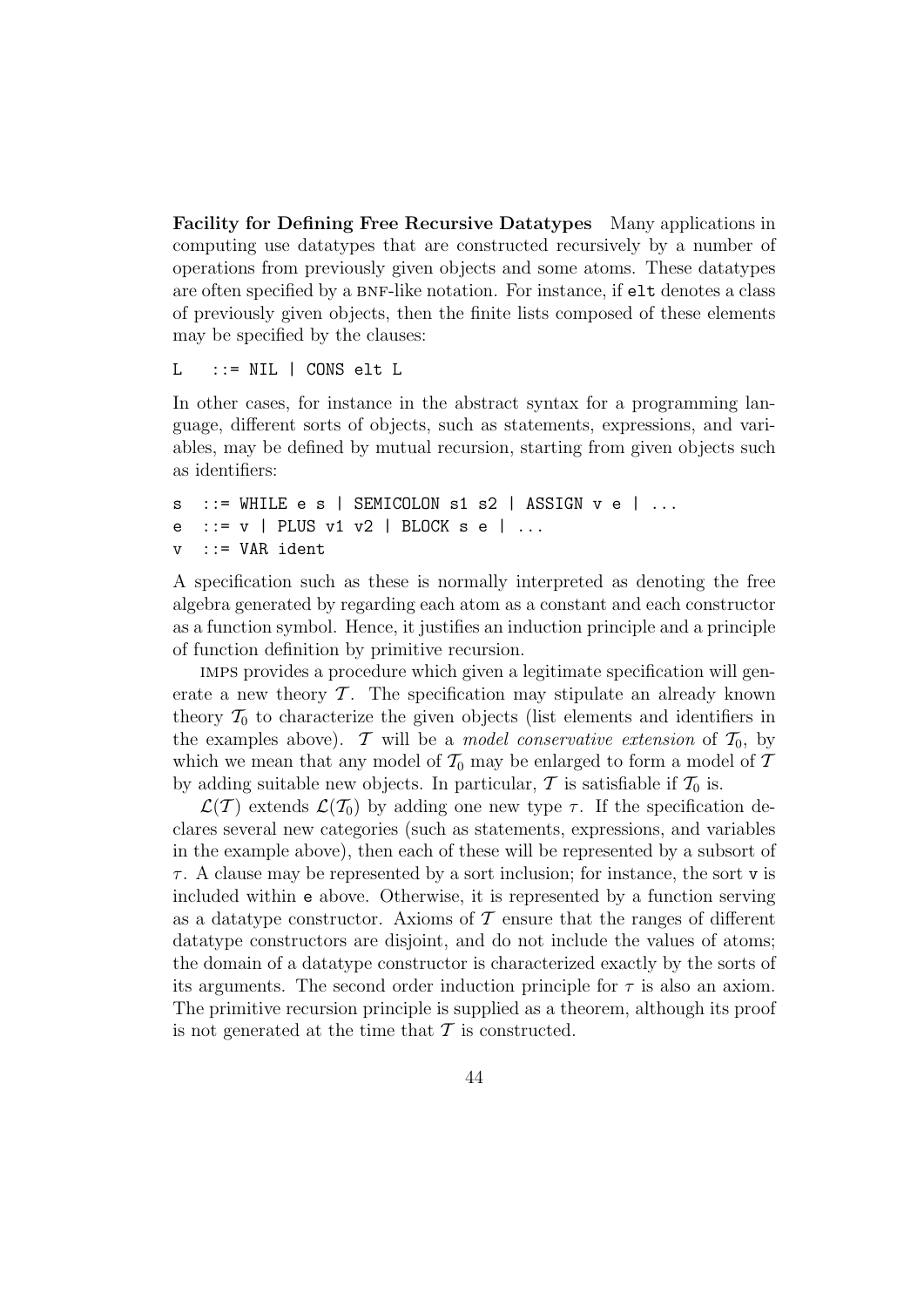## 8 Conclusion

imps is an interactive proof development system intended to support standard mathematical notation, concepts, and techniques. In particular, it provides a flexible logical framework in which to specify axiomatic theories, prove theorems, and relate one theory to another via inclusion and theory interpretation. Theory interpretations are used extensively in imps for reusing theories and theorems. The imps logic is a conceptually simple, but highly expressive version of higher-order logic which allows partially defined (higherorder) functions and undefined terms. The simple types hierarchy of the logic is equipped with a subtyping mechanism. Proofs are developed in imps with the aid of several different deduction mechanisms, including expression simplification, automatic theorem application, and a mechanism for orchestrating applications of inference rules and theorems. The naturalness of the logic and the high level of inference in proofs make it possible to develop machine checked proofs in IMPS that are intuitive and readable.

The IMPS initial theory library provides evidence for the claim that IMPS supports the traditional methods of mathematics. The theory library now contains repeatable proofs of almost a thousand theorems, including significant portions of algebra and analysis. Sources include traditional presentations, such as parts of a graduate course in algebra and parts of Dieudonné's Foundations of Modern Analysis [13]. Because standard mathematical development is possible in imps, the system should be an accessible, effective tool to a wide range of mathematically educated users.

## Acknowledgments

We are grateful to the MITRE-Sponsored Research program, which funded the development of imps.

Several of the key ideas behind imps were originally developed by Dr. Leonard Monk on the Heuristics Research Project, also funded by MITRE-Sponsored Research, during 1984–1987. Some of these ideas are described in [36].

The authors are also grateful for the suggestions received from the referee.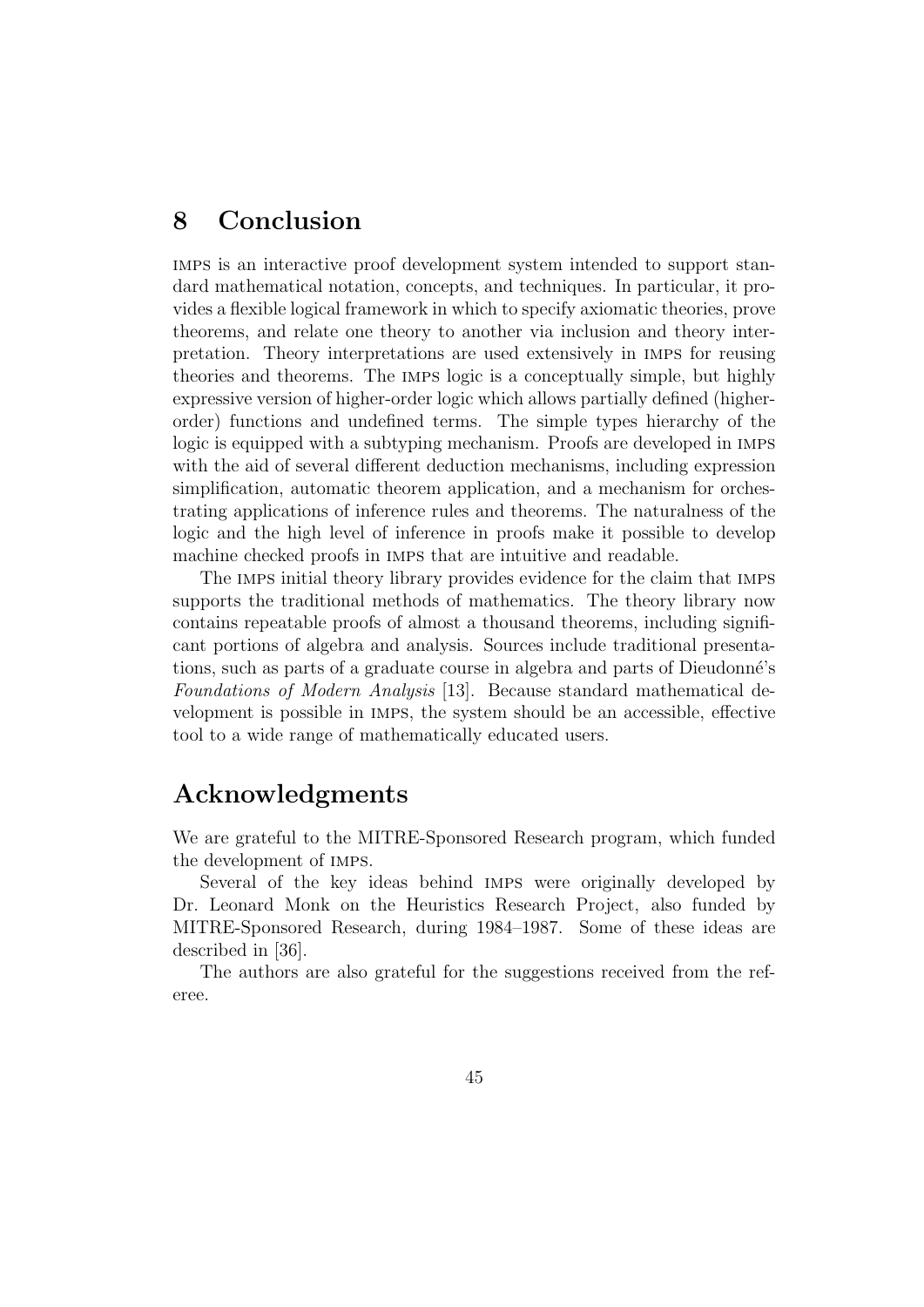## References

- [1] P. B. Andrews. An Introduction to Mathematical Logic and Type Theory: To Truth through Proof. Academic Press, 1986.
- [2] P. B. Andrews, S. Issar, D. Nesmith, and F. Pfenning. The TPS theorem proving system (system abstract). In M. E. Stickel, editor, 10th International Conference on Automated Deduction, volume 449 of Lecture Notes in Computer Science, pages 641–642. Springer-Verlag, 1990.
- [3] W. W. Bledsoe. Some automatic proofs in analysis. In Automated Theorem Proving: After 25 Years. American Mathematical Society, 1984.
- [4] G. S. Boolos. On second-order logic. *Journal of Philosophy*, 72:509–527, 1975.
- [5] R. S. Boyer and J S. Moore. Integrating decision procedures into heuristic theorem provers: A case study of linear arithmetic. Technical Report icsca-cmp-44, Institute for Computing Science, University of Texas at Austin, January 1985.
- [6] L. Cardelli and P. Wegner. On understanding types, data abstraction, and polymorphism. Computing Surveys, 17:471–522, 1985.
- [7] A. Church. A formulation of the simple theory of types. Journal of Symbolic Logic, 5:56–68, 1940.
- [8] E. Clarke and X. Zhao. Analytica—a theorem prover in mathematica. In D. Kapur, editor, Automated Deduction—CADE-11, volume 607 of Lecture Notes in Computer Science, pages 761–765. Springer-Verlag, 1992.
- [9] R. L. Constable, S. F. Allen, H. M. Bromley, W. R. Cleaveland, J. F. Cremer, R. W. Harper, D. J. Howe, T. B. Knoblock, N. P. Mendler, P. Panangaden, J. T. Sasaki, and S. F. Smith. Implementing Mathematics with the Nuprl Proof Development System. Prentice-Hall, Englewood Cliffs, New Jersey, 1986.
- [10] T. Coquand and G. Huet. The calculus of constructions. Information and Computation, 76:95–120, 1988.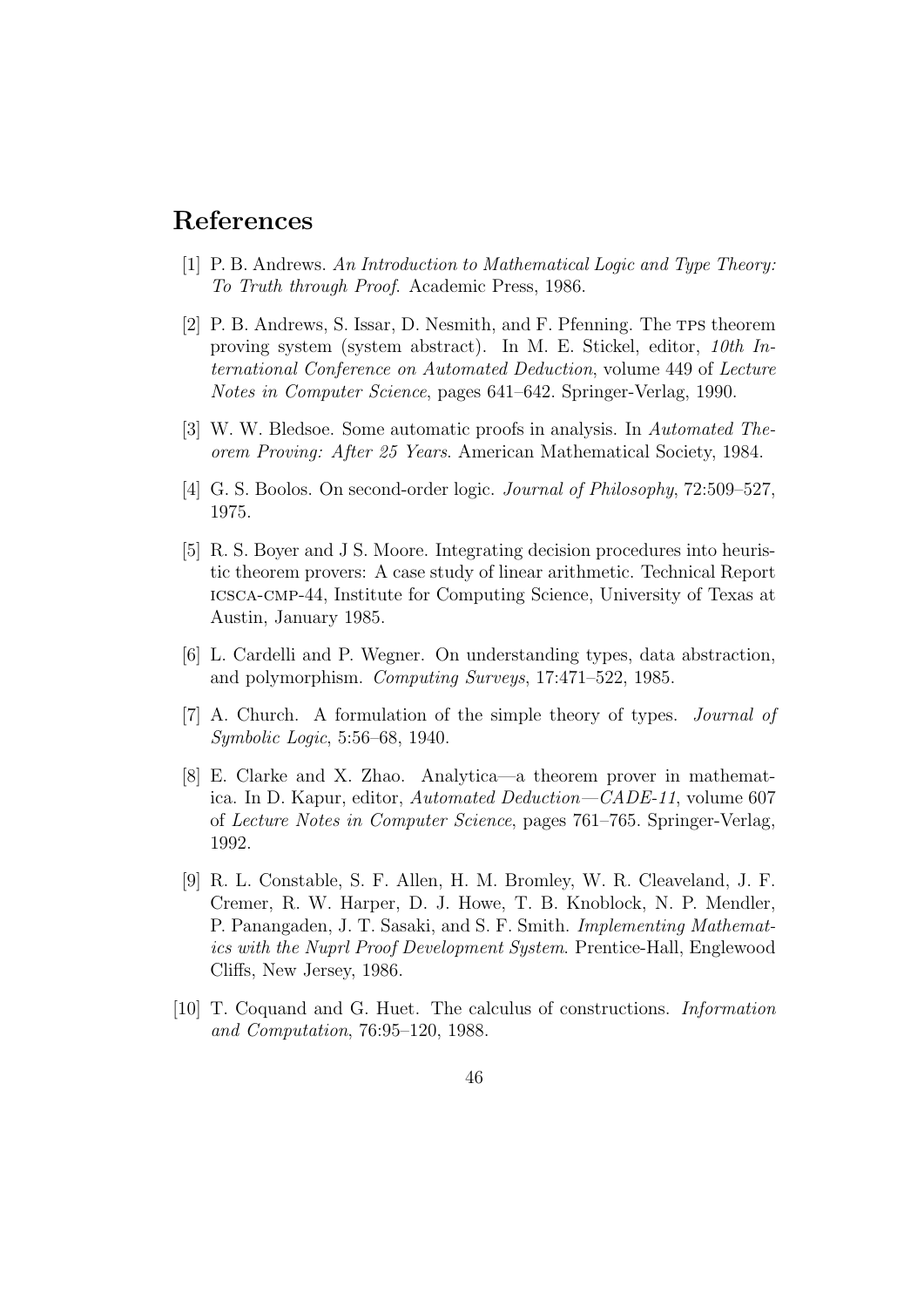- [11] D. Craigen, S. Kromodimoeljo, I. Meisels, B. Pase, and M. Saaltink. eves: An overview. Technical Report CP-91-5402-43, ORA Corporation, 1991.
- [12] D. Craigen, S. Kromodimoeljo, I. Meisels, B. Pase, and M. Saaltink. Eves system description. In D. Kapur, editor, Automated Deduction— CADE-11, volume 607 of Lecture Notes in Computer Science, pages 771–775. Springer-Verlag, 1992.
- [13] J. Dieudonné. Foundations of Modern Analysis. Academic Press, 1960.
- [14] H. B. Enderton. A Mathematical Introduction to Logic. Academic Press, 1972.
- [15] W. M. Farmer. Abstract data types in many-sorted second-order logic. Technical Report M87-64, The MITRE Corporation, 1987.
- [16] W. M. Farmer. A partial functions version of Church's simple theory of types. Journal of Symbolic Logic, 55:1269–91, 1990.
- [17] W. M. Farmer. A simple type theory with partial functions and subtypes. Annals of Pure and Applied Logic, 64:211–240, 1993.
- [18] W. M. Farmer. A technique for safely extending axiomatic theories. Technical report, The MITRE Corporation, 1993.
- [19] W. M. Farmer, J. D. Guttman, and F. J. Thayer. Little theories. In D. Kapur, editor, Automated Deduction—CADE-11, volume 607 of Lecture Notes in Computer Science, pages 567–581. Springer-Verlag, 1992.
- [20] W. M. Farmer and F. J. Thayer. Two computer-supported proofs in metric space topology. Notices of the American Mathematical Society, 38:1133–1138, 1991.
- [21] S. Feferman. Systems of predicative analysis. Journal of Symbolic Logic, 29:1–30, 1964.
- [22] G. Gentzen. Investigations into logical deduction (1935). In The Collected Works of Gerhard Gentzen. North Holland, 1969.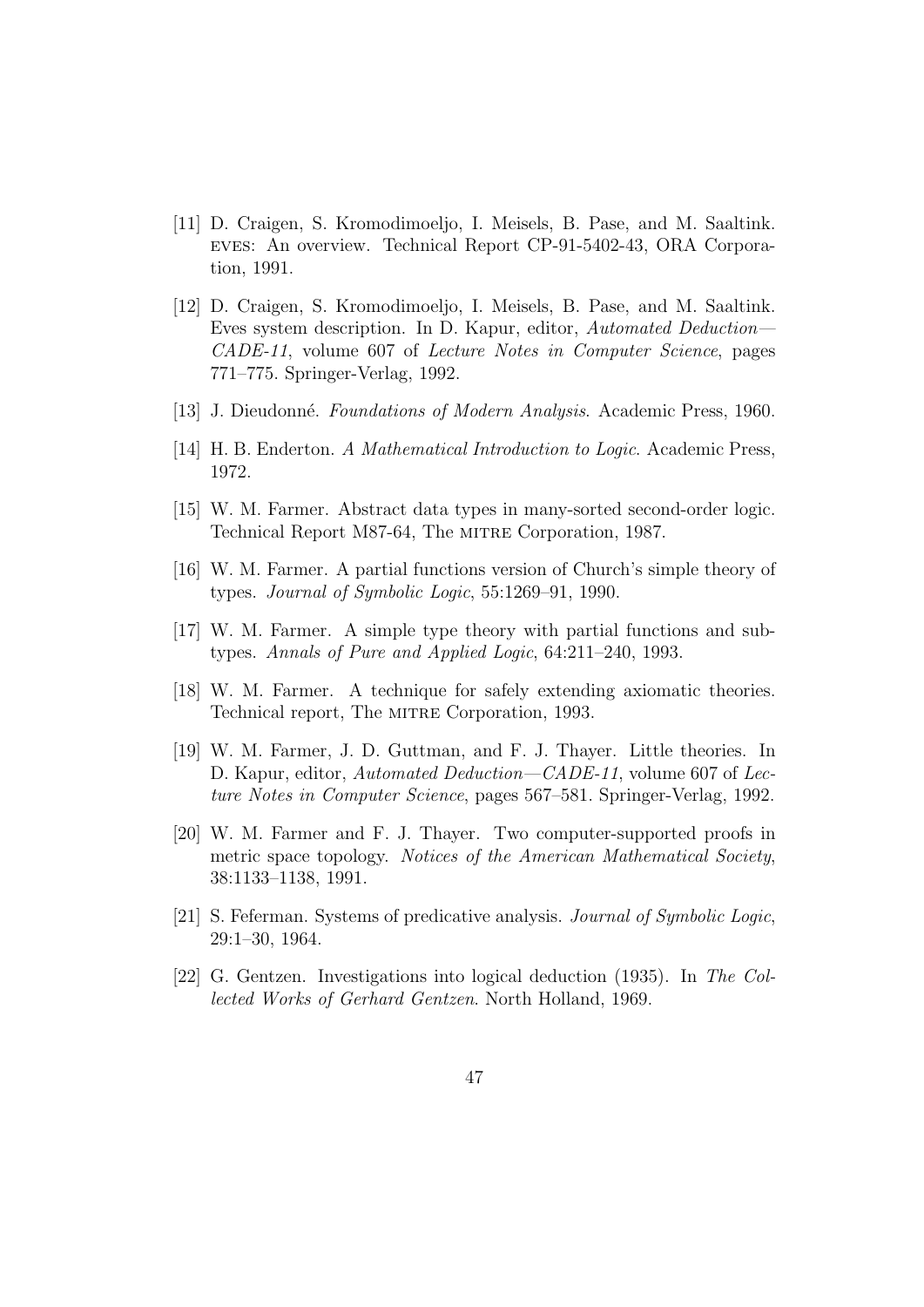- [23] J. A. Goguen. Principles of parameterized programming. Technical report, snI International, 1987.
- [24] J. A. Goguen and R. M. Burstall. Introducing institutions. In Logic of Programs, volume 164 of Lecture Notes in Computer Science, pages 221–256. Springer-Verlag, 1984.
- [25] M. Gordon, R. Milner, and C. P. Wadsworth. Edinburgh LCF: A Mechanised Logic of Computation, volume 78 of Lecture Notes in Computer Science. Springer-Verlag, 1979.
- [26] M. J. C. Gordon. HOL: A proof generating system for higher-order logic. In G. Birtwistle and P. A. Surahmanyam, editors, *VLSI Specifica*tion, Verification, and Synthesis, pages 73–128. Kluwer, Dordrecht, The Netherlands, 1987.
- [27] J. Grundy. Window inference in the hol system. In Proceedings of the 1991 International Workshop on the hol Theorem Proving System and its Applications, pages 177–89. IEEE Computer Society Press, 1991.
- [28] J. D. Guttman. A proposed interface logic for verification environments. Technical Report M91-19, The MITRE Corporation, 1991.
- [29] L. Henkin. Completeness in the theory of types. Journal of Symbolic Logic, 15:81–91, 1950.
- [30] L. M. Hines. The central variable strategy of  $str<sup>+</sup>ve$ . In D. Kapur, editor, Automated Deduction—CADE-11, volume 607 of Lecture Notes in Computer Science, pages 35–49. Springer-Verlag, 1992.
- [31] W. A. Howard. The formulae-as-types notion of construction. In To H. B. Curry: Essays on Combinatory Logic, Lambda Calculus and Formalism, pages 479–490. Academic Press, 1980.
- [32] M. Kohlhase. Unification in order-sorted type theory. In A. Voronkov, editor, Logic Programming and Automated Reasoning, volume 624 of Lecture Notes in Computer Science, pages 421–432. Springer-Verlag, 1992.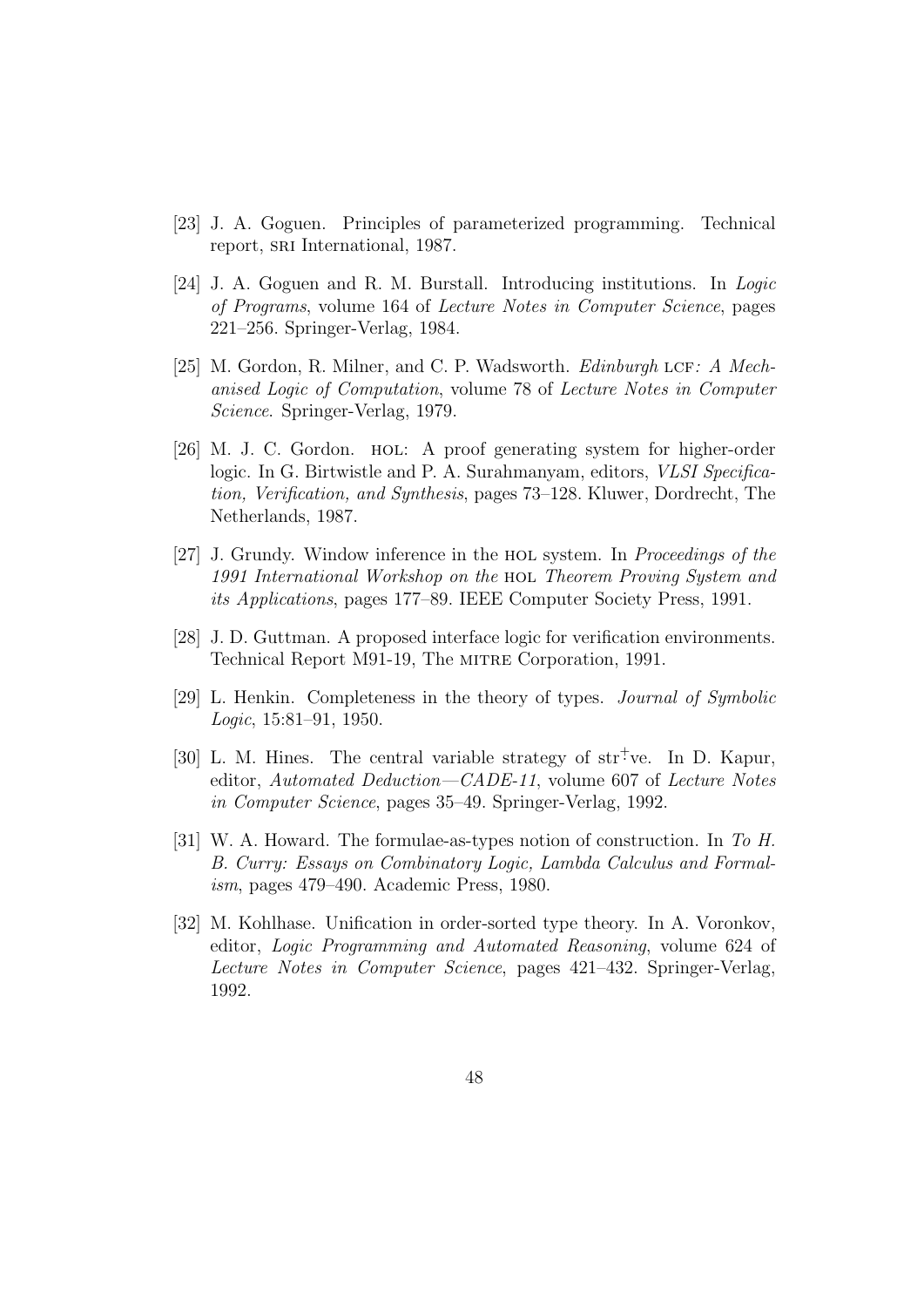- [33] D. Kranz, R. Kelsey, J. Rees, P. Hudak, J. Philbin, and N. Adams. or-BIT: An optimizing compiler for scheme. In *Proceedings of the* SIGPLAN '86 Symposium on Compiler Construction, volume 21, pages 219–233, 1986. Proceedings of the '86 Symposium on Compiler Construction.
- [34] P. Martin-Löf. Constructive mathematics and computer programming. In L. J. Cohen, J. Los, H. Pfeiffer, and K. P. Podewski, editors, Logic, Methodology, and Philosophy of Science VI, pages 153–175, Amsterdam, 1982. North-Holland.
- [35] J. D. Monk. Mathematical Logic. Springer-Verlag, 1976.
- [36] L. G. Monk. Inference rules using local contexts. Journal of Automated Reasoning, 4:445–462, 1988.
- [37] Y. N. Moschovakis. Elementary Induction on Abstract Structures. North-Holland, 1974.
- [38] Y. N. Moschovakis. Abstract recursion as a foundation for the theory of algorithms. In Computation and Proof Theory, Lecture Notes in Mathematics 1104, pages 289–364. Springer-Verlag, 1984.
- [39] S. Owre, J. M. Rushby, and N. Shankar. pvs: A prototype verification system. In D. Kapur, editor, Automated Deduction—CADE-11, volume 607 of Lecture Notes in Computer Science, pages 748–752. Springer-Verlag, 1992.
- [40] B. Pase and S. Kromodimoeljo. m-Never system summary. In E. Lusk and R. Overbeek, editors, 9th International Conference on Automated Deduction, volume 310 of Lecture Notes in Computer Science, pages 738–39. Springer-Verlag, 1988.
- [41] J. A. Rees, N. I. Adams, and J. R. Meehan. The T Manual. Computer Science Department, Yale University, fifth edition, 1988.
- [42] J. Rushby, F. von Henke, and S. Owre. An introduction to formal specification and verification using EHDM. Technical Report SRI-CSL-91-02, sri International, 1991.
- [43] B. Russell. On denoting. Mind (New Series), 14:479–493, 1905.